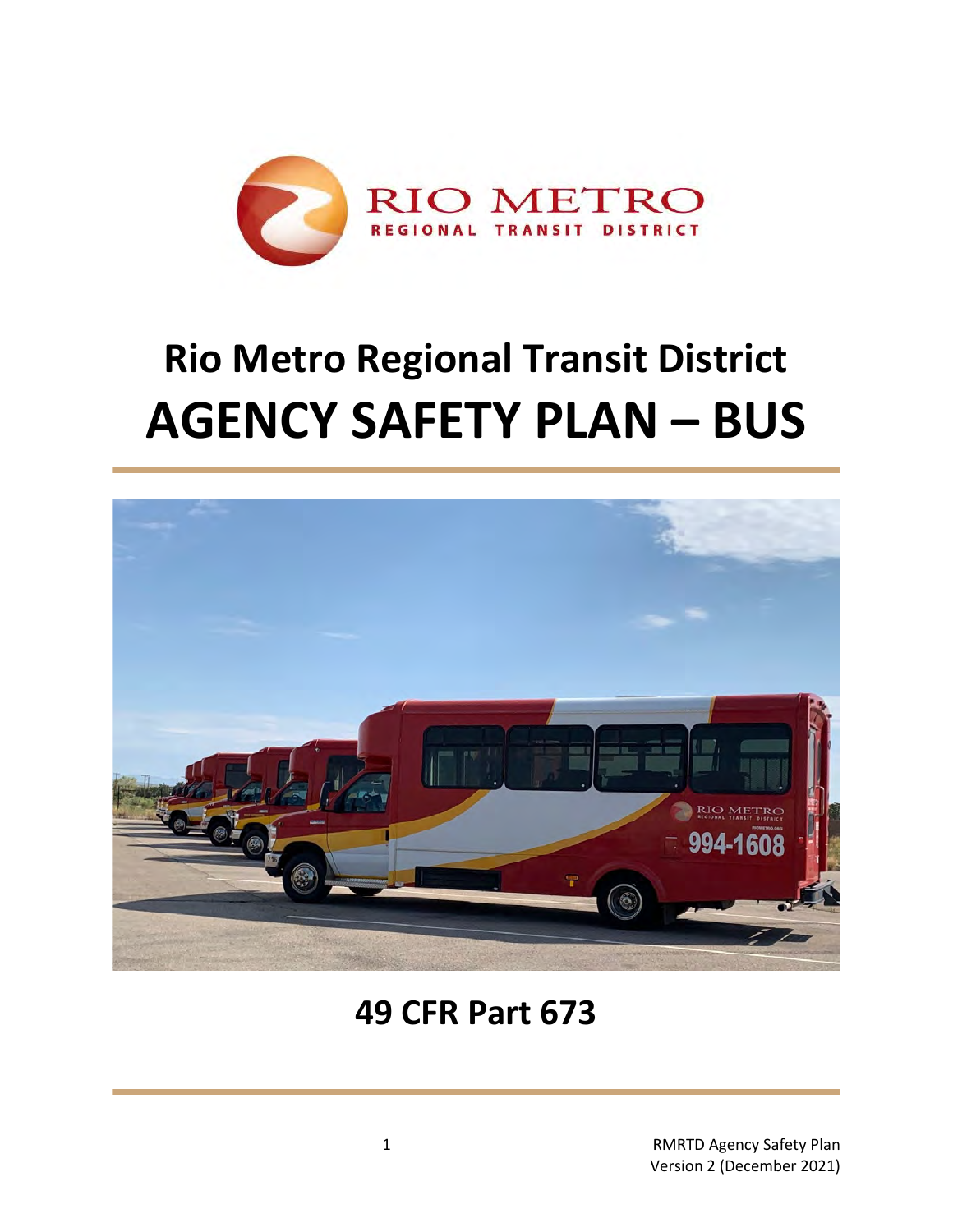### Contents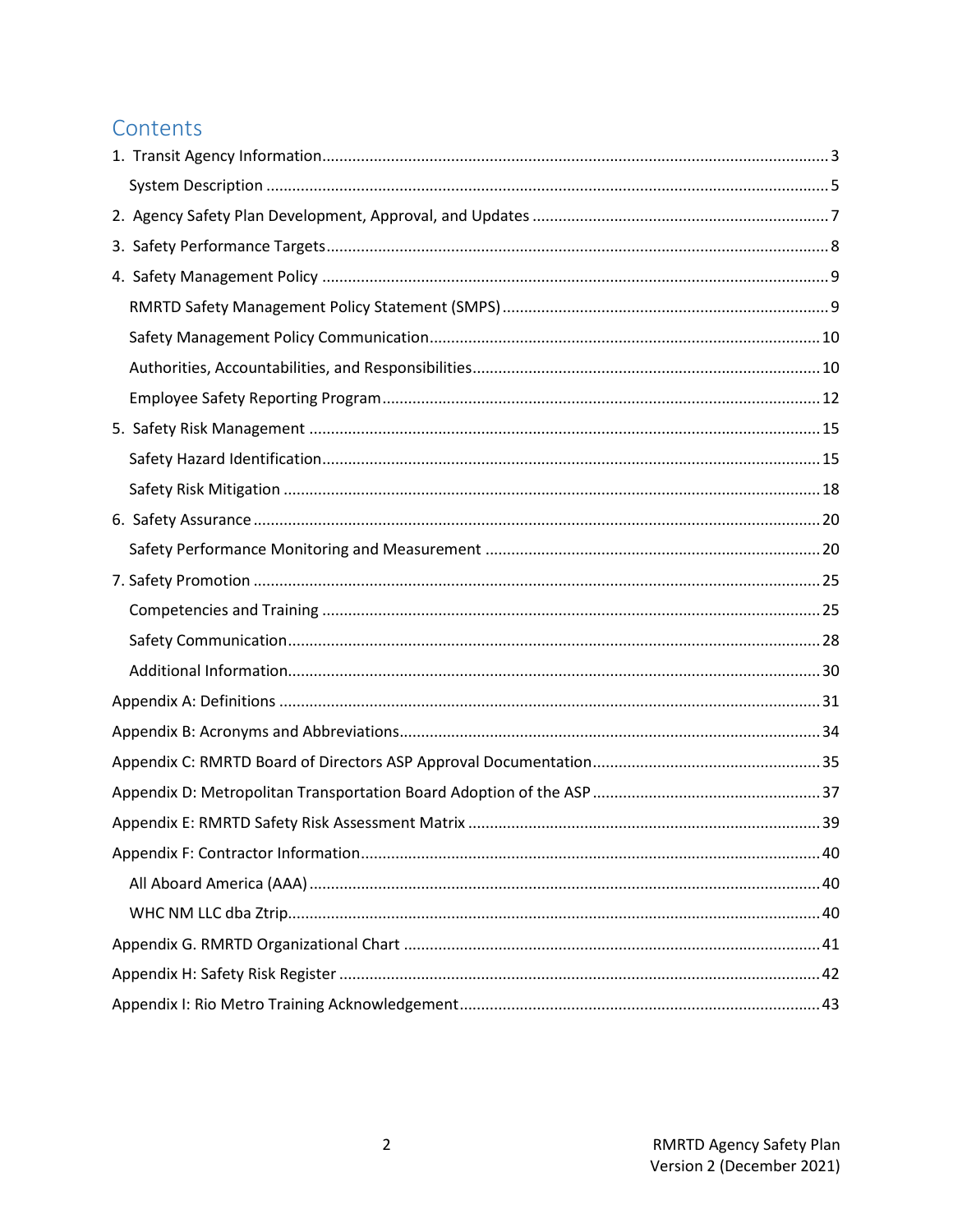# <span id="page-2-0"></span>**1. Transit Agency Information**

| <b>Name of Document</b>                                                                                                             | Agency Safety Plan (ASP)                                                   |                                                                                                                                                                                                           |  |  |  |
|-------------------------------------------------------------------------------------------------------------------------------------|----------------------------------------------------------------------------|-----------------------------------------------------------------------------------------------------------------------------------------------------------------------------------------------------------|--|--|--|
| <b>Transit Agency Name</b>                                                                                                          | Rio Metro Regional Transit District (RMRTD)                                |                                                                                                                                                                                                           |  |  |  |
| <b>Transit Agency Address</b>                                                                                                       | 809 Copper Avenue NW, Albuquerque, NM 87102                                |                                                                                                                                                                                                           |  |  |  |
| <b>Name and Title of</b><br><b>Accountable Executive</b>                                                                            | Terry Doyle, Director of RMRTD                                             |                                                                                                                                                                                                           |  |  |  |
|                                                                                                                                     |                                                                            | The Accountable Executive meets the requirements in 49 CFR §673.5 and<br>§673.23(d)(1). Please see the Roles and Responsibilities of the<br>Accountable Executive in Section 4: Safety Management Policy. |  |  |  |
| <b>Name of Chief Safety</b><br><b>Officer or SMS</b>                                                                                |                                                                            | Stephanie Paiz, RMRTD Safety Officer                                                                                                                                                                      |  |  |  |
| <b>Executive</b>                                                                                                                    |                                                                            | The Chief Safety Officer meets the requirements of § 673.5 and<br>\$673.23(d)(2). Please see the Roles and Responsibilities of the Chief<br>Safety Officer in Section 4: Safety Management Policy.        |  |  |  |
| Mode(s) of Service<br><b>Covered by This Plan</b>                                                                                   | Motor Bus,<br>Commuter<br>Bus, and<br>Demand<br>Response-<br>Taxi          | 5307 Small and Large<br><b>List All FTA Funding Types</b><br>Urban, 5310, 5311,<br>(e.g., 5307,<br>and 5339<br>5310, 5311)                                                                                |  |  |  |
| <b>Mode(s) of Service</b><br><b>Provided by the Transit</b><br><b>Agency (Directly</b><br><b>Operated or Contracted</b><br>Service) |                                                                            | Motor Bus: directly operated<br>Demand Response: directly operated and contracted to zTrip<br><b>Commuter Bus: contracted to All Aboard America</b>                                                       |  |  |  |
| Does the agency<br>provide transit services<br>on behalf of another<br>transit agency or entity?                                    | Yes                                                                        | <b>Description of</b><br>Demand Response and<br>Arrangement(s)<br>Commuter Bus for the Pueblo of<br>Isleta through a Memorandum<br>of Agreement                                                           |  |  |  |
| <b>Name and Address of</b><br><b>Transit Agency or Entity</b><br>for Which Service Is<br><b>Provided</b>                            | Pueblo of Isleta<br>117 Tribal Road 40, Ste. A<br>Isleta, New Mexico 87022 |                                                                                                                                                                                                           |  |  |  |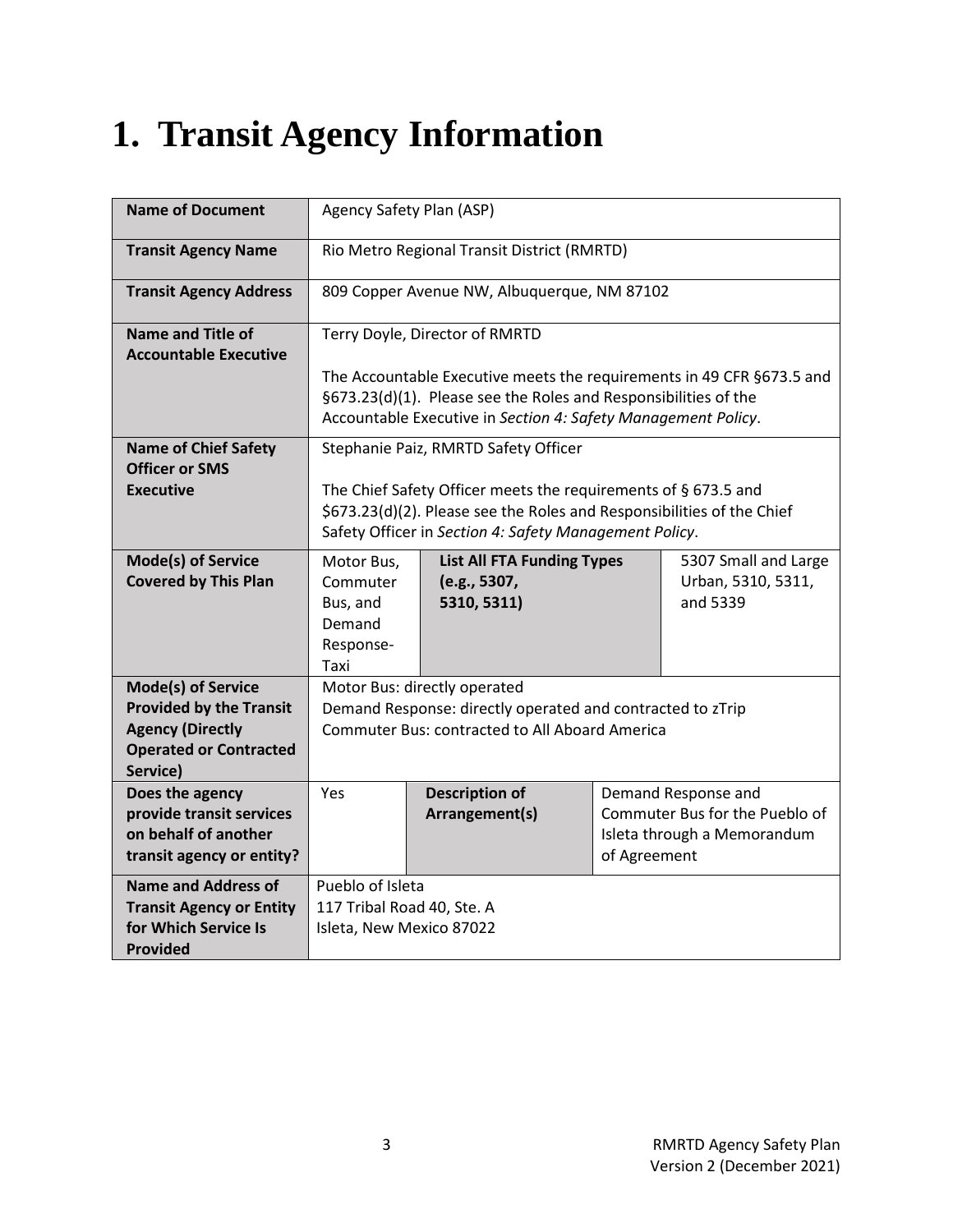### **This ASP applies to the following locations within RMRTD:**

| <b>Mid-Region Council</b><br>of Governments<br>(MRCOG)/RMRTD<br><b>Headquarters</b> | 809 Copper Ave. NW<br>Albuquerque, NM<br>87102 | <b>Elizabeth Carter, Assistant</b><br><b>Transit Director-Bus</b> | Administrative<br>Staff, Main<br>Office,<br>Contractor<br>Oversight |
|-------------------------------------------------------------------------------------|------------------------------------------------|-------------------------------------------------------------------|---------------------------------------------------------------------|
|                                                                                     |                                                | ecarter@mrcog-nm.gov                                              |                                                                     |
|                                                                                     | Office: 505-843-1712                           | Emergency cell: 505-274-0324                                      |                                                                     |
|                                                                                     | Fax: 505-247-1753                              |                                                                   |                                                                     |
|                                                                                     |                                                |                                                                   |                                                                     |
| <b>Sandoval County</b><br><b>RMRTD</b>                                              | 1804 Idalia Road NE                            | <b>Carol Mathews, Transit</b><br><b>Manager</b>                   | Demand<br>Response Only                                             |
|                                                                                     | Rio Rancho, NM 87124                           | CMathews@mrcog-nm.gov                                             | Eligible Rio                                                        |
|                                                                                     |                                                | Emergency cell: 505-238-9413                                      | Rancho residents                                                    |
|                                                                                     | Office: 505-994-1608                           | Personal cell: 505-350-0217                                       | Age 62 years+<br>or 18 years+                                       |
|                                                                                     | Fax: 505-891-7288                              | Karen Mullins, Dispatcher                                         | with a disability                                                   |
|                                                                                     |                                                | KMullins@mrcog-nm.gov                                             |                                                                     |
|                                                                                     |                                                | Emergency cell: 505-331-1050                                      |                                                                     |
|                                                                                     |                                                |                                                                   |                                                                     |
| <b>Valencia County</b><br><b>RMRTD</b>                                              | 101 Courthouse Rd.                             | Leon Cordova, Transit<br><b>Manager</b>                           | Routes: 206,<br>208,                                                |
|                                                                                     | Los Lunas, NM 87031                            | lcordova@mrcog-nm.gov                                             | 209, 210                                                            |
|                                                                                     |                                                | Emergency cell: 505-220-1153                                      | Demand                                                              |
|                                                                                     | Office: 505-352-7724                           |                                                                   | Response in                                                         |
|                                                                                     | Fax: 505-352-3592                              | <b>Denise Kurtz, Transit</b><br><b>Operations Supervisor</b>      | Valencia<br>County and                                              |
|                                                                                     |                                                | dkurtz@mrcog-nm.gov                                               | Pueblo of Isleta                                                    |
|                                                                                     |                                                | Emergency cell: 505-288-2284                                      |                                                                     |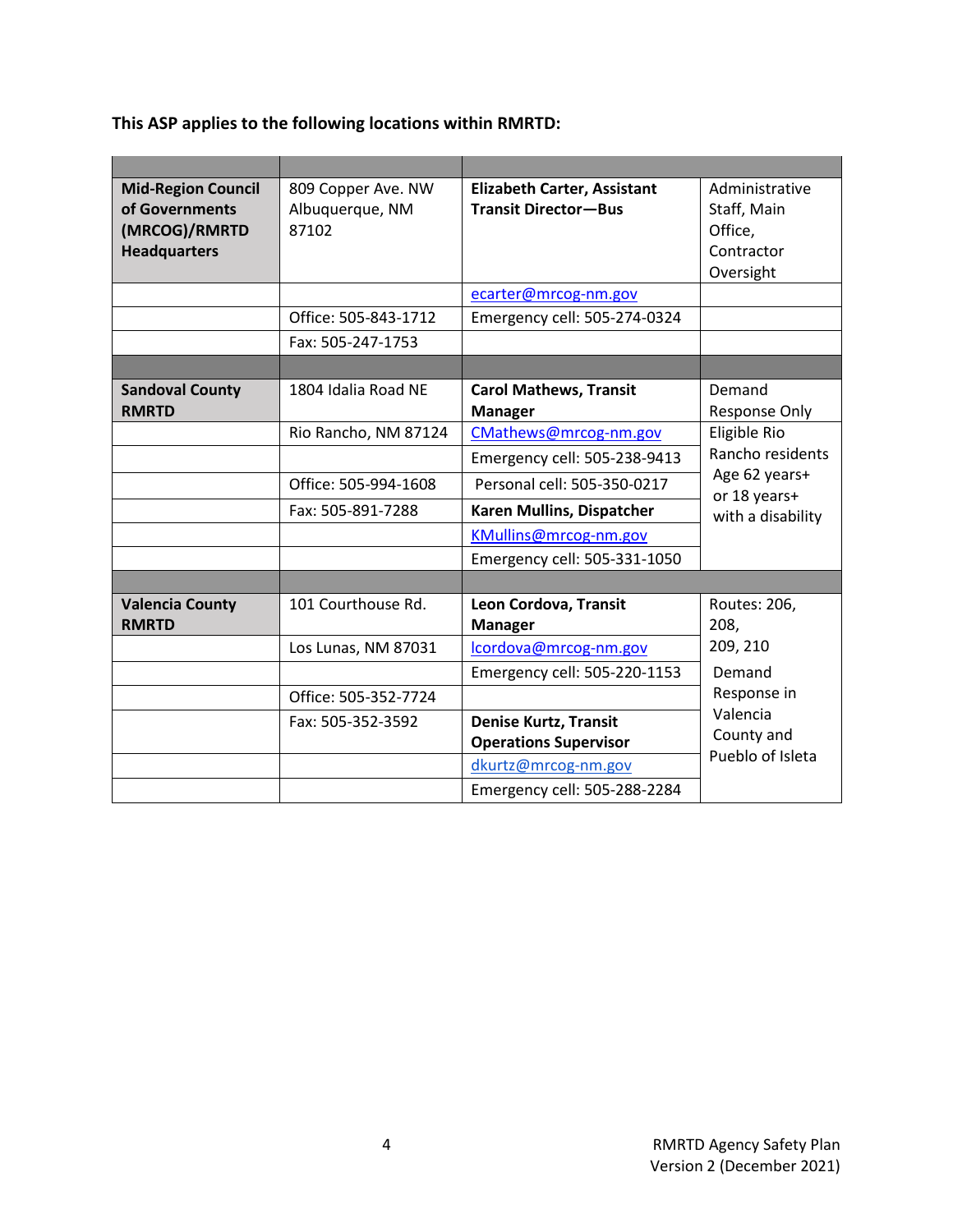### <span id="page-4-0"></span>**System Description**

### **History**

In 2003, the New Mexico Regional Transit District Act (Chapter 73, Article 25, NMSA 1978) was passed, enabling the formation of multi-jurisdictional transit agencies. The purpose of this legislation was to:

- Provide safe and efficient regional transit services;
- Reduce congestion, crashes, and pollution caused by single-occupant vehicles;
- Extend the life of the state's roads by reducing traffic;
- Provide transportation alternatives to residents, particularly transit-dependent groups such as seniors, youth, low-income, and mobility-impaired residents;
- Provide residents with better access to education and higher-paying jobs, and;
- Reduce oil dependency.

In 2004, legislation was adopted allowing such transit districts to levy up to a half-cent local gross receipts tax to fund their operations.

### **Rio Metro Regional Transit District**

On March 29, 2005, the New Mexico Transportation Commission approved the formation of the Mid-Region Transit District, encompassing Bernalillo, Sandoval, and Valencia counties, including most of the cities, towns, and villages that lie therein. At the same time, the Mid-Region Council of Governments (MRCOG) was proceeding with plans for commuter rail between Belen and Santa Fe - the New Mexico NMRX Express (NMRX) - which began operating between Downtown Albuquerque and the Sandoval County/U.S. 550 Station in Bernalillo, in July 2006. The service soon expanded to Los Lunas and Belen, and in December 2008 the route was completed as trains began regular service into Santa Fe.

In 2008, the Mid-Region Transit District was renamed the Rio Metro Regional Transit District (RMRTD), and that year voters in the three counties approved a 1/8-cent gross receipts tax to fund RMRTD, with half of the revenues dedicated to rail and half to the overall RMRTD system. In 2009 the tax took effect, and RMRTD assumed management of the NMRX from the MRCOG. RMRTD began providing bus service in 2010 after consolidating several small transit agencies in Valencia and Sandoval counties, and it also began providing whole or partial funding to some ABQ RIDE routes of regional significance, enabling ABQ RIDE to extend its services to the NMRX and Rio Rancho. While RMRTD also incorporates commuter rail services that receive funding from the Federal Transit Agency (FTA), that service operates under the regulatory authority of the Federal Railroad Administration (FRA), and has its own FRAapproved Safety Plan. The day-to-day operations of RMRTD are the responsibility of the agency Director and program staff.

### **RMRTD Board of Directors**

RMRTD's Board of Directors consists of 20 full members and two associate (non-voting) members representing Bernalillo, Sandoval, and Valencia counties; the communities of Albuquerque, Belen, Bernalillo, Bosque Farms, Corrales, Los Ranchos de Albuquerque, Rio Communities, and Rio Rancho; Isleta Pueblo, and; the North Central Regional Transit District. Board members are typically elected officials appointed by their government to serve a term of at least one year, and seats are allocated to each member government based on population.

The primary responsibilities of the Board of Directors are to develop broad-based goals and strategies that will support RMRTD's long-term success, adopt an annual budget that ensures financial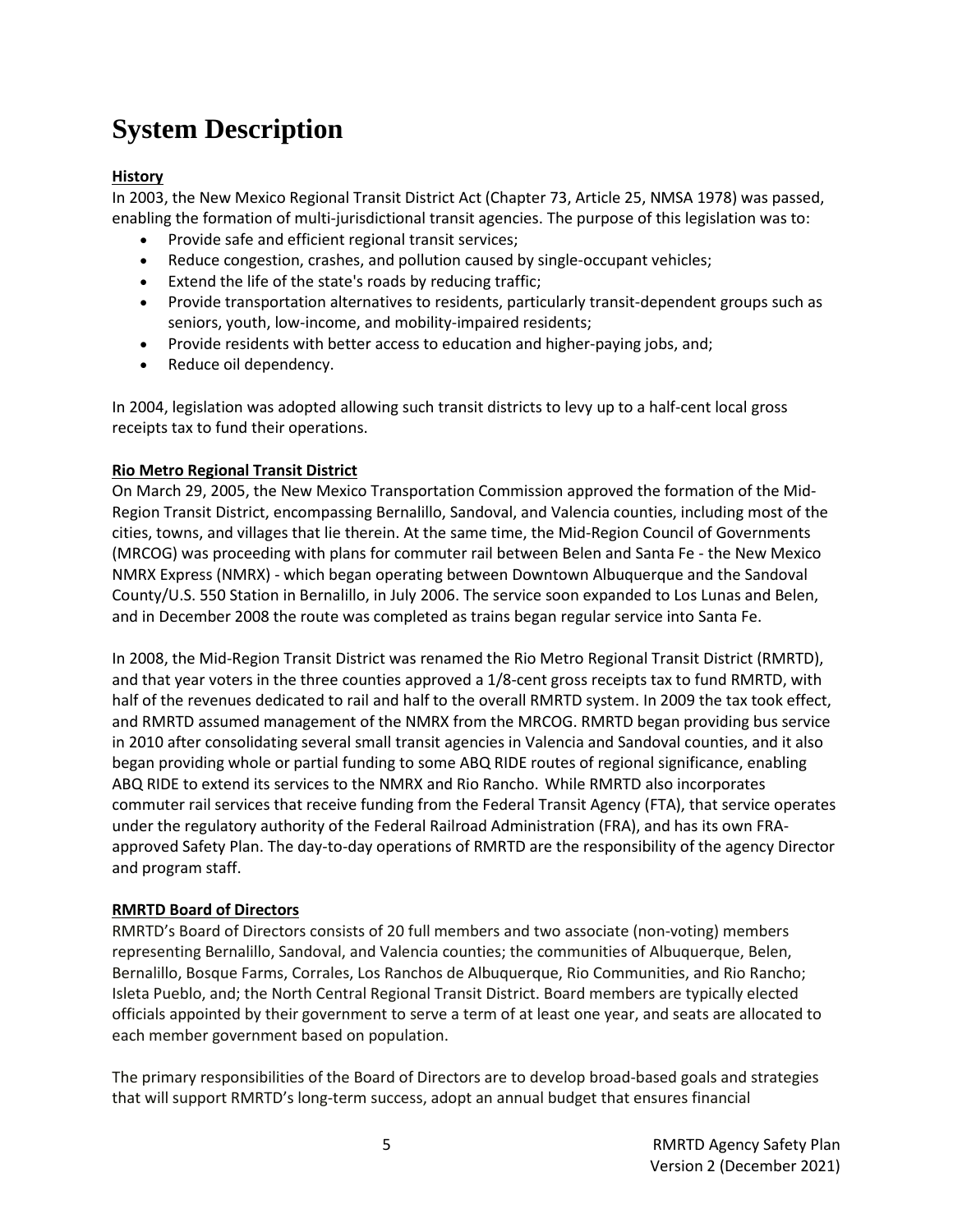sustainability, and oversee major improvements to the transit network. Board members are also strongly encouraged to advocate for the needs of their constituents and promote RMRTD's services in their communities. The RMRTD Board of Directors is responsible for carrying out the functions assigned by the provisions of the Regional Transit District Act, including establishing financial, management, service operation, fare, and other policies that support the operations of the transit system.

### **Agency Safety Plan and Safety Management System**

RMRTD developed this Agency Safety Plan (ASP) in accordance with the guidelines and requirements set forth in Title 49 Code of Federal Regulations Part 673, the Public Transportation Agency Safety Plan (PTASP) rule. This plan also serves as a "Safety Management System (SMS) user's manual" that guides RMRTD in the successful implementation and operation of its SMS.

The FTA defines SMS as:

"The formal, top-down, organization-wide approach to managing safety risk and assuring the effectiveness of a transit agency's safety risk mitigation. SMS includes systematic procedures, practices, and policies for managing risks and hazards...Furthermore, SMS is a comprehensive, collaborative approach that brings management and labor together to build on the transit industry's existing safety foundation to better control risks, detect and correct safety problems earlier, share and analyze safety data more effectively, and measure safety performance more carefully."

RMRTD's SMS has four distinct components, which are discussed in subsequent sections of this ASP:

- Safety Management Policy
- Safety Risk Management
- Safety Assurance
- Safety Promotion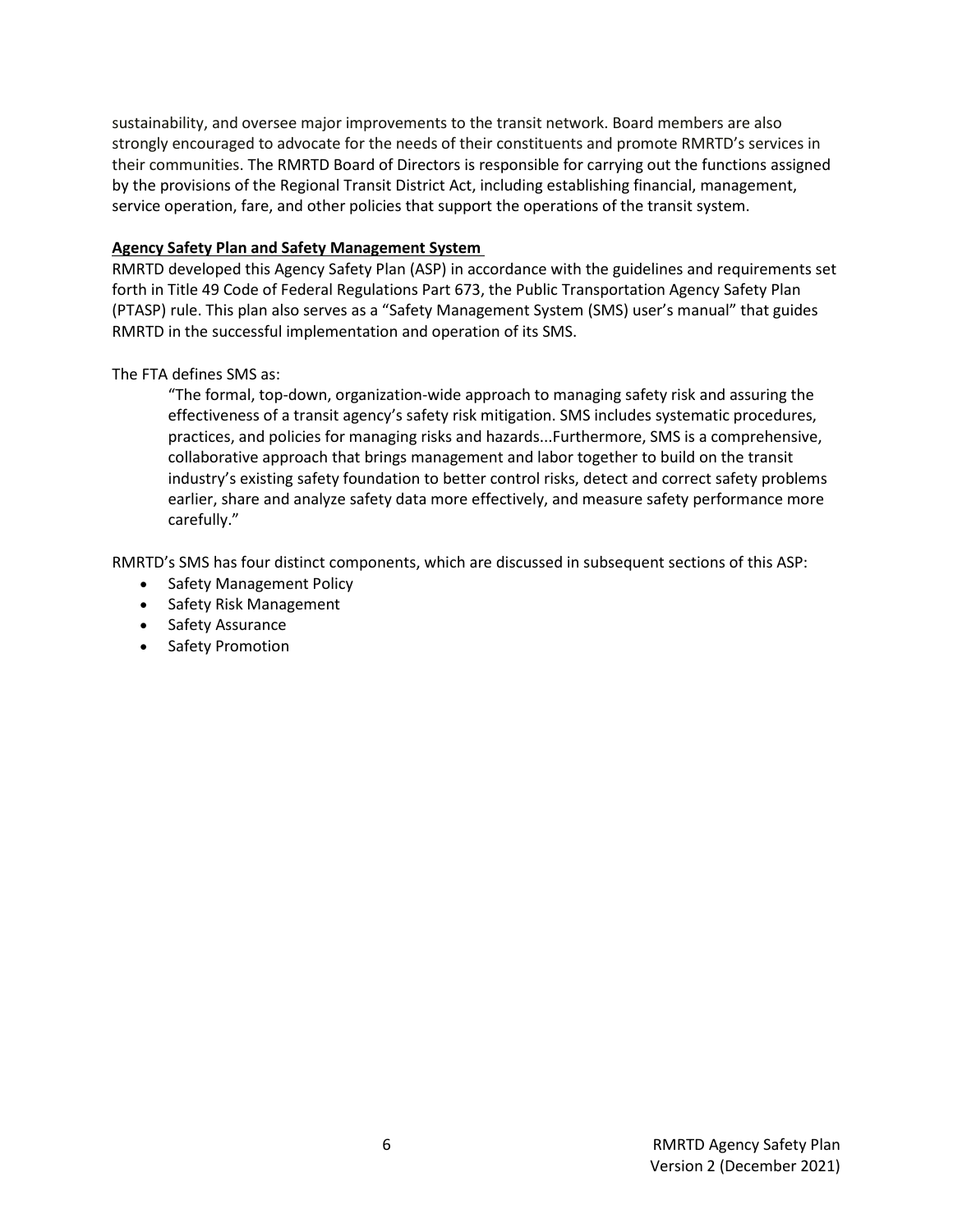# <span id="page-6-0"></span>**2. Agency Safety Plan Development, Approval, and Updates**

| <b>Name of Entity that</b><br><b>Drafted This Plan</b>                         | Rio Metro Regional Transit District                                                                                                                       |                          |  |  |
|--------------------------------------------------------------------------------|-----------------------------------------------------------------------------------------------------------------------------------------------------------|--------------------------|--|--|
| Signature by the                                                               | <b>Signature of the Accountable Executive</b>                                                                                                             | <b>Date of Signature</b> |  |  |
| <b>Accountable Executive</b>                                                   |                                                                                                                                                           | 11/19/2021               |  |  |
| <b>Approval by the Board</b>                                                   | Name of Approving Entity                                                                                                                                  | <b>Date of Approval</b>  |  |  |
|                                                                                | RMRTD-Board of Directors                                                                                                                                  | 11/19/2021               |  |  |
| of Directors or an                                                             | <b>Relevant Documentation (title and location)</b>                                                                                                        |                          |  |  |
| <b>Equivalent Authority</b>                                                    | A copy of Board Resolution (R-21-09) approving the Agency Safety Plan is<br>maintained on file by the RMRTD Transit Director and RMRTD Safety<br>Officer. |                          |  |  |
| <b>Certification by</b><br><b>State Department of</b><br><b>Transportation</b> | N/A                                                                                                                                                       |                          |  |  |

### **Version Number and Updates**

| <b>Version</b><br><b>Number</b> | <b>Section/Pages Affected</b>          | <b>Reason for Change</b>                            | <b>Description of Change</b>                  |
|---------------------------------|----------------------------------------|-----------------------------------------------------|-----------------------------------------------|
| 1                               | All                                    | New document                                        | Initial implementation                        |
| 2                               | All                                    | Agency chose not<br>to renew contract<br>with RMRTD | Removed all<br>references to ABQ<br>Green Cab |
| $\mathcal{P}$                   | Transit Agency Information/p. 4        | Title change                                        | Carol Mathews, Transit<br>Manager             |
| $\overline{2}$                  | Agency Safety Plan<br>Development/p. 7 | Annual update                                       | Updated dates of<br>Signature and Approval    |
| 2                               | Safety Performance Targets/p. 8        | Annual update                                       | Updated data                                  |

### **Annual Review and Update of the Public Transportation Agency Safety Plan**

This RMRTD ASP and its safety performance targets will be jointly reviewed and updated by the RMRTD Safety Officer and Assistant Transit Director—Bus by July  $1<sup>*</sup>$  of each year. The Accountable Executive will review and approve any changes, sign the new ASP, and forward to the RMRTD Board of Directors for final review and approval.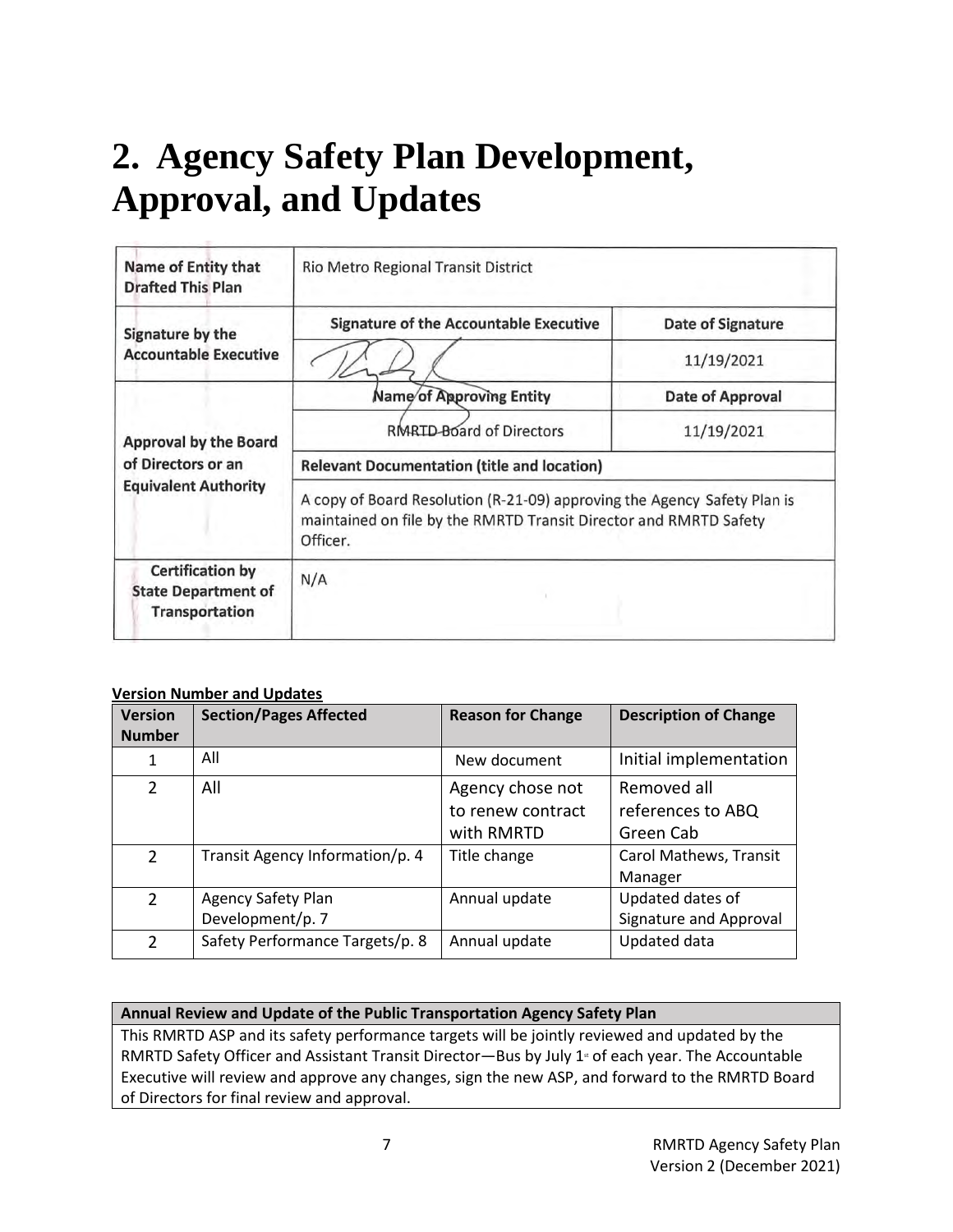# <span id="page-7-0"></span>**3. Safety Performance Targets**

| <b>Safety Performance Targets</b>                                                                                                                                          |                                                       |                              |                                             |                            |                                           |                                    |                                         |                 |                                                    |
|----------------------------------------------------------------------------------------------------------------------------------------------------------------------------|-------------------------------------------------------|------------------------------|---------------------------------------------|----------------------------|-------------------------------------------|------------------------------------|-----------------------------------------|-----------------|----------------------------------------------------|
| The annual targets listed below are based on reviews of the previous five years of RMRTD's safety<br>performance data, and may be measured in Vehicle Revenue Miles (VRM). |                                                       |                              |                                             |                            |                                           |                                    |                                         |                 |                                                    |
| Mode of<br><b>Transit</b><br><b>Service</b>                                                                                                                                | Vehicle<br><b>Revenue</b><br><b>Miles</b><br>$(VRM)*$ | <b>Fatalities</b><br>(total) | <b>Fatalities</b><br>per 100k<br><b>VRM</b> | <b>Injuries</b><br>(total) | <b>Injuries</b><br>per 100k<br><b>VRM</b> | Safety<br><b>Events</b><br>(total) | Safety<br>Events per<br><b>100k VRM</b> | <b>Failures</b> | System<br><b>Reliability</b><br>(VRM/<br>failures) |
| Fixed<br>Route                                                                                                                                                             | 170,000                                               | 0                            | $\Omega$                                    | 5                          | 2.94                                      | 7                                  | 4.12                                    | 15              | 11,333                                             |
| <b>Demand</b><br>Response                                                                                                                                                  | 377,000                                               | 0                            | 0                                           | $\mathbf{1}$               | 0.27                                      | $\mathbf{1}$                       | 0.27                                    | 4               | 94,250                                             |
| <b>Commuter</b><br><b>Bus</b>                                                                                                                                              | 268,000                                               | 0                            | 0                                           | 4                          | 1.49                                      | 3                                  | 1.12                                    | 6               | 44,666                                             |

\*FY22 VRM projected by taking 1st quarter VRM and multiplying by 4

#### **Safety Performance Target Coordination**

RMRTD's Accountable Executive shares RMRTD's safety performance targets with the Mid-Region Metropolitan Planning Organization (MRMPO) each year after its formal adoption by the RMRTD Board of Directors. RMRTD's Accountable Executive also provides a copy of the formally adopted Safety Plan to the New Mexico Department of Transportation (NMDOT). RMRTD personnel are available to coordinate with NMDOT and the MRMPO in the selection of NMDOT and MRMPO safety performance targets upon request.

| <b>Targets Transmitted to the State</b>      | <b>State Entity Name</b>     | <b>Date Targets</b> |
|----------------------------------------------|------------------------------|---------------------|
|                                              |                              | <b>Transmitted</b>  |
|                                              | New Mexico Department of     | 12/17/2021          |
|                                              | Transportation               |                     |
| <b>Targets Transmitted to the</b>            | <b>Metropolitan Planning</b> | <b>Date Targets</b> |
| <b>Metropolitan Planning Organization(s)</b> | <b>Organization Name</b>     | <b>Transmitted</b>  |
|                                              | Mid-Region Metropolitan      | 12/17/2021          |
|                                              | <b>Planning Organization</b> |                     |
|                                              |                              |                     |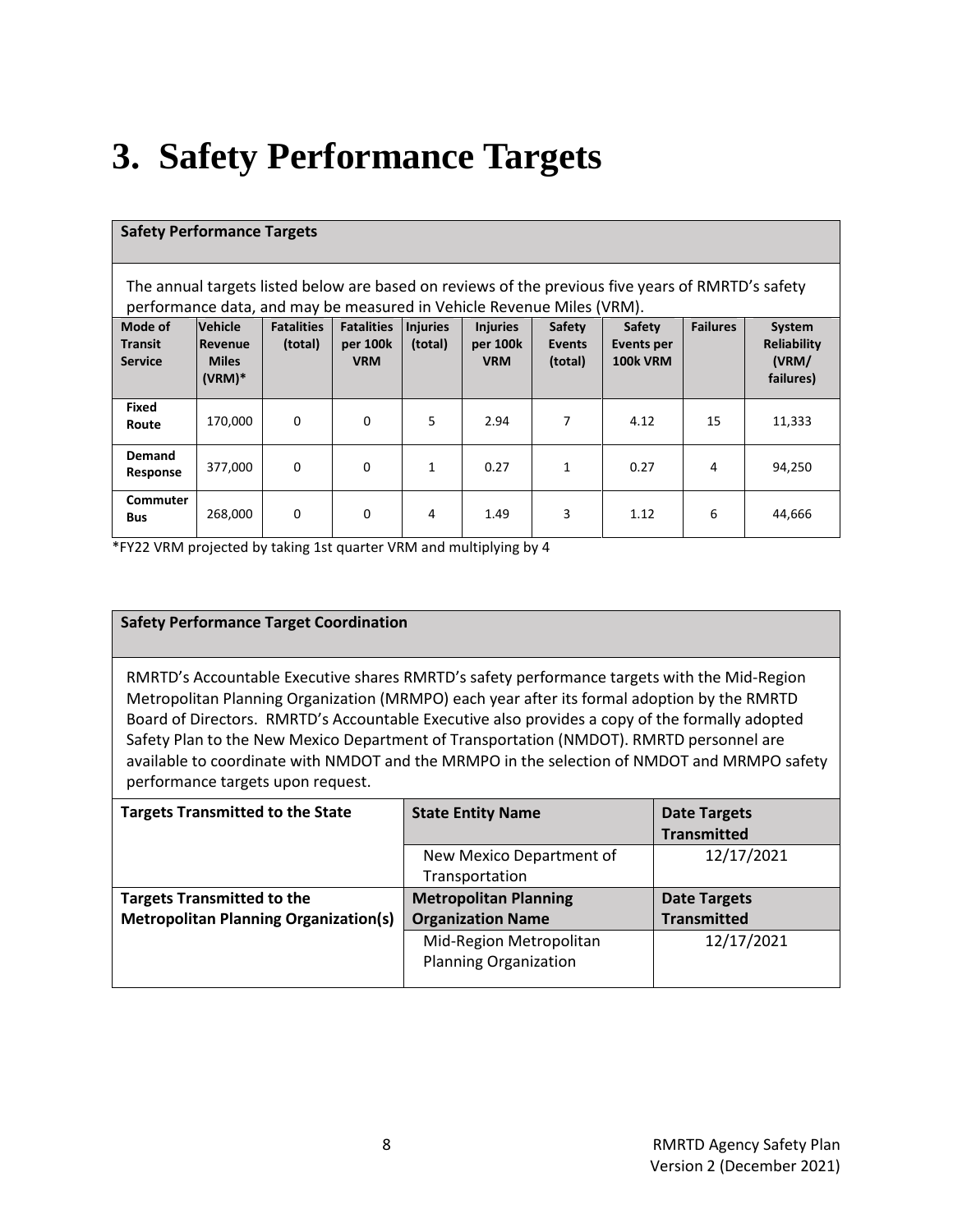# <span id="page-8-0"></span>**4. Safety Management Policy**

### <span id="page-8-1"></span>**RMRTD Safety Management Policy Statement (SMPS)**

November 20, 2020

To All Staff and Contractors:

The Rio Metro Regional Transit District (RMRTD) bus division is developing a Public Transportation Agency Safety Plan (PTASP), in accordance with the Federal Transit Administration (FTA) final rule 49 CFR Part 673. This rule requires the development of a uniform system of public transit safety management, called the Safety Management System (SMS). As the Director of RMRTD, I will be our Accountable Executive, as specified under the new regulations. Ultimately, I am responsible to ensure the successful implementation of the new safety standards, which will be upheld throughout our organization.

To facilitate this implementation, I will support the efforts to integrate this Policy Statement into RMRTD processes. This statement will serve as a guiding beacon as we adopt and follow the federal safety rules.

Safety has always been a core commitment of RMRTD, including the development, implementation, maintenance, and continuous improvement of our daily practices to ensure the safety of our customers, employees, contractors, and the public. RMRTD will use the safety management processes to guide the prioritization of safety, and allocate our organizational resources (such as people, funding, and technology) to integrate into our everyday operations. We aim to develop and support a robust safety culture, and to achieve the highest levels of safety performance set forth by the FTA.

RMRTD has committed to the following capacities:

Executive Commitment to Safety**—**Executive Management will lead the development of an organizational culture that promotes safe operations. We will provide appropriate resources to support the PTASP development by fostering and ensuring safe practices, improving procedures when needed, and encouraging effective employee safety reporting and communication. RMRTD will keep every executive, manager, employee, and contractor accountable for our priority of safe operations.

Communication & Training**—**Employee engagement is crucial to a functioning SMS. Communication systems will be developed and fine-tuned to enable greater awareness of RMRTD safety objectives, performance targets, and ongoing safety communication throughout every level of our organization. All levels of management must proactively engage employees, and continuously work to keep the lines of safety communication simple, honest, and open. All employees will be made aware of the importance of RMRTD's SMS, and will be trained in any new or improved safety reporting procedures.

Responsibility & Accountability**—**All employees and contractors will be responsible for delivering the safe and quality transit services that represent RMRTD. Each manager will take an active role in the SMS process, and will ensure that the Safety Assurance functions are supported and advocated. Managers are also responsible for ensuring that Safety Risk Management is being performed in their operational areas of control, to assure that the safety risk associated with identified safety hazards is assessed and mitigated. Safety performance will be an important part of annual performance evaluations for all RMRTD employees.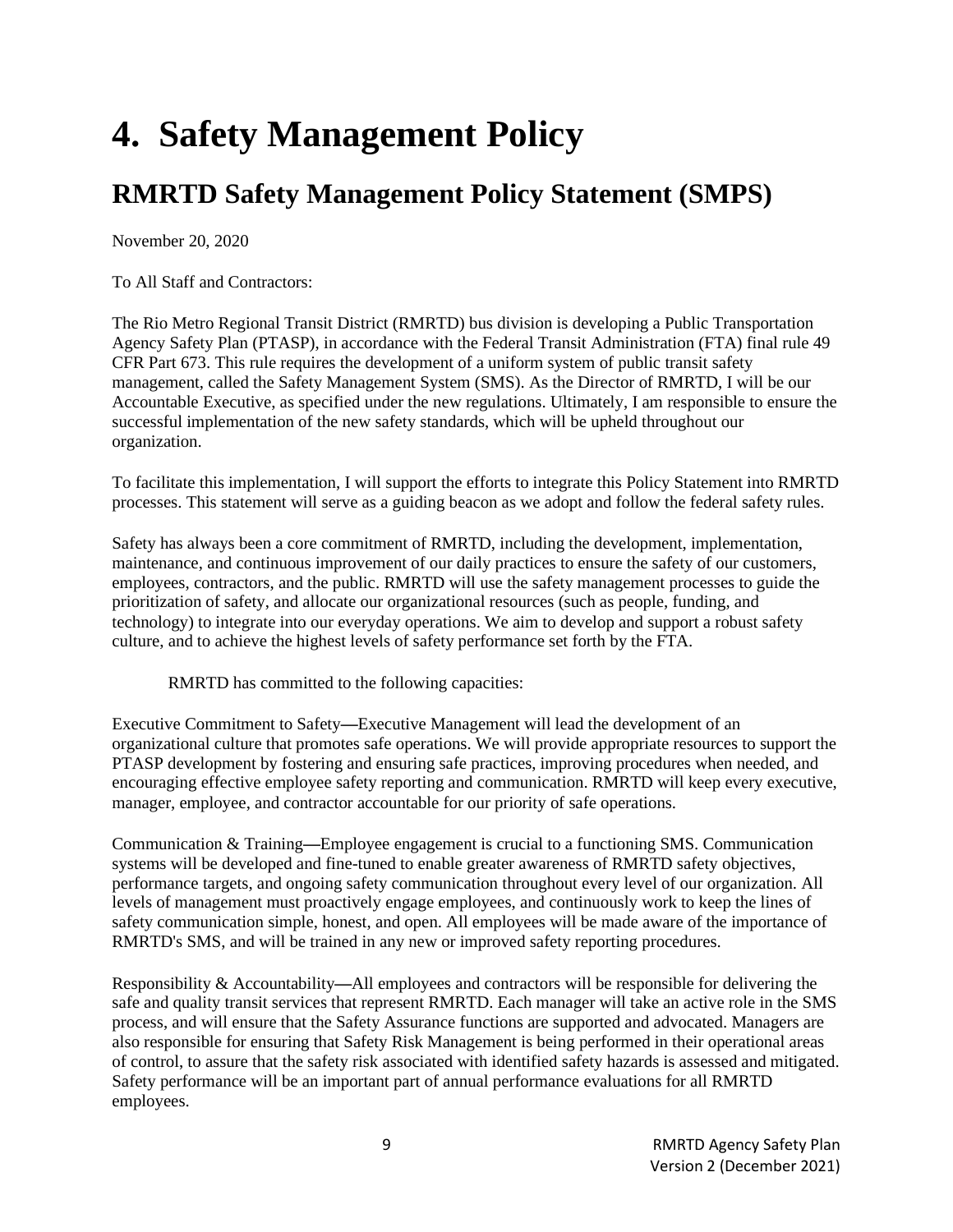Employee Reporting**—**We will institute a safety reporting program as a viable tool for employees to clearly voice their safety concerns. All frontline employees will be responsible for utilizing this program as part of the SMS. No action will be taken against any employee who communicates a safety condition through the RMRTD safety reporting program, unless such disclosure indicates the following: an illegal act, gross misconduct or negligence, or a deliberate or willful disregard of RMRTD rules, policies, and procedures.

Performance Monitoring & Measurement**—**RMRTD will establish realistic measures of safety performance, and establish safety performance targets to ensure our continuous improvement. A team of our employees, representing different skillsets within the organization, will work together with management to verify that the resulting safety risk mitigations are appropriate, helpful, and effective.

Review & Evaluation**—**RMRTD will measure our SMS performance by analyzing our key safety performance measures, reviewing inspections, and evaluating our corrective action reports. These activities will become the basis for revising or developing safety objectives, safety performance targets, and overall PTASP with the goal of continuous, effective safety improvements. The ASP is a living document and frequently monitored for applicability and functionality.

Thank you for your full cooperation in building a safer workplace for all of our customers, employees, contractors, and the public.

Sincerely,

Terry Doyle Director of RMRTD

### <span id="page-9-0"></span>**Safety Management Policy Communication**

The Chief Safety Officer, who leads RMRTD's SMS activities, introduced staff to SMS principles during an All-Staff Meeting. A paper copy of the Policy Statement was distributed to each employee, as well as a Signature of Receipt to document the employee acknowledgement of their receipt of a copy of the SMS. RMRTD also posted the SMS in a conspicuous place (such as on a bulletin board) at each of the main offices in Rio Rancho, Albuquerque, and Los Lunas. Finally, it is available as a link that is posted on the RMRTD website's Bus Safety Reporting page. Contractors have also been instructed to follow the same principal steps to distribute the SMS to their employees.

### <span id="page-9-1"></span>**Authorities, Accountabilities, and Responsibilities**

### **Roles and Responsibilities of the Accountable Executive**

The RMRTD Accountable Executive has ultimate responsibility for carrying out the ASP. The Accountable Executive will ensure that RMRTD effectively implements its SMS throughout the agency, and also addresses SMS substandard safety performance. The Accountable Executive may delegate specific responsibilities to the appropriate employees, as needed.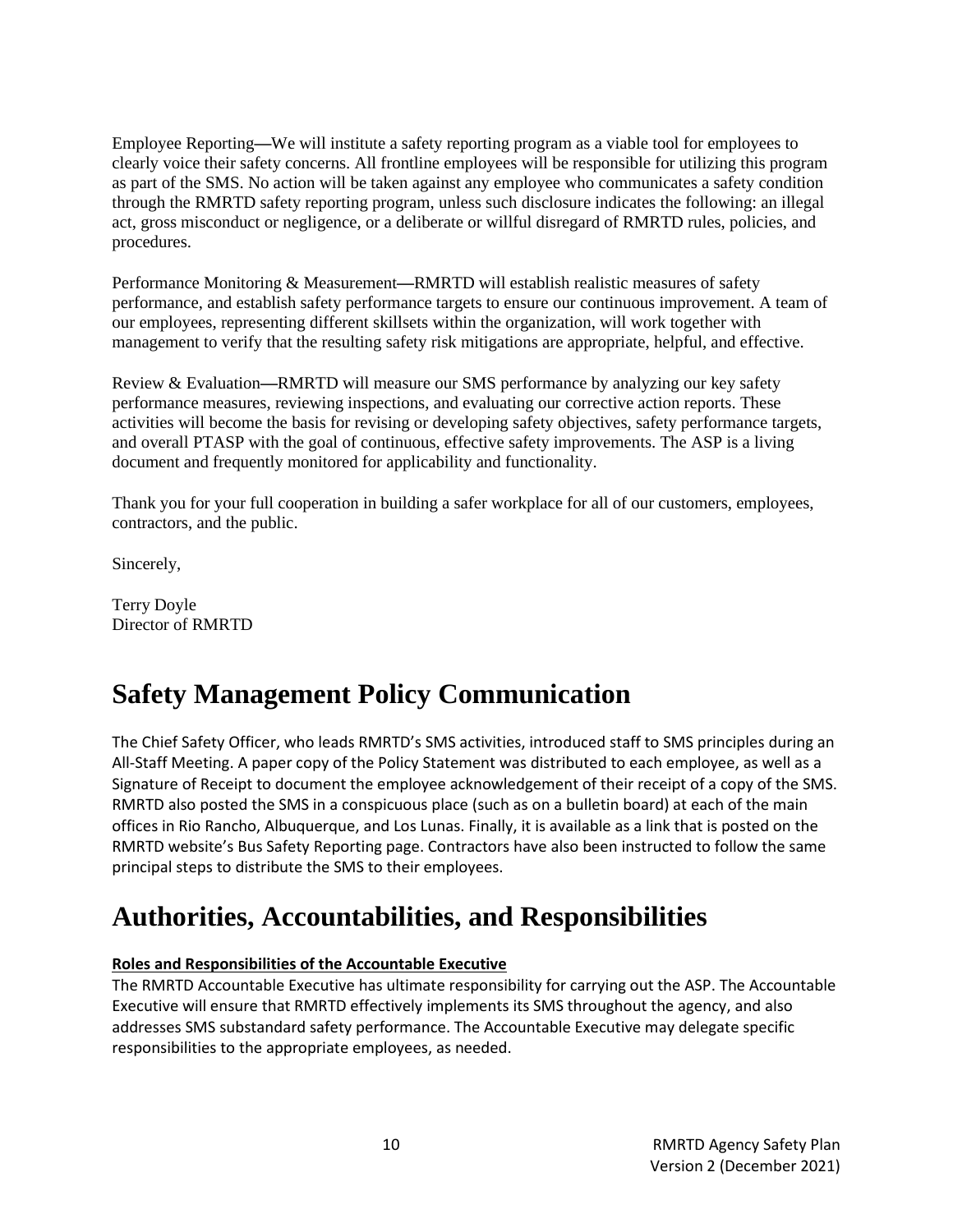The RMRTD Accountable Executive's roles include, but are not necessarily limited to:

- Decision-making about human and capital resources needed to support asset management, SMS activities, and capital investments;
- Maintaining the Transit Asset Management (TAM) Plan;
- Signing SMS implementation planning documents, and ensuring that SMS is effectively implemented throughout RMRTD's public transportation system;
- Ensuring action is taken to address substandard performance in RMRTD's SMS;
- Endorsing SMS implementation team membership, and;
- Other duties as assigned/necessary to implement the ASP.

### **Roles and Responsibilities of the Chief Safety Officer**

The RMRTD Chief Safety Officer (CSO) has the authority and responsibility for developing, implementing, and operating RMRTD's SMS. The CSO reports directly to the Accountable Executive for matters involving SMS.

The CSO's roles include, but are not necessarily limited to:

- Developing and maintaining SMS documentation;
- Directing hazard identification and safety risk assessments;
- Monitoring safety risk mitigation activities;
- Providing periodic reports on safety performance;
- Briefing the Accountable Executive on SMS implementation progress;
- Maintaining an adequate level of training, including attendance of relevant federal, local, and RMRTD training classes to remain current on acceptable standards
- Planning safety management training, and;
- Other duties as assigned/necessary to implement the ASP.

### **Agency Leadership and Executive Management Roles**

Members of RMRTD's leadership have authorities and responsibilities for the day-to-day implementation and operation of the agency's SMS.

In addition to the Director of RMRTD, Agency Leadership and Executive Management include:

- Executive Director, Mid-Region Council of Governments;
- RMRTD Board of Directors;
- Assistant Transit Director—Bus;
- Senior Finance Manager;
- Human Resources Manager, and;
- Valencia and Sandoval Transit Operations Supervisors.

The Agency Leadership and Executive Management are responsible for the following, within their areas of oversight:

- Implementation and operation of RMRTD's SMS, within the functions in which they have responsibility;
- Provide input regarding the allocation of resources, within the functions in which they have responsibility, to accomplish the goals and objectives of the ASP;
- Accountable for oversight, day-to-day operations, and maintaining compliance with the ASP, within the functions in which they have responsibility, and;
- Modify policies consistent with the implementation of the ASP.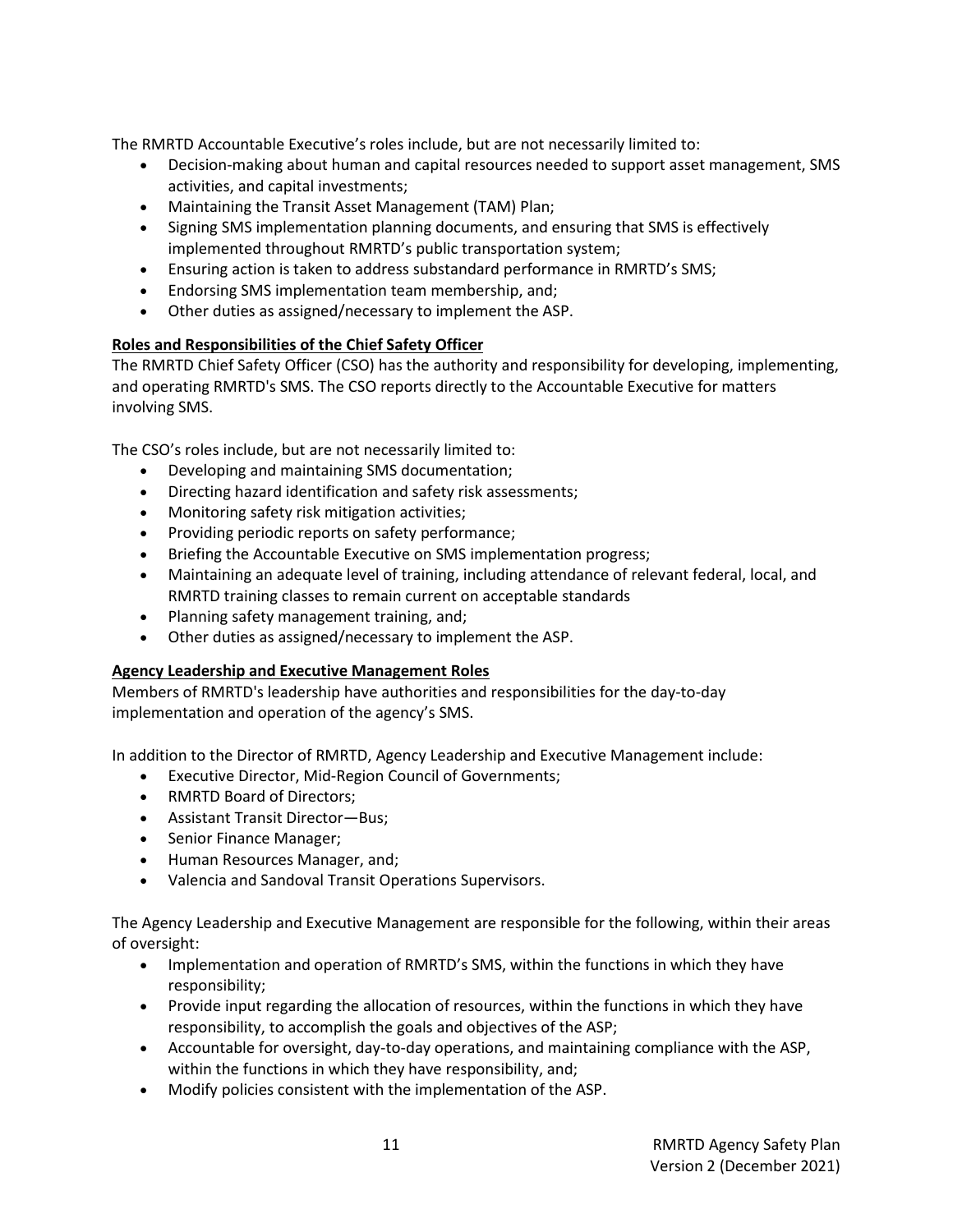AAA and zTrip identified and documented all the SMS-related organizational accountabilities and responsibilities of each of their agency leadership job functions and recorded where this documentation is captured and stored. This information was provided to RMRTD, and this documentation is captured and stored at the RMRTD Headquarters in the CSO's office.

### **Key Staff Roles**

RMRTD Key Staff has the following SMS accountabilities and responsibilities of the ASP. Its roles include, but are not necessarily limited to:

- Assisting the CSO in developing, implementing, and operating the SMS. Based on responsibilities and expertise, Key Staff assists in hazard identification, safety risk assessment, safety risk mitigation, safety performance monitoring, safety performance measurement, safety training, and safety communication activities.
- Key staff plays a significant role as subject matter experts in hazard identification, safety risk assessment, safety risk mitigation, and safety performance monitoring activities.
- Key staff functions that bring experience and expertise to bear on SMS activities include:
	- o Transit Operations Supervisors;
	- o Dispatchers;
	- o Transit Operators;
	- o Vehicle Mechanics, and;
	- o Other skilled professionals as needed.

### **Safety Committees and Meetings**

In order to facilitate the SMS process, the following committees and meetings convene as needed:

- Safety Committee: Any safety hazards reported will be jointly evaluated by the Safety Committee and the CSO during the monthly meeting. The Safety Committee members include the CSO, Training Coordinator, a Transit Operations Supervisor, and a representative from transit Dispatch, who meet monthly to review issues and make recommendations to improve safety.
- Transit Operators' Meetings: A permanent agenda item in all monthly Transit Operators' meetings is dedicated to safety. Safety issues are discussed and documented.
- Quarterly All-Staff Meetings: Hazard reports and mitigations are shared, safety topics are brought up for open discussion, further feedback is solicited, and hazard self-reporting is further encouraged. All-Staff includes both administrative and operations employees. The information discussed in these meetings will be documented.

### <span id="page-11-0"></span>**Employee Safety Reporting Program**

RMRTD has established and implemented a formal safety reporting program that allows its employees and contractor employees to voluntarily report any safety issues, conditions, or concerns they may see during their day-to-day delivery of transit services. This voluntary safety reporting program is separate from RMRTD's mandatory reporting requirements for accidents and incidents.

The Employee Safety Reporting Program (ESRP) provides protections for employees against reprisal or other adverse actions; the reports are also generally protected under Occupational Safety and Health Administration (OSHA) whistleblower protections. The ESRP gives employees the option of either reporting anonymously, or providing their name.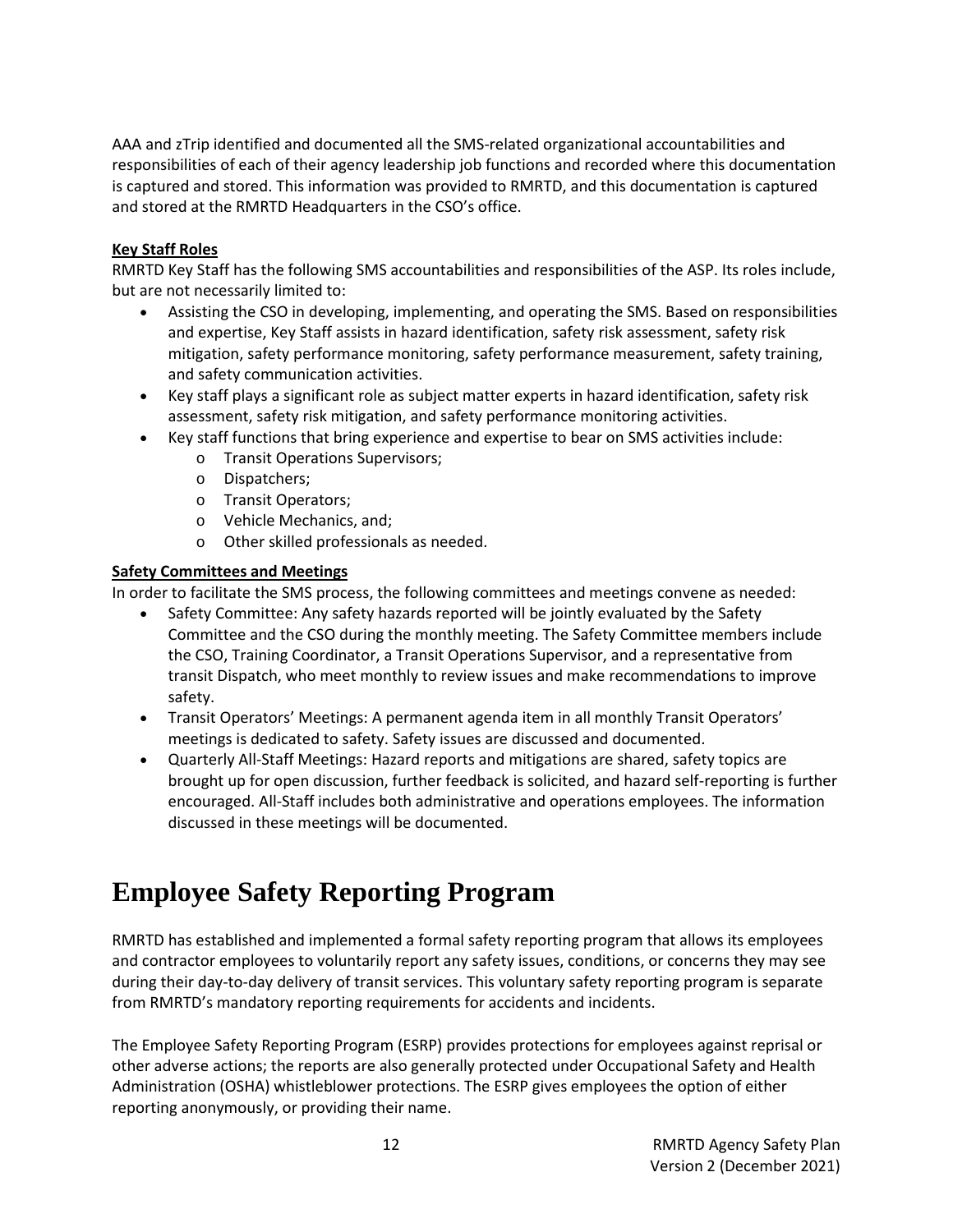The ESRP also describes the employee behaviors that are not protected under the program, which may result in disciplinary action. Examples include an employee that has engaged in an illegal act, gross misconduct or negligence, or a deliberate or willful disregard of RMRTD rules, policies, or procedures.

The ESRP clarifies:

- What to report, what not to report, and how to submit a report;
- What managers should do when employees report safety concerns;
- How reports are documented, and;
- How employees will receive feedback about the results of their reports.

The reporting system is simple to use and available to all RMRTD and contractor personnel. RMRTD's ESRP addresses the following:

- Who is responsible for developing and managing the employee safety reporting program;
- Timely responses to employee safety reports;
- How the agency provides feedback to employees on the action(s) taken to address the reported safety issue, condition, or concern;
- Investigation of reported safety issues, conditions, or concerns for causal or contributing factors;
- How the transit system documents and reviews safety issues, conditions, or concerns to determine if a hazard exists, and;
- If the issue is determined to be a hazard, how the hazard is then entered into the safety risk management process.

RMRTD is committed to providing feedback to internal and contractor employees who report a safety issue, condition, or concern. This feedback is provided either directly in a one-on-one conversation or through the safety meeting platform. The feedback addresses what, if any action, will be taken to address the reported safety issue, condition, or concern.

RMRTD's ESRP includes several options for employees to submit a report:

- 1. Via phone messages left on a Safety Hotline. These reports give the options of remaining anonymous or leaving a name/phone number to receive direct contact from the CSO; all content on the recorded line is heard and transcribed by a third-party contractor, then sent as text only so that any Administrative Staff cannot identify the employee by his/her voice.
- 2. Via text message through the Safety Hotline. The texted information is compiled by a thirdparty, and sent as a text-only email (without any identifying names/information from the person that submitted it) to Administrative Staff.
- 3. Via online report on the RMRTD website, in a section called Bus Safety Reporting. Employees can fill out a prompted set of information on a form, with the option of anonymity or with their name/contact information. This may be submitted electronically through the website, or:
- 4. Via printing the online form, hand-writing their concerns, then submitting the form by:
	- o Mailing the completed form via postal service to the CSO;
	- $\circ$  Placing the completed form in a designated, locked box inside the main Valencia and Sandoval offices; or
	- o Sharing the form directly with their Transit Operations Supervisor.
- 5. Via two-way radio to Transit Dispatchers, who keep a hazard log to record all issues, conditions, or concerns reported by the Transit Operators.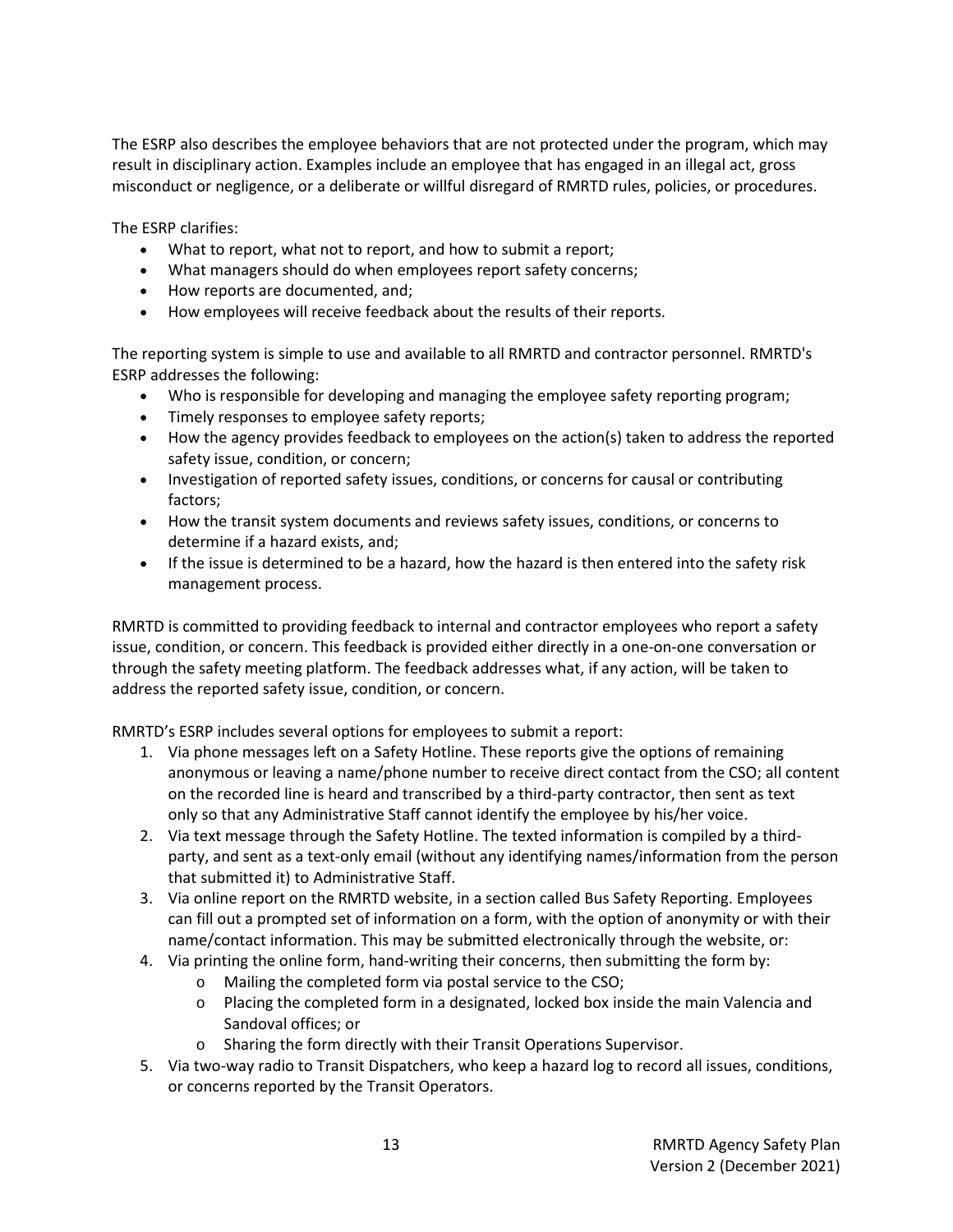All of these means are monitored daily, and the reports are documented for analysis. AAA and zTrip employees are able and encouraged to submit their safety concerns through the same means listed above. More detailed documentation of the ESRP is kept in the CSO's office at RMRTD Headquarters. A description of the ESRP is distributed to all current employees during periodic training classes, and to new employees during their new-hire orientation.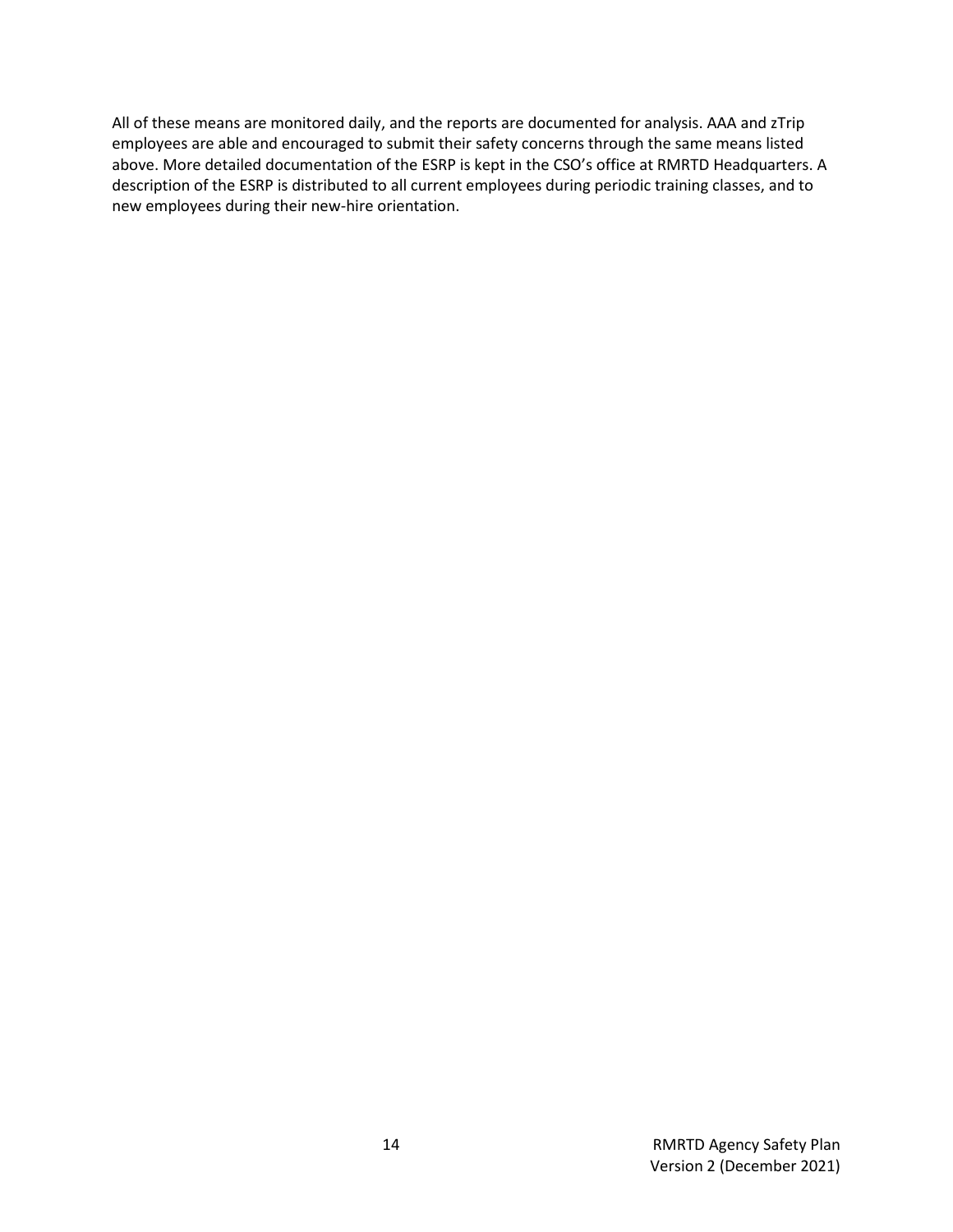# <span id="page-14-0"></span>**5. Safety Risk Management**

RMRTD uses the Safety Risk Management (SRM) process as a primary method to ensure the safety of operations, passengers, employees, vehicles, and facilities. It is a process wherein hazards and their consequences are identified, assessed for potential safety risk, and resolved in a manner acceptable to RMRTD's leadership. The RMRTD SRM process allows members to carefully examine what could cause harm, determine whether there have been sufficient precautions made to minimize the harm, or if further mitigations are necessary.

The SRM process applies to all elements of the system, including operations, maintenance, facilities, vehicles, personnel recruitment, employee training, and supervision. Any reports furnished from the contractor, including a record of the periodic monitoring and documentation of contractor performance related to the SRM process, is kept on file in the CSO's office at the RMRTD Headquarters.

Overall, the RMRTD SRM process includes the following steps that are carried out under the guidance of the CSO, and with input from appropriate subject matter experts:

- Oversee and facilitate the hazard identification process;
- Identify hazards;
- Document the hazards;
- Identify the potential consequences of each hazard;
- Evaluate consequences in terms of probability and severity using the formal risk matrix (see *Appendix E: RMRTD Safety Risk Assessment Matrix)*;
- Communicate any high-priority risk to the Accountable Executive, as well as the other items identified;
- Based on the Accountable Executive's approval, create safety risk mitigations to eliminate or reduce the effects of hazards;
- Implement the mitigation, and;
- Create a strategy for monitoring the mitigation effectiveness.

In carrying out the SRM process, RMRTD uses the following terms:

- o **Safety event**  Any accident, incident, or occurrence.
- o **Hazard**  Any real or potential condition that can cause injury, illness, death, damage to/loss of facilities, equipment, rolling stock, or infrastructure belonging to RMRTD, or damage to the environment.
- o **Risk**  Composite of predicted severity and likelihood of the potential effect of a hazard.
- o **Risk Mitigation**  Method(s) to eliminate or reduce the effects of hazards.
- o **Consequence**  An effect of a hazard involving injury, illness, death, or damage to RMRTD property or the environment.

### <span id="page-14-1"></span>**Safety Hazard Identification**

RMRTD has developed methods and processes to identify hazards and their consequences. RMRTD considers, as a source for hazard identification, data and information provided by its Board of Directors, the FTA, and NMDOT. RMRTD also considers the results of its asset condition assessments when performing safety hazard identification activities through its SMS. The results of the condition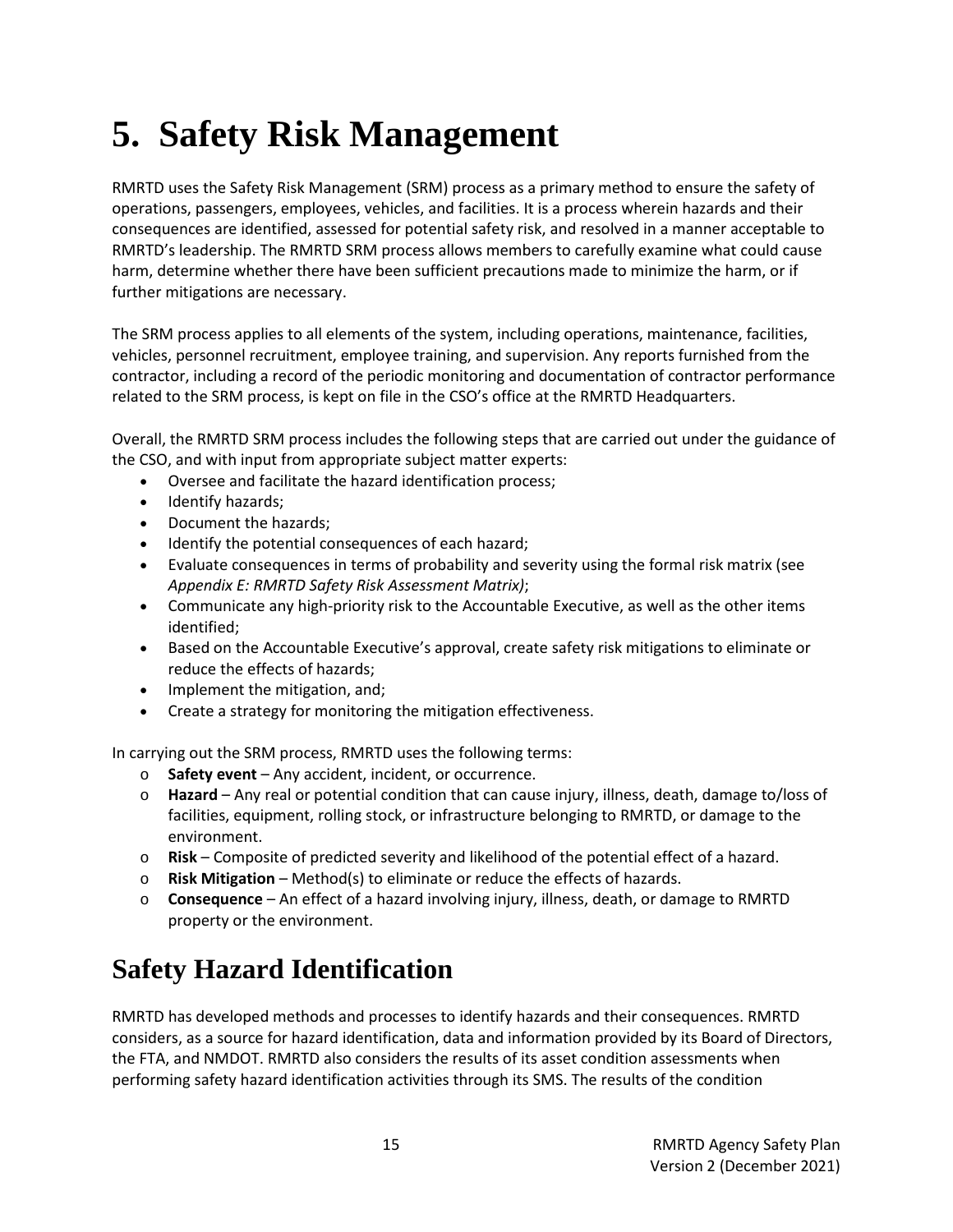assessments and safety risk management activities help to inform RMRTD's determination as to whether an asset meets the state of good repair standards under 49 CFR Part 625.

The safety hazard identification process helps RMRTD to identify hazards and potential consequences in the operation and maintenance of the transit system. Hazards are identified through a variety of sources, including:

- o RMRTD employee safety reporting;
- o Contractor safety reporting;
- o Review of vehicle camera footage;
- o Review of monthly performance data and safety performance targets;
- o Observations from Transit Operations Supervisors;
- o Maintenance reports;
- o Comments from customers, passengers, and third parties;
- o Safety Committee, Transit Operator, and All-Staff Meetings;
- o Results of audits and inspections of vehicles and facilities;
- o Results of training assessments;
- o Results of internal safety audits;
- o Investigations into safety events, incidents, and occurrences, and;
- o The FTA, NMDOT, and other oversight and authority agencies.

Information related to hazard identification and consequence determinations is stored in the RMRTD Safety Risk Assessment Register, which is an Excel spreadsheet that allows for the documentation of all identified safety hazards and the subsequent activities related to addressing those hazards. This risk register is maintained by the CSO. The CSO reviews the reports for hazards, and documents them in RMRTD's Safety Risk Register. The CSO also enters hazards into the Safety Risk Register from reviews of the RMRTD operations and maintenance, results of audits and observations, and information received from FTA and other oversight authorities, including the National Transportation Safety Board.

The CSO may conduct further analysis of hazards and consequences entered into the Safety Risk Register to collect information, identify additional consequences, and to inform management which hazards should be prioritized for safety risk assessment. While following up on identified hazards, the CSO may:

- $\circ$  Reach out to the reporting party, if available, to gather all known information about the reported hazard;
- o Conduct a walkthrough of the affected area, assess the possible hazardous condition/s, generate visual documentation (photographs and/or video), and take any measurements that are deemed necessary;
- $\circ$  Conduct interviews with employees in the area to gather potentially relevant information on the reported hazard;
- o Review any documentation associated with the hazard (such as records, reports, procedures, inspections, technical documents, etc.);
- $\circ$  Contact other departments that may have association with or technical knowledge relevant to the reported hazard;
- o Review any previously-reported hazards of a similar nature, and;
- o Evaluate tasks and/or processes associated with the reported hazard.

Any identified hazard that poses a real and immediate threat to life, property, or the environment (such as items marked in the Red/High categories in *Appendix E: RMRTD Safety Risk Assessment Matrix)*  must immediately be brought to the attention of the Accountable Executive and addressed through the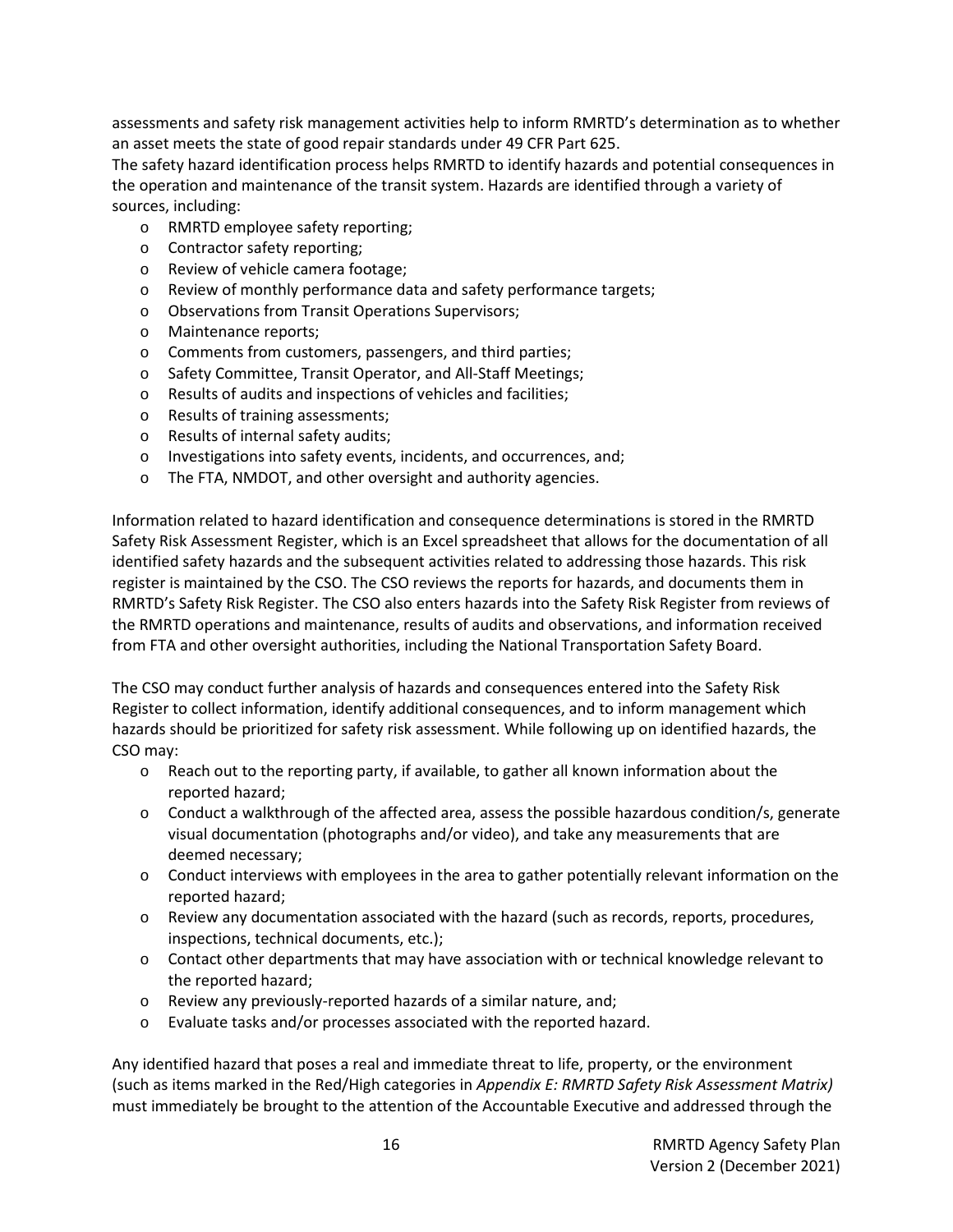SRM process (with or without the full Safety Committee) for safety risk assessment and mitigation. This signifies the CSO's belief that immediate intervention is necessary to preserve life, prevent major property destruction, or avoid harm to the environment that would constitute a violation of the Environmental Protection Agency or NMDOT environmental protection standards. Otherwise, the Safety Committee prioritizes hazards for further SRM activity.

RMRTD involves subject matter experts in safety hazard identification processes by matching the experience and expertise of the individual(s) with the type of hazard to be analyzed. For example, if the hazard is operations-related, then the primary subject matter experts will be from operations; if the hazard is vehicle-maintenance related, that type of hazard requires vehicle maintenance expertise and skills.

RMRTD has ensured that AAA and zTrip have provided a list of the sources they use for identifying hazards, provided descriptions of the processes they use for determining and recording the potential consequences of identified hazards, and reactions to an identified safety concern or issue that requires immediate attention. These descriptions include the location of where each contractor captures and stores this information.

### **Safety Risk Assessment**

RMRTD has established processes to assess the safety risk associated with identified safety hazards. These safety risk assessment processes include an assessment of the likelihood and severity of the consequences of the hazards, including existing mitigations and prioritization of the hazards, based on the safety risk.

Assessing the likelihood and severity of hazard consequences is the first step in prioritizing safety risk. RMRTD has established procedures for assessing the safety risk of the consequences of identified safety hazards, and prioritizing the hazards based on this safety risk. RMRTD assesses the safety risk in terms of likelihood (the probability of a consequence occurring) and severity (the seriousness of a consequence, if it does occur). A color-coded safety risk index provides a rating system to use with a safety risk assessment matrix to prioritize safety risk. The safety risk assessment matrix helps us determine the probability and severity of consequences, and allows for prioritization of safety risk. The safety risk assessment risk matrix used by RMRTD is presented in *Appendix E: Safety Risk Assessment Matrix*. Once sufficient information has been obtained, the Chief Safety Officer will facilitate completion of relevant sections of the Safety Risk Register, using the CT Safety Risk Assessment Matrix, with the Safety Committee. The Chief Safety Officer will document the Safety Committee's safety risk assessment, including hazard rating and mitigation options for each assessed safety hazard in the Safety Risk Register. The Chief Safety Officer will maintain on file Safety Committee agendas, Safety Risk Assessment Packages, additional information collection, and completed Safety Risk Register sections for a period of three years from the date of generation.

RMRTD chooses subject matter experts to involve in safety risk assessment by matching the experience and expertise of subject matter experts with the type of hazard under assessment. This assessment is carried out under the guidance of the CSO using RMRTD's safety risk assessment matrix.

Safety risk prioritization is linked to safety risk mitigation creation. Prioritizing the safety risk provides the Accountable Executive with the information needed to make decisions about resource application. It helps RMRTD to apply its limited time, financial, and human resources towards the highest priority of transit safety risk.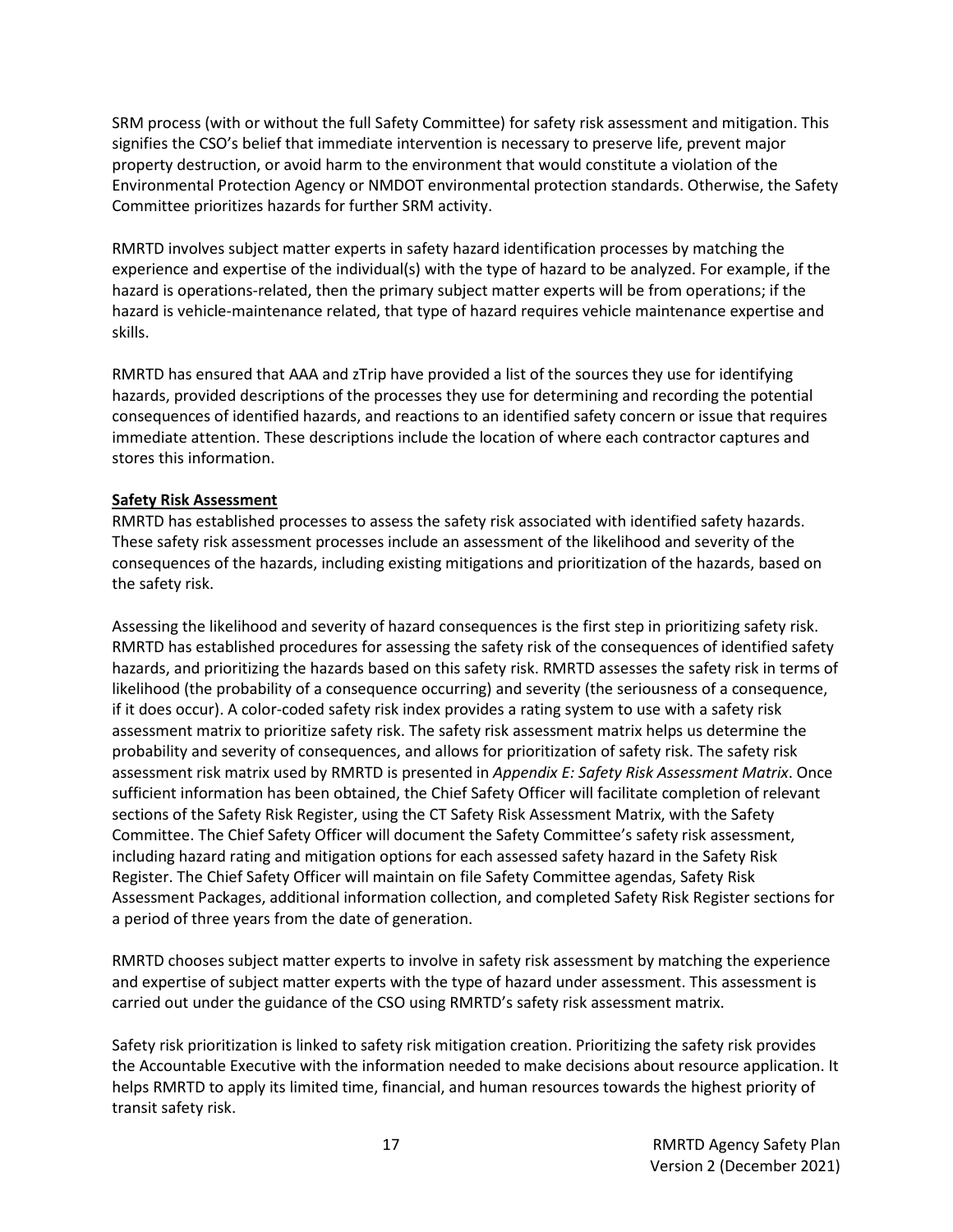The Accountable Executive is the ultimate decision-maker on applying resources to mitigate any high priority transit safety risks. Therefore, high priority transit safety risks are communicated to the Accountable Executive. RMRTD has defined and documented this process, which includes criteria for when high priority transit safety risks need to be elevated to the Accountable Executive. Responsibility for communicating to the Accountable Executive resides with the CSO. Hazards in and of themselves do not cause damage. It is the consequences of hazards that cause injuries and death, destroy property, harm the environment, or impair the ability of a transit provider to deliver transit services. RMRTD subject matter experts identify the potential consequences of hazards, keeping in mind that a single hazard could have many potential consequences. Each potential consequence is identified and recorded.

RMRTD has ensured that AAA and zTrip have provided descriptions of how they elevate safety risk assessment information to the executive level, and how they gain approval for moving forward with creating safety risk mitigations. AAA and zTrip have also provided descriptions of their methodologies for documenting safety risk assessment activities and the results of those activities. The descriptions include the location of where each contractor captures and stores this information.

### <span id="page-17-0"></span>**Safety Risk Mitigation**

Developing safety risk mitigations to proactively reduce the agency's safety risk is the culmination of the safety risk management process. RMRTD has established processes to identify mitigations or strategies necessary, as a result of its safety risk assessment activities, to reduce the likelihood and severity of its consequences. The CSO is responsible for guiding and overseeing the subject experts during the risk mitigation process at RMRTD. Safety risk mitigations requiring additional resources or changes in agency policy are approved by the Accountable Executive. RMRTD will share its findings with other staff that may have the abilities to use the suggested safety-related changes towards annual capital plans, etc.

RMRTD has established procedural steps for creating safety risk mitigations to address the potential consequences of its prioritized risk. The steps include how RMRTD, with the input of the Human Resources department, will determine when safety risk mitigation is necessary, and the job function(s) or position(s) that may be responsible for creating mitigations. Within these procedural steps, RMRTD references any forms used to create mitigations, describes how it will record the results of this activity, and where these recorded results are stored or maintained. RMRTD understands that the goal of a mitigation is to reduce assessed safety risk to an acceptable level. It is unrealistic that a transit operation can assume that it will be able to completely eliminate all safety risks. RMRTD can reduce safety risk by reducing the likelihood and/or severity of potential consequences of hazards.

RMRTD's safety risk mitigation steps include:

- Examine the consequences of hazards and their probability and severity;
- Develop strategies to reduce the probability and/or severity of those consequences;
- Ensure the strategy can be realistically implemented with available resources;
- Turn the strategy into a mitigation plan;
- Put the mitigation plan into place, and;
- Create a plan for monitoring the effectiveness of the mitigation.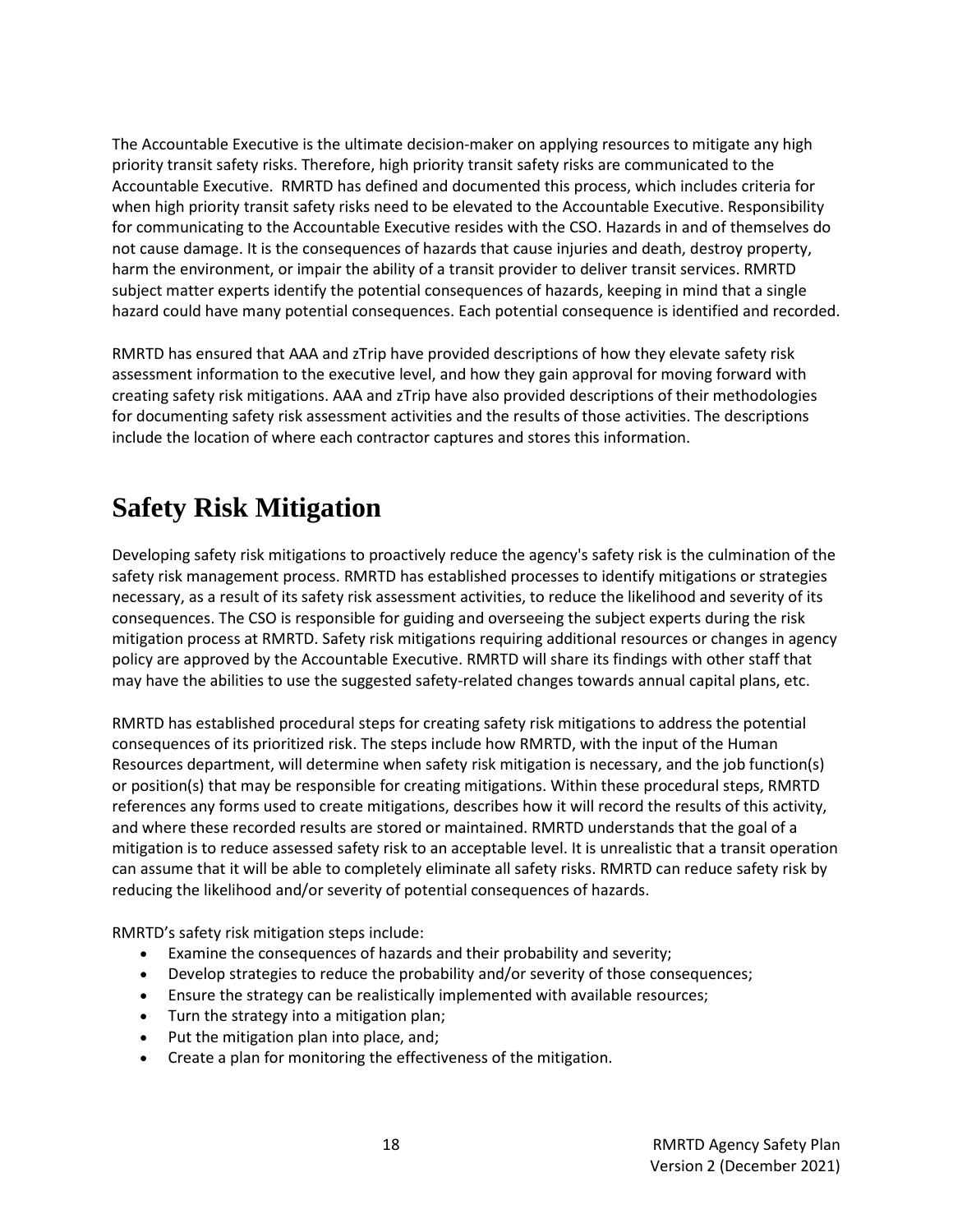RMRTD has ensured that AAA and zTrip have provided descriptions of their processes for creating safety risk mitigations. The descriptions include the location of where each contractor captures and stores this information.

After creating a safety risk mitigation, RMRTD develops and documents a strategy for implementing the mitigation. These implementation strategies include:

- Identifying who is responsible for implementing the mitigation;
- Identifying where the mitigation will reside within agency activities;
- Describe how the mitigation will be implemented, and;
- Describe how long it should take to implement the mitigation.

RMRTD has ensured that AAA and zTrip have provided descriptions of their processes for creating strategies to implement safety risk mitigations and for developing strategies to monitor the effectiveness of their safety risk mitigations. The descriptions include the location of where each contractor captures and stores this information.

RMRTD needs to know that its mitigations are working. When it develops a mitigation, they also define and document the way the mitigation will positively impact safety performance so that they can then monitor whether that positive impact is taking place, and if the mitigation is effective. Under the guidance of the CSO, the subject matter experts involved in creating a safety risk mitigation also decide on the best ways to monitor the effectiveness of the mitigation being implemented. This includes developing and documenting monitoring strategies. These strategies provide consistency in monitoring activities, regardless of whether the mitigation is implemented in operations, maintenance, or administration.

RMRTD understands that successful mitigation implementation and monitoring activities depend on having a process for how it will formally communicate mitigation and monitoring strategies to operations, maintenance, or administration staff who will implement and monitor the mitigations. RMRTD has documented this process under the guidance and facilitation of the CSO. This communication feeds cross-functional ownership in SMS processes since employees who create the mitigations may not be the same employees that implement and monitor the mitigations.

Strong documentation of safety risk mitigations feeds the safety performance monitoring. RMRTD has established and documented how it will record all of its various safety risk mitigation activities and their outcomes. Within this process, RMRTD references any forms that it uses during safety risk mitigation activities and where the completed records of safety risk mitigation activities are stored.

RMRTD has ensured that AAA and zTrip have provided descriptions of their processes for recording safety risk mitigation activities. The descriptions include the location of where each contractor captures and stores this information.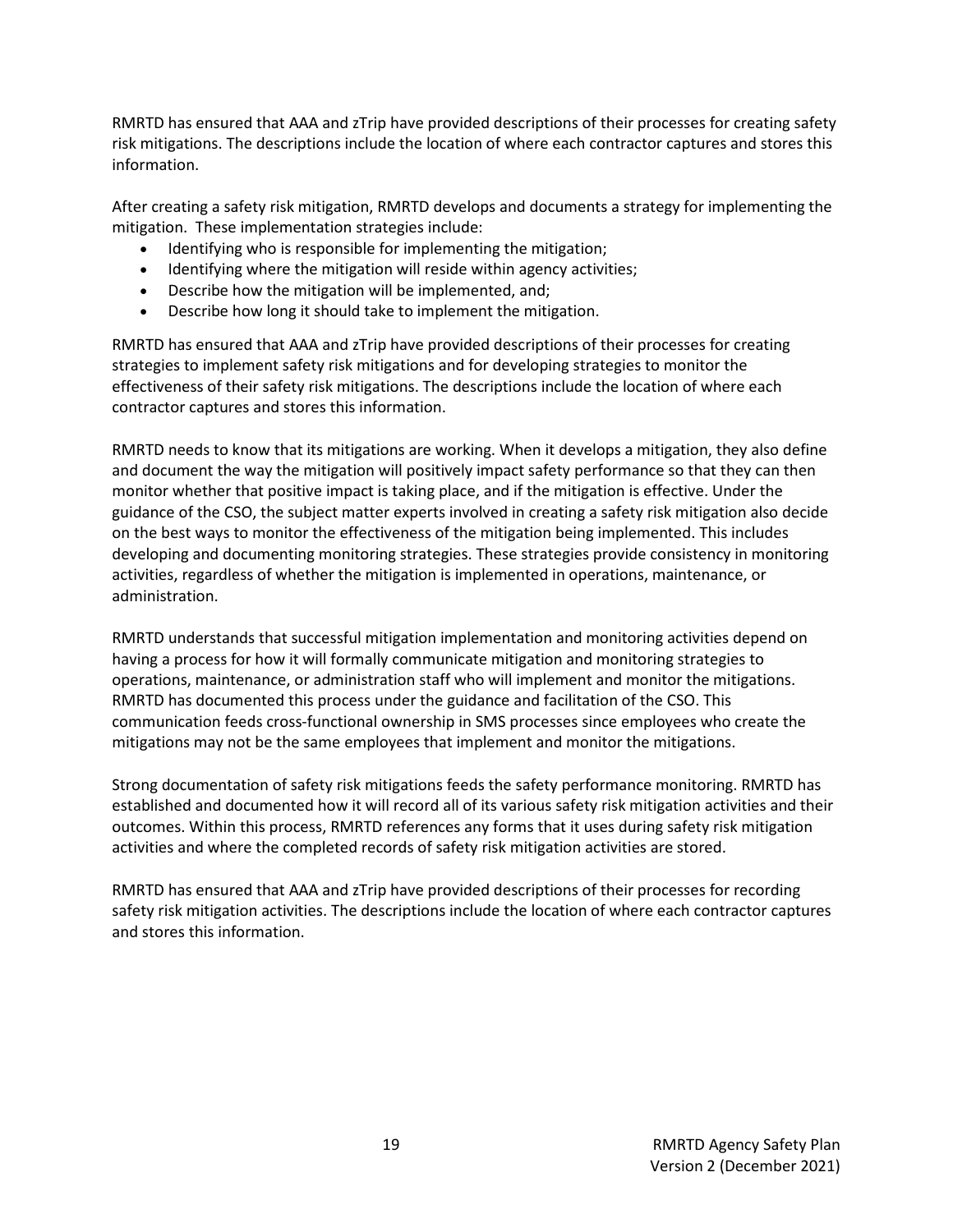# <span id="page-19-0"></span>**6. Safety Assurance**

RMRTD has established processes to:

- Monitor its operations for compliance with and sufficiency of its policies and procedures;
- Work with external vehicle maintenance providers to ensure that they are performing maintenance which is consistent with RMRTD's ability to safely meet its operational requirements, monitor its contractors, and ensure that they are monitoring their own operations to ensure their internal compliance with all safety policies and procedures;
- Monitor its operations to identify any safety risk mitigations that may be ineffective, inappropriate, or that were not implemented as intended;
- Conduct investigations of safety events to identify causal factors, and;
- Monitor the effectiveness of its employee safety reporting program.

### <span id="page-19-1"></span>**Safety Performance Monitoring and Measurement**

RMRTD has many processes in place to monitor its entire transit system for compliance with operations and maintenance procedures, including:

- Safety audits;
- Informal inspections;
- Review of on-board camera footage to access specific incidents;
- Safety surveys;
- Investigation of safety events;
- Safety reviews prior to the launch or modification of any facet of service;
- Daily data gathering and monitoring of data relating to the delivery of service, and;
- Regular vehicle inspections and preventative maintenance.

Results from the above processes are compared against recent performance trends, both quarterly and annually by the CSO to determine where corrective actions need to occur. The CSO enters any identified non-compliant or ineffective activities, including any resulting mitigations, back into the SRM process for reevaluation by the Safety Committee.

### **Operations Monitoring**

The Transit Operations Supervisors are jointly responsible for ensuring and documenting the system's compliance with and sufficiency of its operations policies and procedures. RMRTD has developed checklists and forms that are used to drive and document its operations monitoring activities. This documentation is stored within RMRTD's safety performance monitoring files, located at its RMRTD Headquarters in the CSO's office.

Monitoring of compliance with policies and procedures is carried out at RMRTD's two operating locations, at 101 Courthouse Rd. in Los Lunas, and 1500 Idalia Rd., Bldg. C in Rio Rancho. Monitoring activities at these two locations are primarily carried out by the Transit Operations Supervisors that manage each location. However, additional monitoring is carried out by the Assistant Transit Director of Bus, the Training Coordinator, and the CSO. The operational areas that are monitored for compliance with policies and procedures include but are not limited to:

- Transit Operator pre-trip inspections;
- Transit Operator behind-the-wheel performance;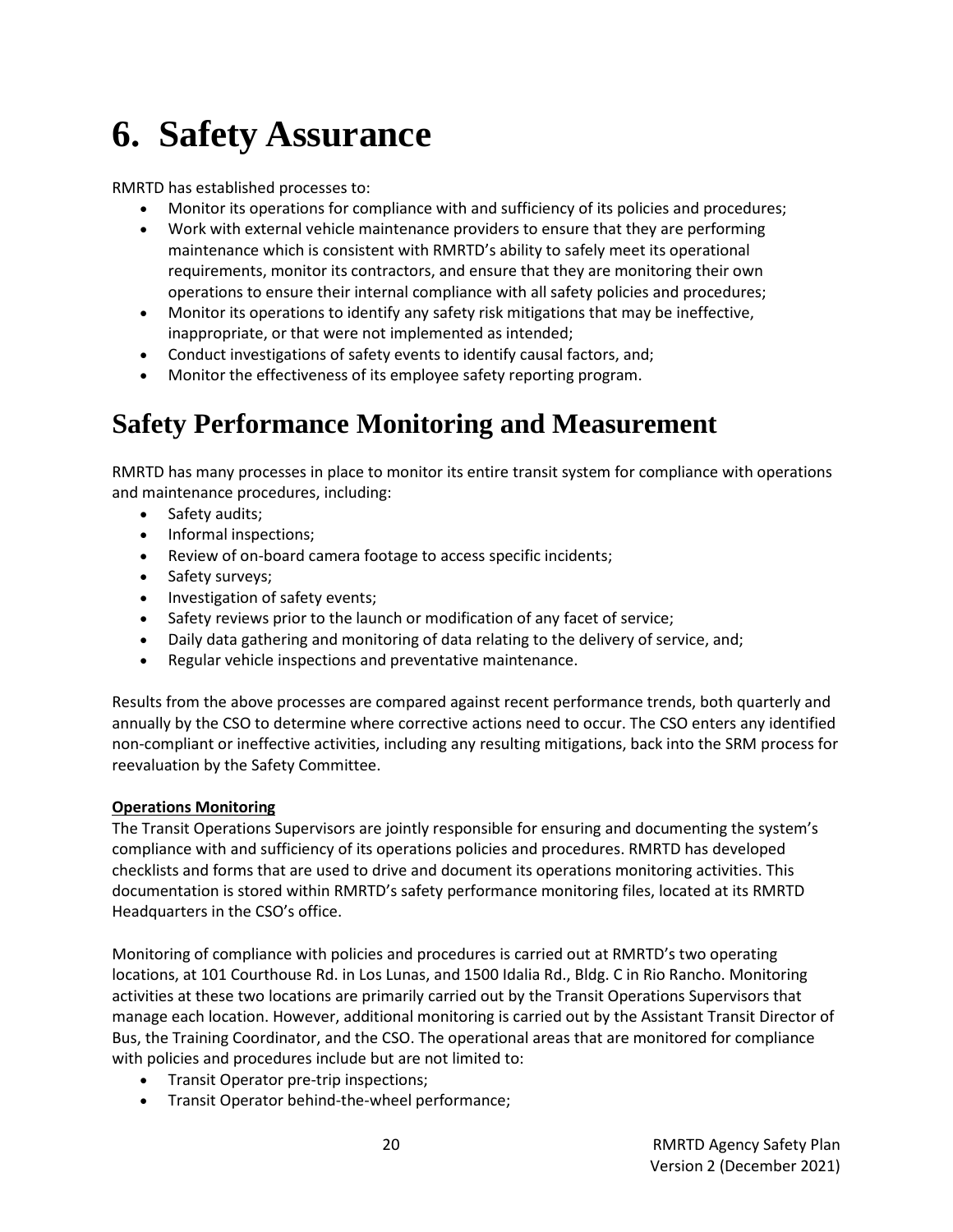- Transit Operator passenger assistance;
- Transit Operator emergency response, and;
- Transit Operations Transit Operations Supervisors and Dispatch activities.

When RMRTD's monitoring activities determine a lack of compliance with operations policies and procedures, or that there are inadequacies of those policies and procedures, it then uses this information to feed RMRTD's hazard identification and safety risk assessment process.

Within these documented processes, RMRTD describes:

- The job functions responsible for the different areas of field observations;
- How it will record the results of field observations;
- Where these records are stored, and;
- How it will address hazards or safety issues identified during field observations.

RMRTD has established and documented emergency procedure checklists that Transit Operations Supervisors and dispatchers can readily access to help direct their response to Transit Operators who may experience an emergency during revenue service. These procedures include, but are not limited to:

- Response to accidents and incidents;
- Evacuation of a vehicle under smoke and fire conditions, and;
- Response to a potentially dangerous passenger and other security threats.

RMRTD has ensured that AAA and zTrip have provided descriptions of their processes for monitoring compliance with their operations policies and procedures. The descriptions include the location of where each contractor captures and stores this information.

RMRTD has a process for auditing its contractor's monitor of operating policies and procedures. This process is documented and stored at RMRTD Headquarters in the CSO's office. RMRTD audits its contractors every other year.

### **Vehicle Maintenance Monitoring**

RMRTD uses external maintenance providers, under a formal relationship, for maintenance activities related to vehicles operated out of its Rio Rancho and Los Lunas bases. Vehicle maintenance for Rio Rancho equipment is provided by ABQ RIDE. Vehicle maintenance for equipment operated out of Los Lunas is provided by the Village of Los Lunas. RMRTD has a third contractor, Leonard Tires, who conducts maintenance on its fleet of supervisory vehicles. RMRTD has established relationships with all of these maintenance providers, and regularly works to ensure that maintenance on all RMRTD vehicles meets industry safety standards in terms of both preventive and corrective maintenance.

RMRTD monitors the following areas within external vehicle maintenance. It documents all monitoring activities and their results, such as:

- Adherence to preventive maintenance schedules;
- Effectiveness of corrective maintenance activities, and;
- Maintenance-related vehicle road calls.

### **Facility Safety Inspections**

The RMRTD base location in Los Lunas is leased from the Village of Los Lunas. The Village of Los Lunas conducts periodic and documented facility safety inspections of this facility. If a safety issue is identified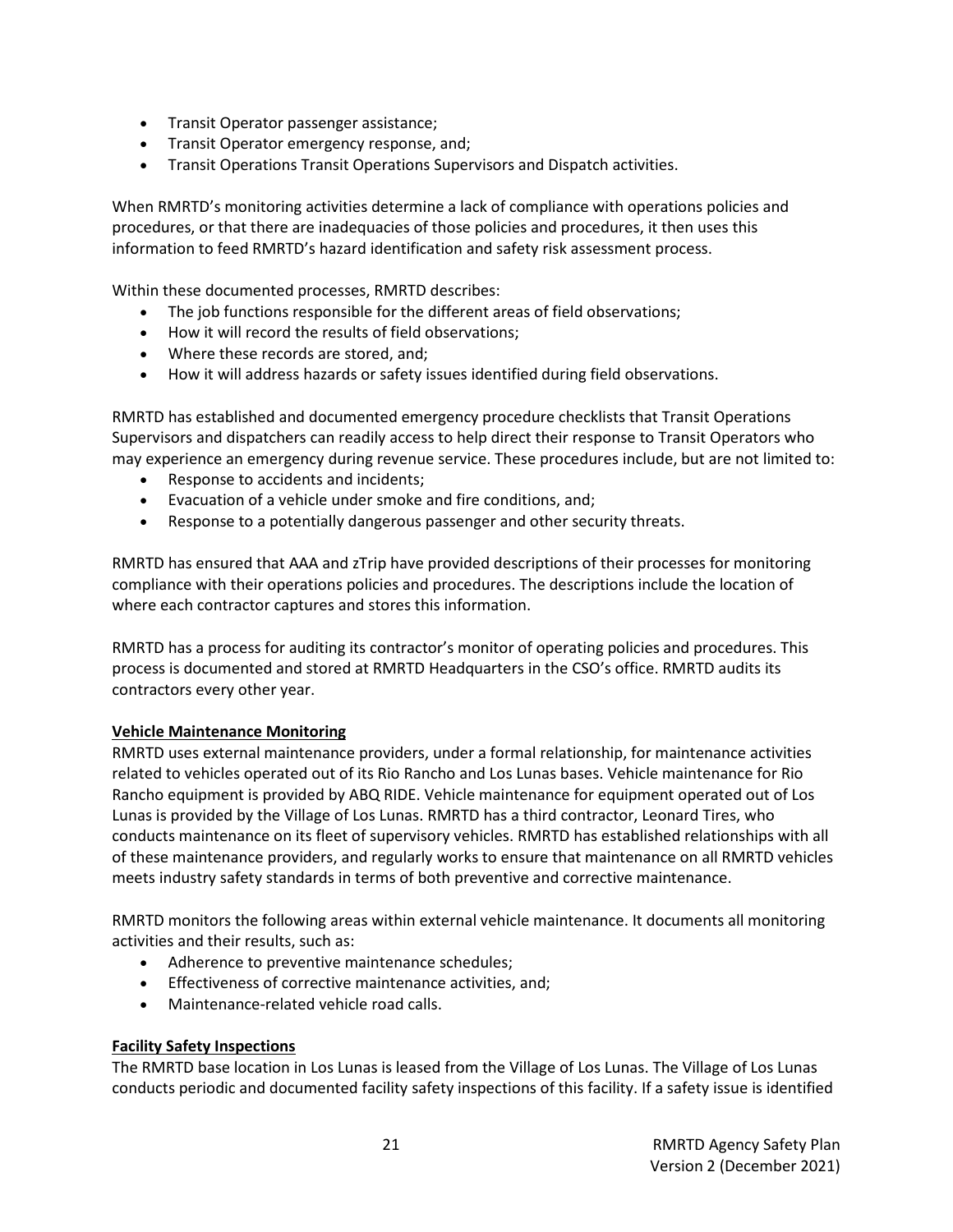during the safety inspection at that facility, the Village of Los Lunas responds to the safety issue and mitigates it.

The RMRTD base location in Rio Rancho is leased from Sandoval County. Sandoval County conducts periodic and documented facility safety inspections of this facility. If a safety issue is identified during the safety inspection at that facility, Sandoval County responds to the safety issue and mitigates it.

### **Fire Hazard and Fire Extinguisher Inspections**

Fire extinguishers are inspected as part of the pre-trip vehicle inspection conducted by operators and documented on the "Operators Vehicle Condition Report" prior to them leaving the transit facility. Vehicle fire extinguishers are inspected and serviced by ABQ RIDE as part of our vehicle preventative maintenance program. Local/county fire departments or County Building Maintenance conduct regular fire hazard inspections at both the Los Lunas and Rio Rancho facilities. If a fire hazard is identified at either of these facilities, it is addressed by either the village or the county, respectively. RMRTD Staff at both the Los Lunas and Rio Rancho facilities periodically inspect fire extinguishers that are mounted at the facility. If an issue is identified with the fire extinguisher, the fire extinguisher is immediately recharged or replaced.

RMRTD has ensured that AAA and zTrip have provided descriptions of their procedures for periodic onboard vehicle fire extinguisher inspections. The descriptions include the location of where each contractor captures and stores this information.

### **Field Observations of Service Delivery**

RMRTD has documented processes that it uses to conduct field observations of safety-related aspects of the following elements of both internal and contractor service delivery:

- Bus stops;
- Bus transfer locations;
- Monitoring the efficiency of fixed-route schedule and service delivery;
- Monitoring the efficiency of commuter bus schedule and service delivery, and;
- Monitoring the efficiency of paratransit/demand response schedule and service delivery.

The Assistant Transit Director-Bus has overall responsibility to ensure that this monitoring is carried out and documented. Further, if deficiencies are noted during the monitoring process, these deficiencies are documented and addressed as a source of proactive hazard identification through RMRTD's safety risk management processes. All these service delivery monitoring activities are documented, and are stored at the RMRTD Headquarters of the CSO's office.

### **Risk Mitigation Monitoring**

The CSO has ultimate responsibility for monitoring operations to identify any safety risk mitigations that may be ineffective, inappropriate, or not implemented as intended. The actual field monitoring of the mitigations is often carried out by subject matter experts, including those that assisted in the creation of the mitigation through the SRM process. RMRTD documents how it carries out these monitoring strategies to periodically assess the effectiveness of safety risk mitigations.

Activities to monitor the effectiveness of safety risk mitigations ultimately assist RMRTD in determining whether the existing mitigation:

- Is working as desired;
- Needs some modification to work as desired;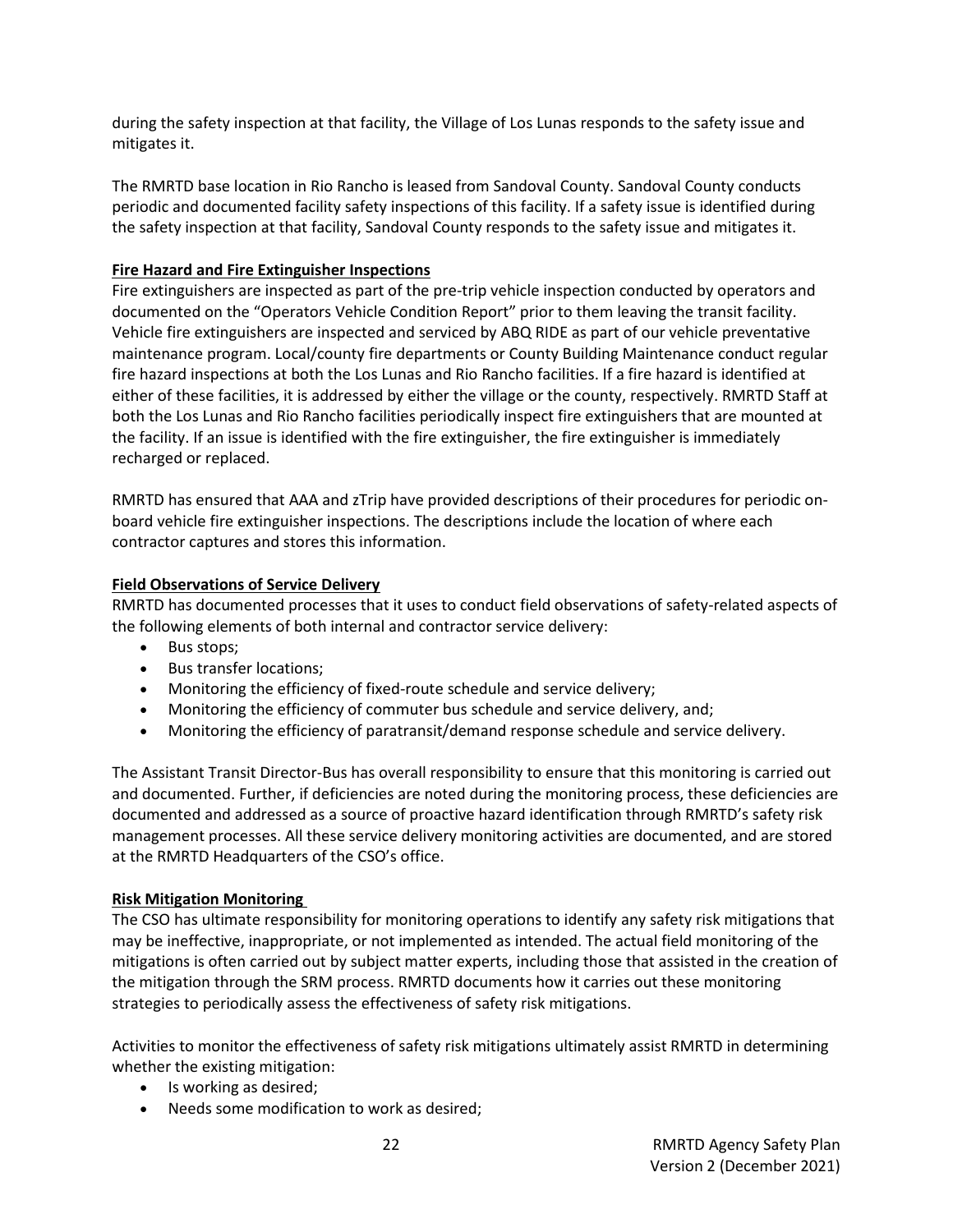- Is not working and needs to be replaced, or;
- Is no longer needed.

The results of mitigation monitoring activities, safety event documentation, and the results of the analysis of the forms, are made available for further safety risk management activity if needed. Mitigation monitoring documentation is stored at RMRTD Headquarters in the CSO's office. RMRTD has ensured that AAA and zTrip have provided descriptions of the monitoring strategies they use to periodically assess the effectiveness of their safety risk mitigations. The descriptions are included in the location of where each contractor captures and stores this information.

### **Safety Event Investigation**

Responsibility for RMRTD's safety event investigation process is shared by the Assistant Transit Director-Bus and the CSO. Actual performance of safety event investigation, including identifying causal factors, involves not only the CSO and Assistant Transit Director-Bus, but also RMRTD Transit Operations Supervisors and the Training Coordinator. Local law enforcement responds to accident scenes, as well. The scope of the safety training, including annual refresher training, is appropriate to each employee's individual safety-related job responsibilities and their role in the SMS. Basic training requirements for RMRTD employees, including appropriate and compliant frequencies and refresher training, are documented in RMRTD's Safety Training Matrix and the RMRTD Employee Handbook.

Safety event records provide critical baseline information to support SMS implementation, operation, and safety performance target achievement. RMRTD has documented procedures for safety event investigation. RMRTD has forms, consistent with industry standards, for documenting the results of safety events as well as the subsequent investigation.

After a safety event investigation is complete, RMRTD management, with input from subject matter experts, determines whether the safety event was preventable or non-preventable, and based on that decision, whether discipline of employees involved is required.

RMRTD takes the process a step further and performs causal analysis of safety events to help determine if latent organizational factors, beyond individual employee behavior, may have contributed to the event. The results of causal analysis are documented on a causal analysis form.

Results of this analysis for causal factors provide potential hazard identification information that may need to be put through RMRTD's safety risk management process to reduce the potential risk of reoccurrence of a similar accident or incident.

### **Monitoring the Employee Safety Reporting Program**

An effective ESRP supports hazard identification. The RMRTD CSO has ultimate responsibility for monitoring the transit agency's internal ESRP. The CSO will also monitor the use and effectiveness of the ESRP by contractor employees.

RMRTD has established and documented the activities it will use on an ongoing basis to monitor whether its ESRP is effective and achieving desired outcomes. Within this process, RMRTD has established criteria that will determine if the program is performing as desired. Some of the criteria include: volume of reports received, value of reports received, response to reports received in terms of hazard identification risk assessment and risk mitigation, how information gathered from the ESRP is shared and communicated, and the timeliness and accuracy of feedback provided to employees who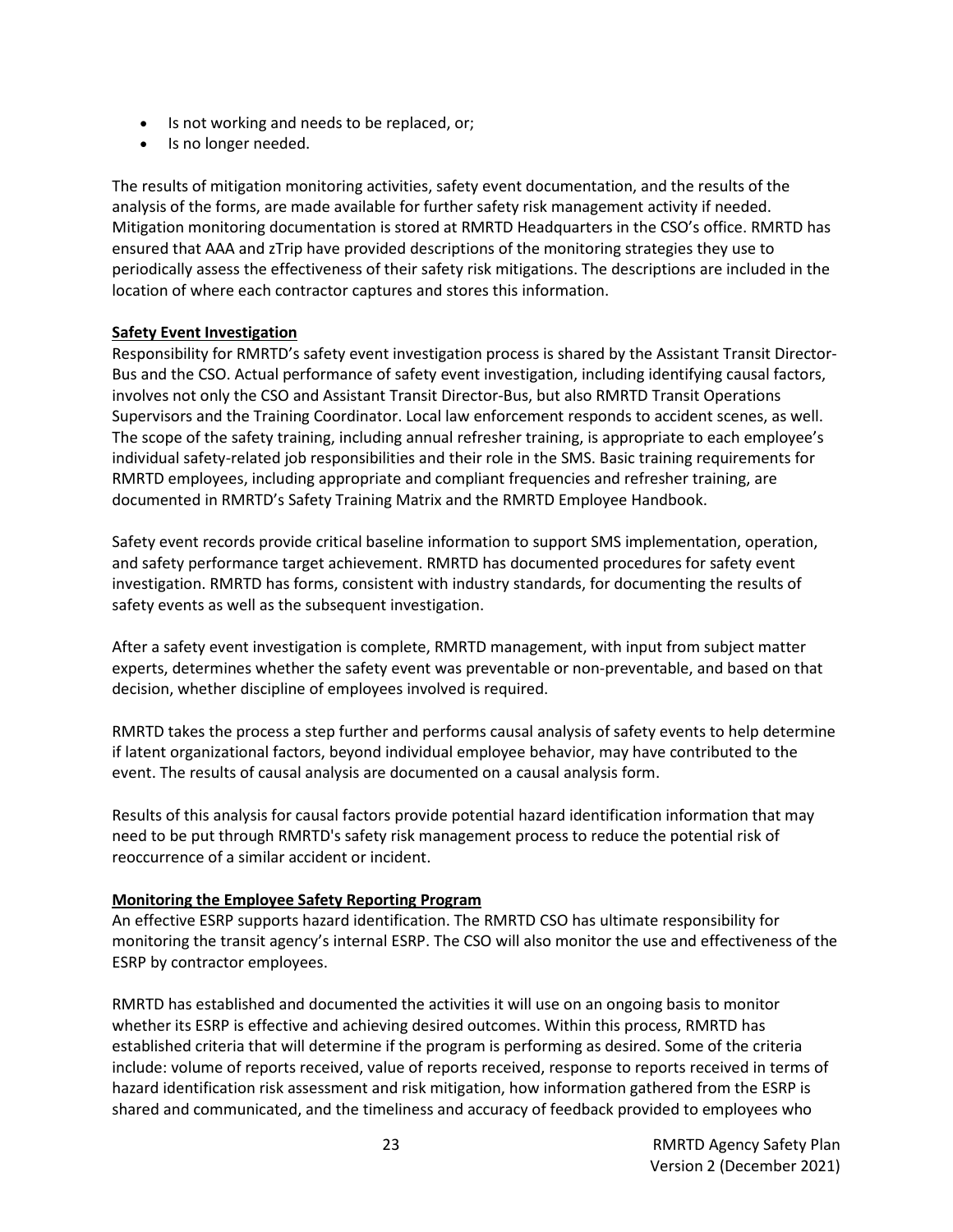have reported a safety issue, concern, or condition. The Chief Safety Officer and Safety Committee routinely review safety data captured in employee safety reports, safety meeting minutes, customer complaints, and other safety communication channels. When necessary, the Chief Safety Officer and Safety Committee ensure that the concerns are investigated or analyzed through RMRTD's SRM process. The Chief Safety Officer and Safety Committee also review internal and external reviews, including audits and assessments, with findings concerning RMRTD's safety performance, compliance with operations and maintenance procedures, or the effectiveness of safety risk mitigations.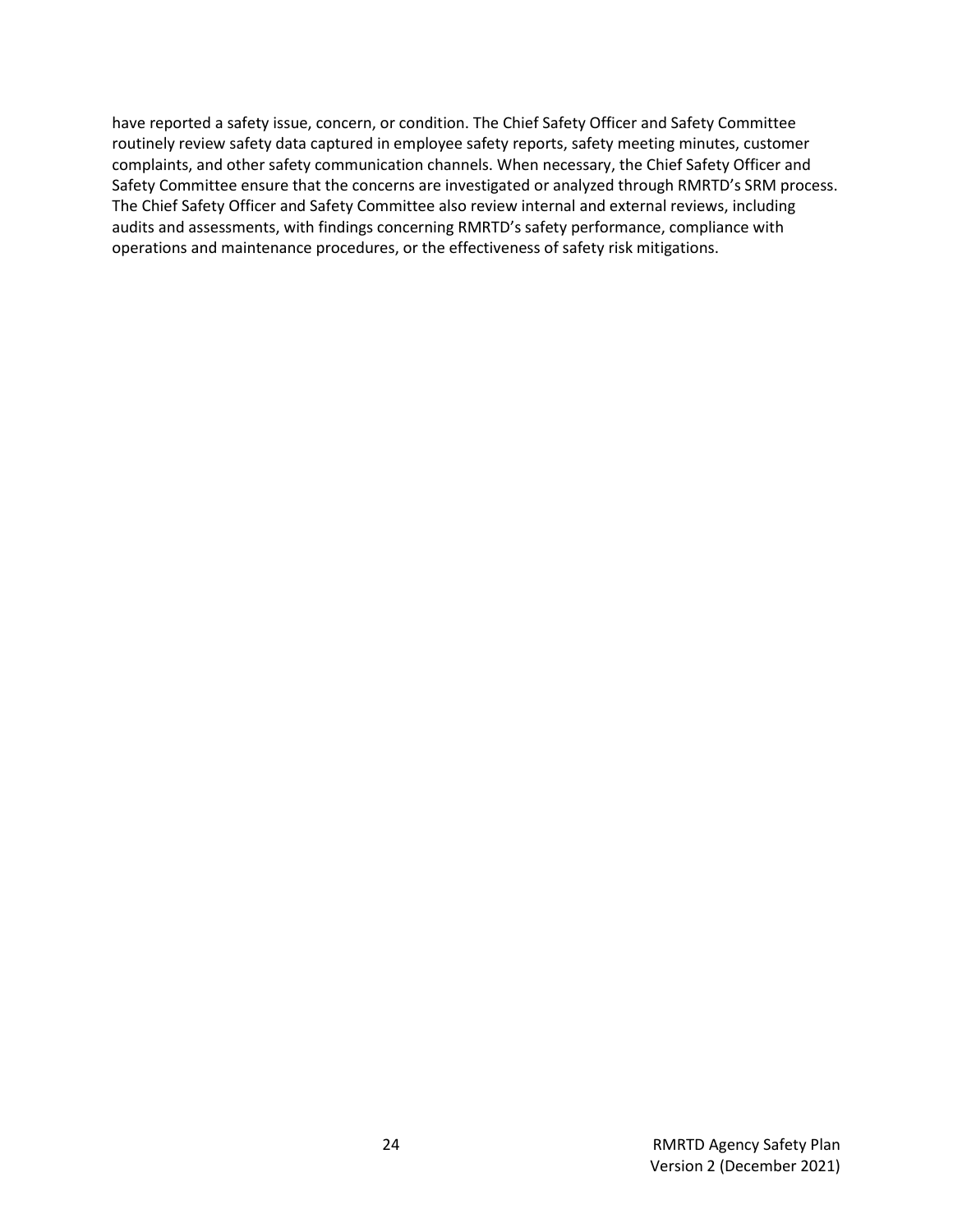# <span id="page-24-0"></span>**7. Safety Promotion**

### <span id="page-24-1"></span>**Competencies and Training**

Under the guidance of the Accountable Executive and the CSO, the RMRTD Training Coordinator has the day-to-day responsibility for the development, delivery, and documentation of all SMS-related safety skill competencies and SMS training.

RMRTD has established competencies and training for all personnel directly responsible for safety. This includes the development and delivery of training for both RMRTD employees and ensuring that RMRTD contractors provide appropriate SMS-related safety skill competencies and SMS training to their own staff. Training is provided to employees at-hire and on an ongoing refresher basis.

### **Training Needs Analysis**

RMRTD, along with the Human Resources department, will periodically conduct training-needs analyses to ensure that its training is up to date, and that it addresses critical, safety-related concerns. It carries out these training needs analyses by doing the following:

- Reviewing existing job descriptions;
- Identifying which positions, including contractors, have direct responsibility for determining when safety training is needed;
- Determining what SMS roles, responsibilities, and processes may be missing from job descriptions, and;
- Working with Human Resources to update job descriptions to reflect SMS practices.

### **New-Hire Transit Operator Training Program**

RMRTD has recently updated and expanded its new-hire Transit Operator training program. RMRTD created comprehensive lesson plans for new-hire, classroom, and hands-on Transit Operator training. Continuation of skill training helps RMRTD to identify hazards, such as training gaps or outdated lesson plans.

RMRTD compiled its new-hire Transit Operator lesson plans and training schedules into one master instructor guide. Lesson plans and schedules not only assist the instructor in delivering the training, but they also provide a record of the content of the training, should it be needed for any other purpose. All RMRTD new-hire Transit Operator lesson plans and schedules are kept on file at the RMRTD Headquarters in the Training Coordinator's office.

RMRTD periodically monitors the effectiveness of AAA and zTrip's Transit Operator training programs by reviewing training content and documentation. The results of this monitoring are kept on file at the RMRTD Headquarters in the Assistant Transit Director's office.

### **Transit Operator Refresher Training**

Transit Operations Supervisors, Dispatchers, and Service Workers receive the same refresher training as Transit Operators. RMRTD presently provides periodic Transit Operator refresher training on a variety of topics, including defensive driving, bloodborne pathogens, wheelchair securement, and emergency procedures.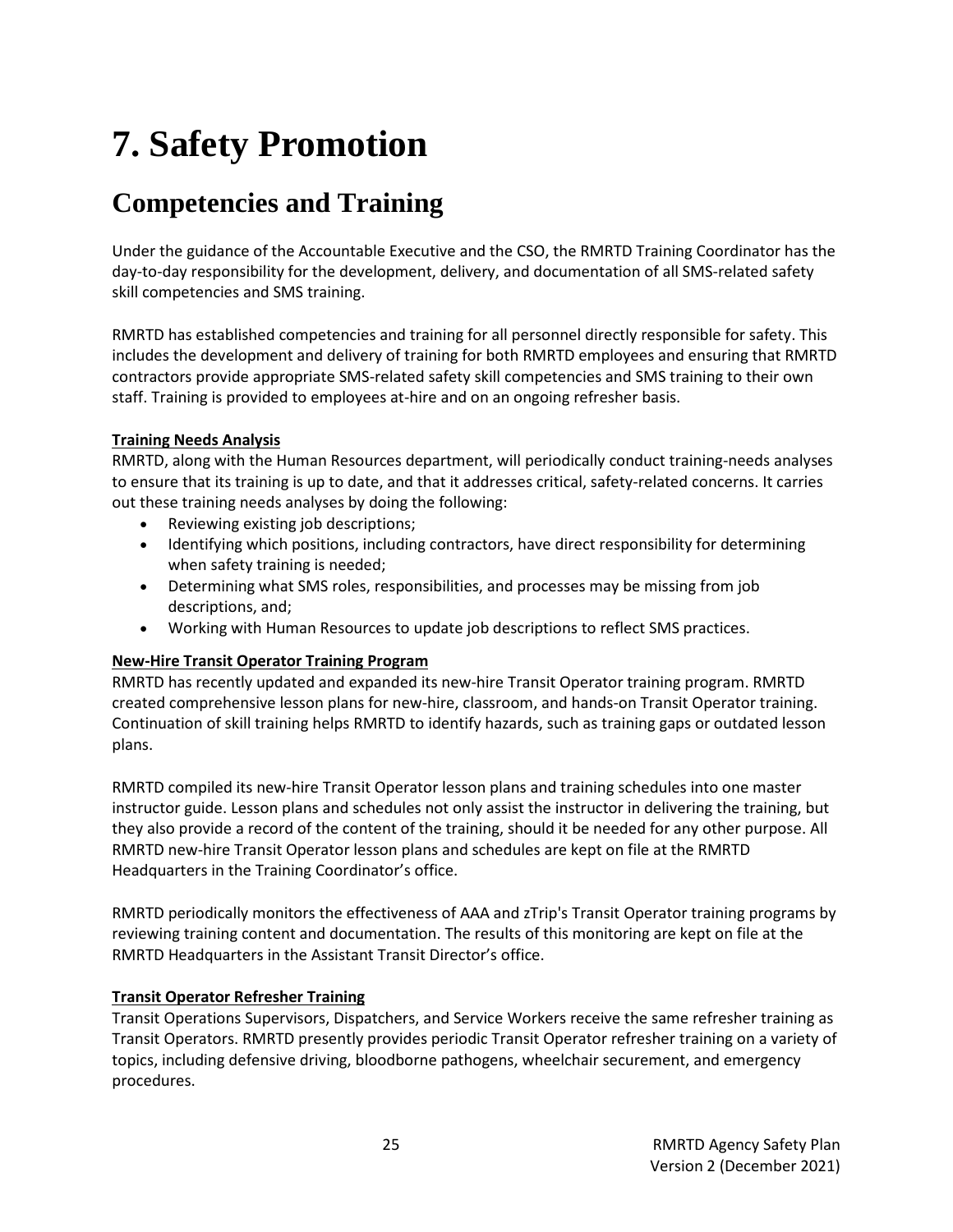NMDOT has mandated certain refresher training initiatives for all transit agencies that fall under its responsibility, throughout the State of New Mexico. RMRTD has lesson plans, agendas, and sign-in sheets to document both the content of the refresher training and individual attendance at that training. These documents are on file at the RMRTD Headquarters in the Training Coordinator's office.

RMRTD also provides re-training for Transit Operators for performance deficits.

#### **Transit Operations Supervisors and Dispatch Training**

Transit Operations Supervisors and Dispatchers play a critical role in identifying and responding to hazards, and helping to both proactively and reactively mitigate risk. Training for Transit Operations Supervisors and Dispatchers primarily consists of mentoring, coaching, and on-the-job training.

Mentoring, coaching, and on-the-job training are very appropriate training approaches, but ones that need to be guided by a structured agenda of topics. RMRTD has developed checklists with topics for experienced Transit Operations Supervisors and Dispatchers to use during on-the-job training, coaching, and mentoring of trainees.

These checklists are also used to document an employee's satisfactory completion of the training, and include trainer/trainee signatures and the dates when the training took place. These documents are kept on file at the RMRTD Headquarters in the Training Coordinator's office.

#### **SMS Orientation**

A cross-functional and multi-level understanding of SMS functions supports all SMS-related activities. Successful SMS implementation and operation require employee involvement and ownership at every level of the agency and within every service-delivery related function. Employees need to understand SMS; what their role is within SMS; and how they, the organization, and customers benefit from SMS success. This knowledge nurtures employee "buy-in."

RMRTD presented SMS orientation sessions for all employee functions, which addressed the implications of SMS throughout all agency functions. This initiative addressed SMS with experienced employees. RMRTD has also added information about SMS into all new-hire employee orientations. Documentation of these orientations, including agendas of topics covered and trainer/trainee signatures, are kept on file at RMRTD Headquarters in the Training Coordinator's office.

RMRTD has shared its SMS orientation materials with AAA and zTrip so they can provide SMS orientation sessions for all of their employees.

#### **Safety Risk Management Orientation for Subject Matter Experts**

Successful proactive safety risk mitigation begins with subject matter experts who have a clear understanding of their responsibilities and the skills required to carry them out.

Employees who participate in safety risk management activities as subject matter experts need to understand how to carry out their responsibilities. The CSO makes sure that subject matter experts are orientated on their safety risk management responsibilities, the desired outcomes of safety risk management activities, and the importance of the effort to RMRTD's safety performance.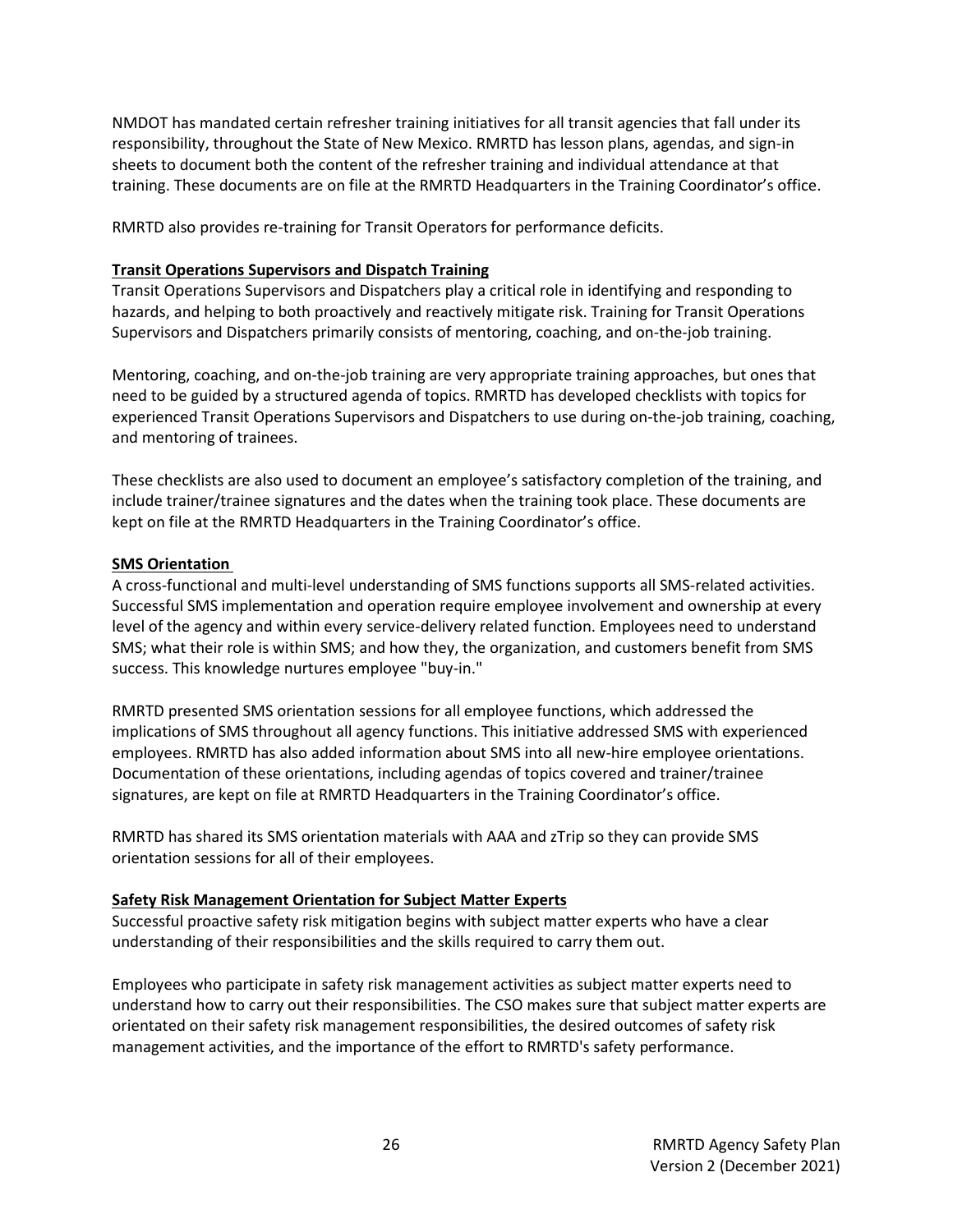Documentation of the orientation process, as well as the orientations themselves, includes how the agency:

- Assesses hazards for consequences;
- Conducts safety risk assessments, and;
- Creates safety risk mitigations.

Documentation of this ongoing activity is on file at the RMRTD Headquarters in the Training Coordinator's office.

### **Safety Performance Monitoring Orientation**

The quality of safety performance monitoring is reflected in an agency's overall positive safety performance. Employees who participate in safety performance monitoring activities need to know how to carry out their responsibilities. The CSO makes sure that these employees receive orientations on what their responsibilities are, the desired outcomes of safety performance monitoring, and the importance of the effort to overall agency safety performance.

Orientations include how to perform monitoring activities of both internal and contracted operations, as well as external maintenance activities. Performance monitoring includes such activities as:

- Conducting field observations to ensure operations and maintenance policies and procedures are being followed correctly;
- Assessing and documenting employee safety performance;
- Monitoring the effectiveness of safety risk mitigations, and;
- Evaluating the effectiveness of the employee safety program.

Documentation of these activities is kept on file at RMRTD Headquarters in the Training Coordinator's office.

### **Orientation on Employee Safety Reporting Program (ESRP)**

An effective ESRP is one of the most important tools for hazard identification.

RMRTD's ESRP orientation, at a minimum, provides the following information:

- The purpose and benefits of the program;
- Guidelines on the types of safety concerns and issues employees should report;
- Reporting methods available to employees (how to report);
- An explanation of how the information will be managed and shared;
- Protections for employees who report safety concerns;
- A description of the operational behaviors that are not protected, which may result in discipline, and;
- The agency's commitment to providing feedback on reported safety concerns.

Agendas of the ESRP orientation and attendance records are kept on file at the RMRTD Headquarters in the Training Coordinator's office.

RMRTD has provided AAA and zTrip information to ensure that all of their employees are oriented on the RMRTD ESRP and the methods of safety reporting.

### **Training Documentation**

Training documentation is a source of hazard identification. Training documentation provides formal proof that employees received training, and shows that employees have received timely certification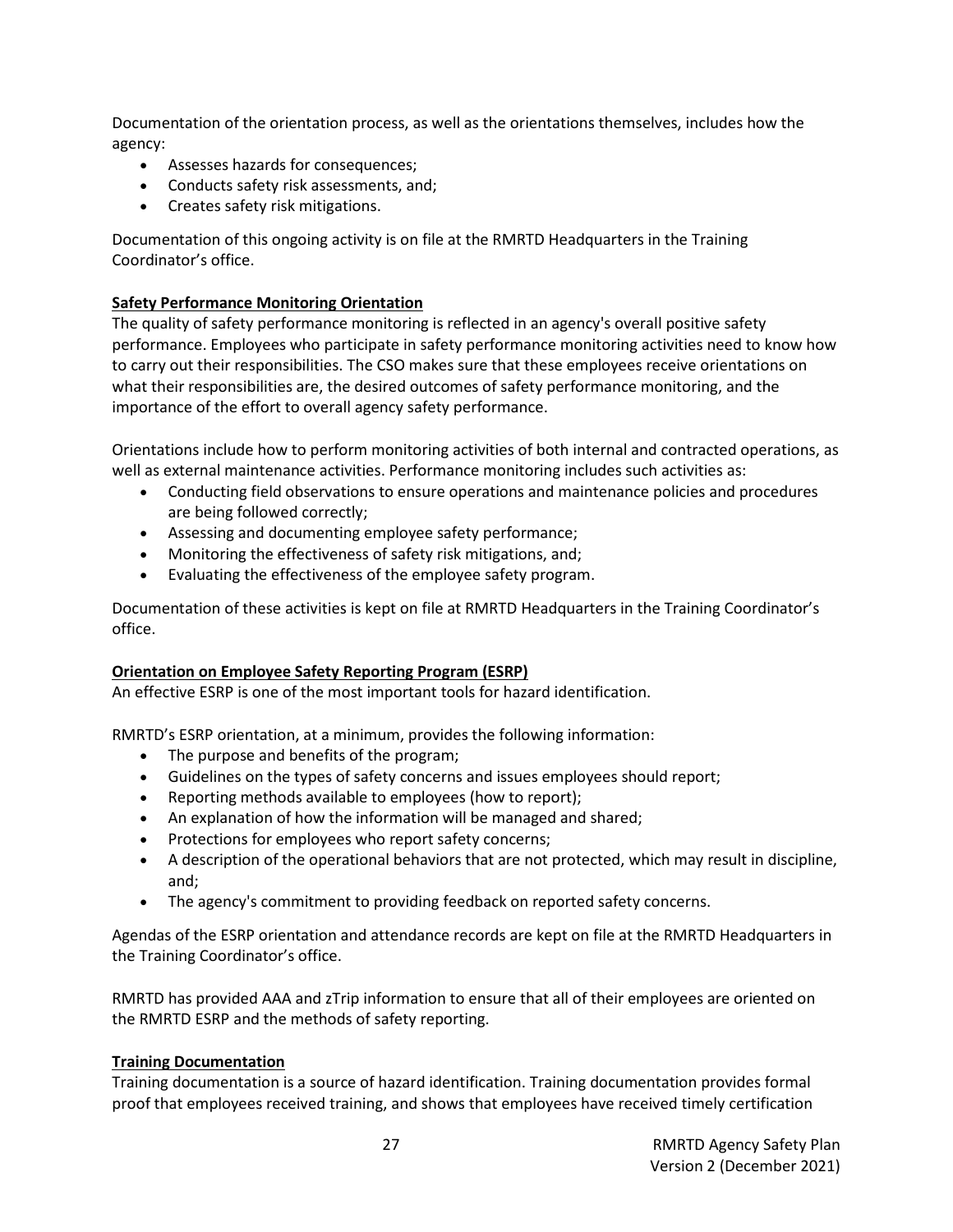and recertification in critical skill areas. Up-to-date training documentation also assists RMRTD in forecasting future training schedules.

RMRTD training documentation includes:

- Records of training needs analyses for lesson plan development;
- Curricula for initial and refresher training;
- Training schedules and records of all completed training;
- Procedures for revising training materials;
- Course assessment materials, and;
- Copies of individual employee training records.

RMRTD records of course completion include:

- Date the training was held;
- Content covered during the training session;
- Length of the session;
- Training format, and;
- Signatures of both the instructor and the trainee.

Records of training documentation and course completion are kept on file at the RMRTD Headquarters in the Training Coordinator's office.

RMRTD periodically monitors AAA and zTrip's records of their employee's completion of skill training and SMS training. This monitoring is documented, and kept on file at the RMRTD Headquarters in the Assistant Transit Director's office.

### **Training Monitoring**

RMRTD regularly monitors its training and the training of contractors to ensure effectiveness. Specifically, the training monitoring process addresses the following:

- Monitoring training to make sure it delivers the necessary SMS skills and information;
- Oversee contractor training to make sure they are providing necessary agency safety and SMS information, and;
- Establish a process for reviewing and revising training courses and consider review frequency, reviewers, and decision-making process for revisions.

### <span id="page-27-0"></span>**Safety Communication**

The CSO is ultimately responsible for ensuring the distribution and communication of safety and safety performance information throughout RMRTD. The CSO is assisted in this responsibility by appropriate internal and contracted managers and supervisors.

Safety communication provides a foundation to build SMS processes and activities. RMRTD has ensured that all of its employees are aware of information relevant to their safety-related roles and responsibilities. This information includes explanations of changes to policies, activities, or procedures. RMRTD has documented its overall approach to both the safety communication and any supporting safety communication activities. This overall approach to safety communication is on file at the RMRTD Headquarters in the CSO's office.

In general, RMRTD's documentation of safety communication includes details about: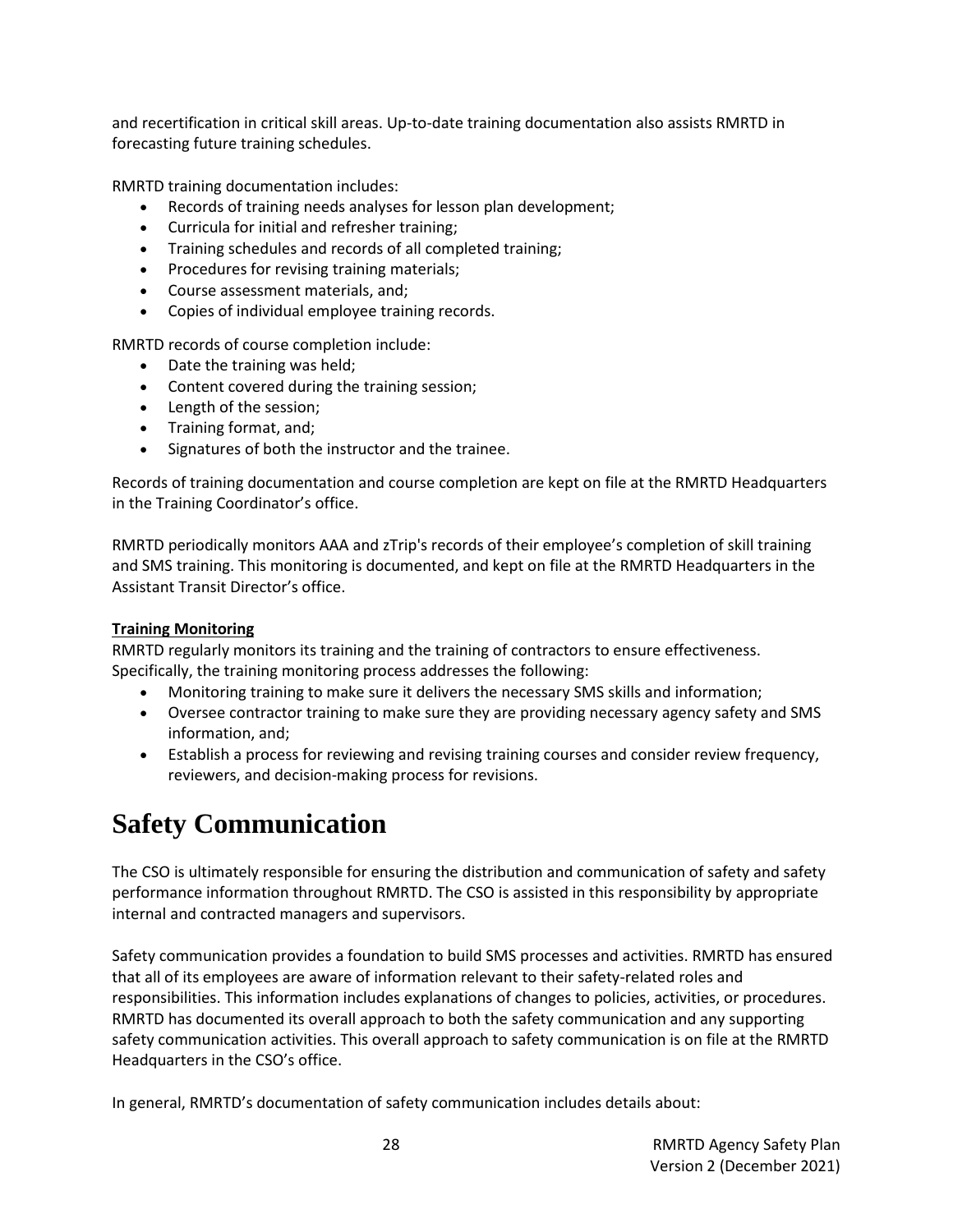- Objectives of the communication;
- Content;
- Target audience;
- Format;
- Frequency of the communication, and;
- Ways to ensure communication was understood.

RMRTD has ensured that AAA and zTrip provide the descriptions of the overall approach to safety communication within their agencies. The descriptions include the location of where each contractor captures and stores this information.

### **Safety Meetings**

An effective employee safety meeting process provides a strong platform for safety-related communication and dialogue, identification of safety hazards, concerns, and issues, and the delivery of refresher training.

RMRTD holds regular employee safety meetings, which can include safety-related refresher training. Agendas for these meetings are comprehensively documented.

RMRTD's documentation of its safety meeting process includes:

- The frequency of employee safety meetings;
- The job functions that are strongly encouraged to attend meetings;
- How it chooses topics to discuss during the meetings, and;
- How it addresses those topics within the employee safety meeting.

RMRTD has ensured that AAA and zTrip have provide descriptions of their employee safety meeting processes. The descriptions include the location of where each contractor captures and stores this information.

### **Organization-Wide Communication of Safety Hazard and Safety Risk Information**

A goal of safety risk management processes is to reduce safety risk for employees and customers. Safety-sensitive employees are always vulnerable to the consequences of safety hazards within the transit environment. Timely reporting to employees of newly identified safety hazards, as well as the safety risks those hazards present, can help reduce that vulnerability.

RMRTD has documented procedures for communicating hazards. The documentation of these procedures is kept on file at the RMRTD Headquarters in the CSO's office. The CSO is responsible for making sure this communication takes place.

RMRTD has ensured that AAA and zTrip have provided descriptions of their processes for communicating any new safety hazard and safety risk information throughout their organizations. The descriptions include the location of where each contractor captures and stores this information.

### **Communication about Safety Risk Mitigations**

RMRTD is committed to informing employees, at every level of operations, about the safety risk mitigations it is putting into effect. The reasons it provides this information are:

- It tells employees that the transit agency is doing all it can to reduce risk;
- It brings attention to employee roles and responsibilities that may be affected by new mitigations, and;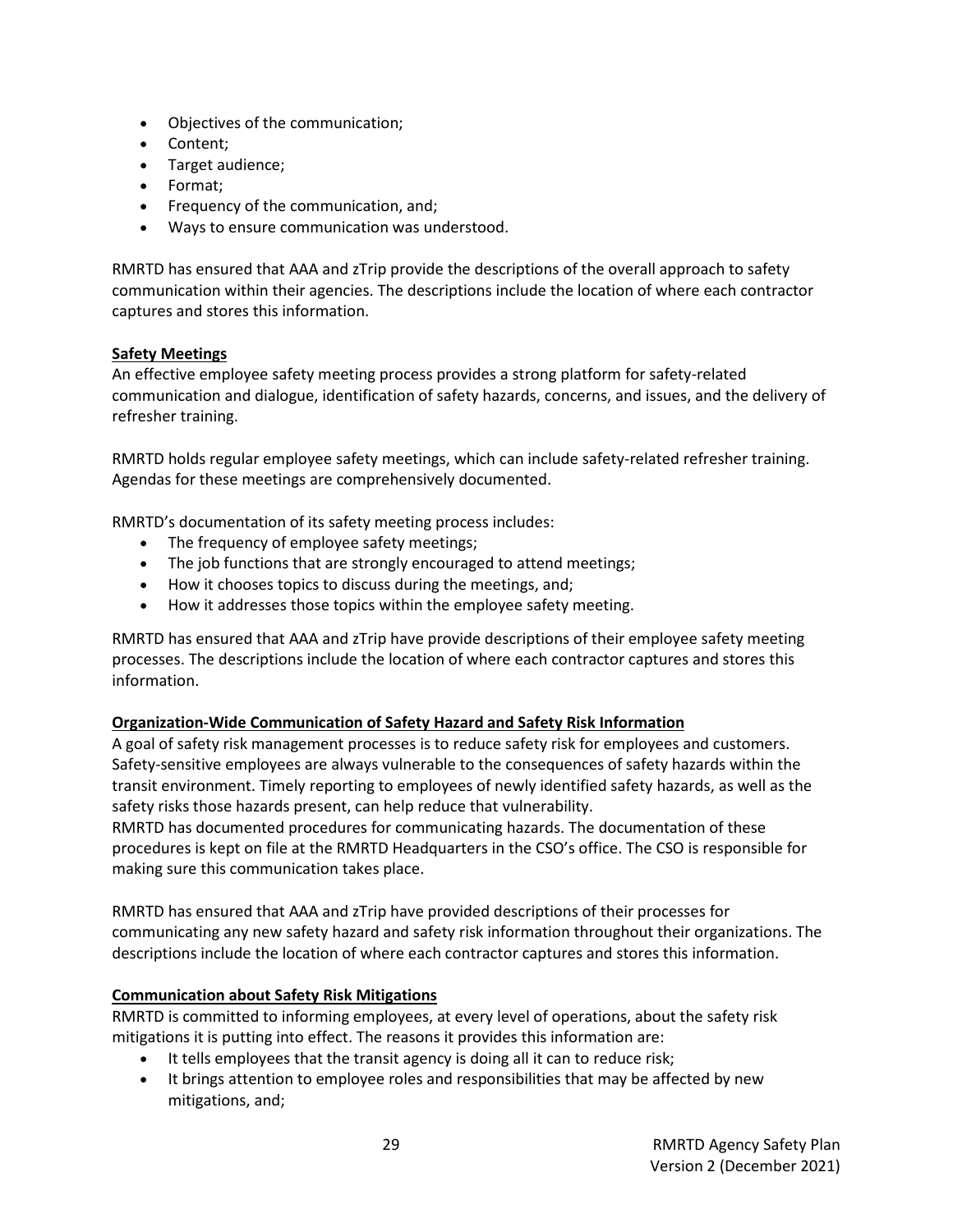• Informed employees are better situated to be a source of information on determining how well mitigations are working.

RMRTD has documented its procedures for communicating safety risk mitigations to employees, along with who is responsible for making sure this communication takes place. This documentation is on file at RMRTD Headquarters in the CSO's office. The CSO and the Assistant Transit Director—Bus share the responsibility for making sure that this communication takes place.

RMRTD has ensured that AAA and zTrip have provided descriptions of their procedures for communicating new safety risk mitigations that they put into place. The descriptions include the location of where each contractor captures and stores this information.

### **Organization-Wide Communication of Agency Safety Performance**

Transit agencies implement SMS to help them continuously improve their safety performance. Communicating agency safety performance information promotes employee "buy-in" to SMS processes, thus further improving the agency's overall safety performance.

RMRTD employees should have ownership of safety. To reinforce this ownership, RMRTD periodically communicates statistics on the agency's overall safety performance to all employees, regardless of job function, and contractors. This includes providing information on RMRTD's status related to achieving its safety performance targets.

RMRTD has documented how it communicates safety performance information throughout its organization and to contractors. This documentation is on file at RMRTD Headquarters in the CSO's office. The Accountable Executive is responsible for taking the lead on this communication and making sure that it takes place.

### <span id="page-29-0"></span>**Additional Information**

Unless otherwise noted in this ASP, all SMS-related records are stored in the CSO's office at RMRTD Headquarters. These documents will be maintained for at least three years after their creation, and made available upon request by the NMDOT, FTA, and other federal entities. The CSO will be a primary point of contact for providing ASP-related information to external agencies to ensure access to these documents.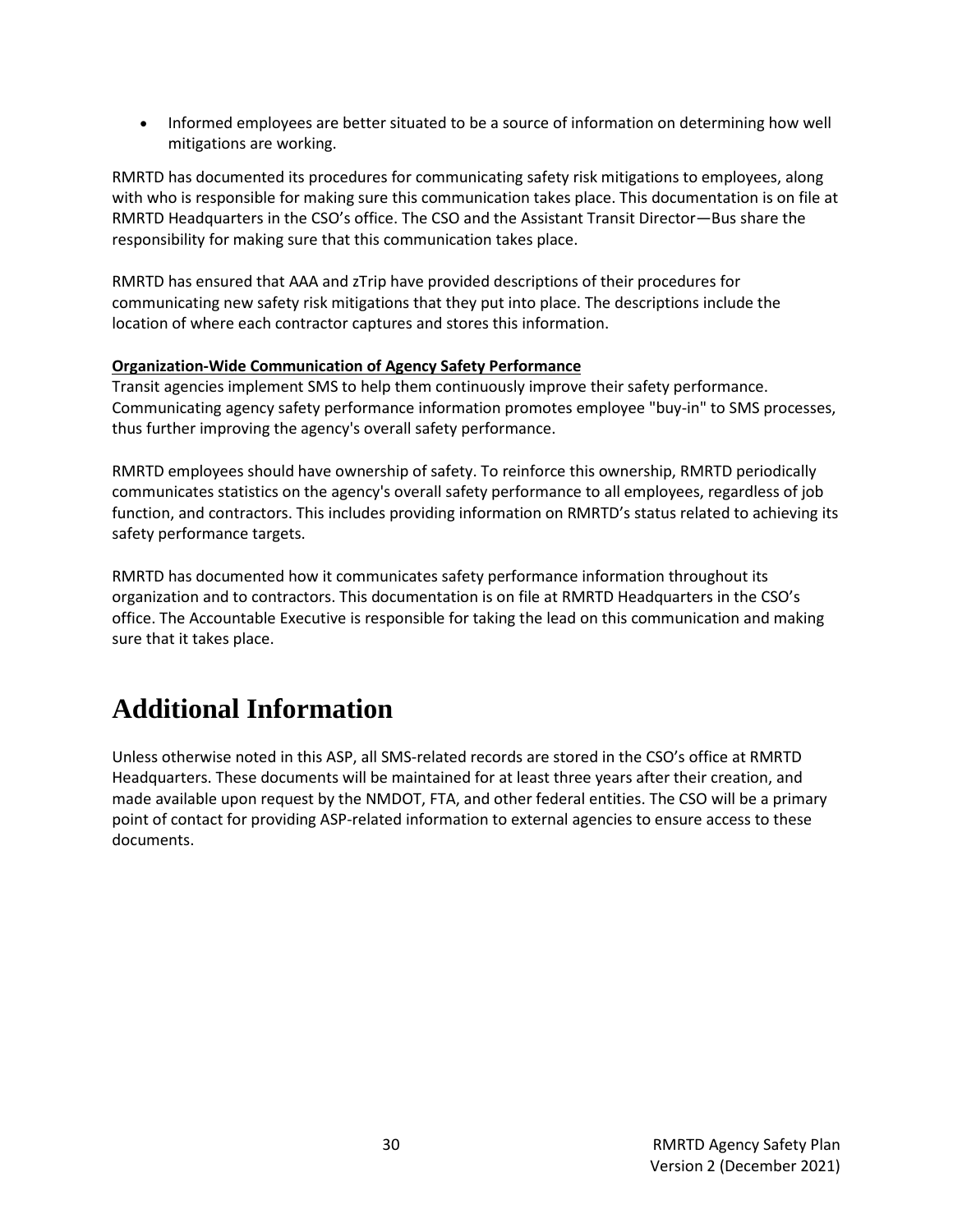# <span id="page-30-0"></span>**Appendix A: Definitions**

**Accident** means an Event that involves any of the following: a loss of life; a serious injury to a person; and a collision of public transportation vehicles.

**Accountable Executive** means a single, identifiable person who has ultimate responsibility for carrying out the Public Transportation Agency Safety Plan of a public transportation agency; responsibility for carrying out the agency's Transit Asset Management Plan; and control or direction over the human and capital resources needed to develop and maintain both the agency's Public Transportation Agency Safety Plan, in accordance with 49 U.S.C. 5329(d), and the agency's Transit Asset Management Plan in accordance with 49 U.S.C. 5326.

**Equivalent Authority** means an entity that carries out duties similar to that of a Board of Directors, for a recipient or subrecipient of FTA funds under 49 U.S.C. Chapter 53, including sufficient authority to review and approve a recipient or subrecipient's Public Transportation Agency Safety Plan.

**Event** means any Accident, Incident, or Occurrence.

**Hazard** means any real or potential condition that can cause injury, illness, or death; damage to or loss of the facilities, equipment, rolling stock, or infrastructure of a public transportation system; or damage to the environment.

**Incident** means an event that involves any of the following: a personal injury that is not a serious injury; one or more injuries requiring medical transport; or damage to facilities, equipment, rolling stock, or infrastructure that disrupts the operations of a transit agency.

**Investigation** means the process of determining the causal and contributing factors of an accident, incident, or hazard, for the purpose of preventing recurrence and mitigating risk.

**National Public Transportation Safety Plan** means the plan to improve the safety of all public transportation systems that receive Federal financial assistance under 49 U.S.C. Chapter 53.

**Occurrence** means an event without any personal injury in which any damage to facilities, equipment, rolling stock, or infrastructure does not disrupt the operations of a transit agency.

**Operator** of a public transportation system means a provider of public transportation as defined under 49 U.S.C. 5302(14).

**Performance Measure** means an expression based on a quantifiable indicator of performance or condition that is used to establish targets and to assess progress toward meeting the established targets.

**Performance Target** means a quantifiable level of performance or condition, expressed as a value for the measure, to be achieved within a time period required by the Federal Transit Administration (FTA).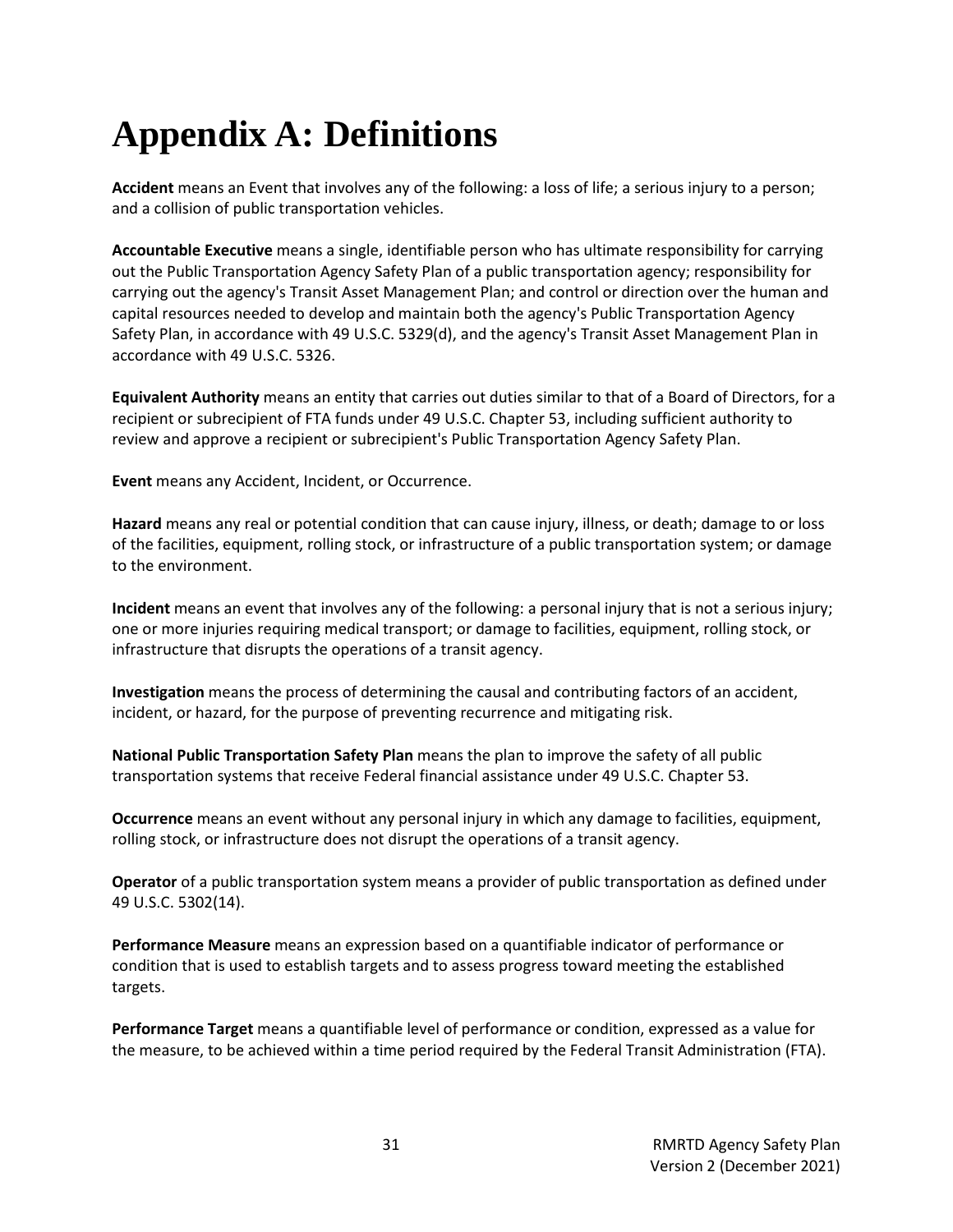**Public Transportation Agency Safety Plan** means the documented, comprehensive agency safety plan for a transit agency that is required by 49 U.S.C. 5329 and this part. **Risk** means the composite of predicted severity and likelihood of the potential effect of a hazard.

**Risk Mitigation** means a method or methods to eliminate or reduce the effects of hazards.

**Safety Assurance** means processes within a transit agency's Safety Management System that functions to ensure the implementation and effectiveness of safety risk mitigation, and to ensure that the transit agency meets or exceeds its safety objectives through the collection, analysis, and assessment of information.

**Safety Event** means any Accident, Incident, or Occurrence.

**Safety Management Policy** means a transit agency's documented commitment to safety, which defines the transit agency's safety objectives and the accountabilities and responsibilities of its employees in regard to safety.

**Safety Management System (SMS)** means the formal, top-down, organization-wide approach to managing safety risk and assuring the effectiveness of a transit agency's safety risk mitigation. SMS includes systematic procedures, practices, and policies for managing risks and hazards.

**Safety Management System (SMS) Executive** means a Chief Safety Officer or an equivalent.

**Safety Performance Target** means a Performance Target related to safety management activities.

**Safety Promotion** means a combination of training and communication of safety information to support SMS as applied to the transit agency's public transportation system.

**Safety Risk Assessment (SRA)** means the formal activity whereby a transit agency determines Safety Risk Management priorities by establishing the significance or value of its safety risks.

**Safety Risk Management** means a process within a transit agency's Public Transportation Agency Safety Plan for identifying hazards and analyzing, assessing, and mitigating safety risk.

**Serious Injury** means any injury which: (1) Requires hospitalization for more than 48 hours, commencing within 7 days from the date of the injury was received; (2) Results in a fracture of any bone (except simple fractures of fingers, toes, or noses); (3) Causes severe hemorrhages, nerve, muscle, or tendon damage; (4) Involves any internal organ; or (5) Involves second- or third-degree burns, or any burns affecting more than 5 percent of the body surface.

**Small Public Transportation Provider** means a recipient or subrecipient of Federal financial assistance under 49 U.S.C. 5307 that has one hundred (100) or fewer vehicles in peak revenue service and does not operate a rail fixed guideway public transportation system.

**State** means a State of the United States, the District of Columbia, Puerto Rico, the Northern Mariana Islands, Guam, American Samoa, and the Virgin Islands.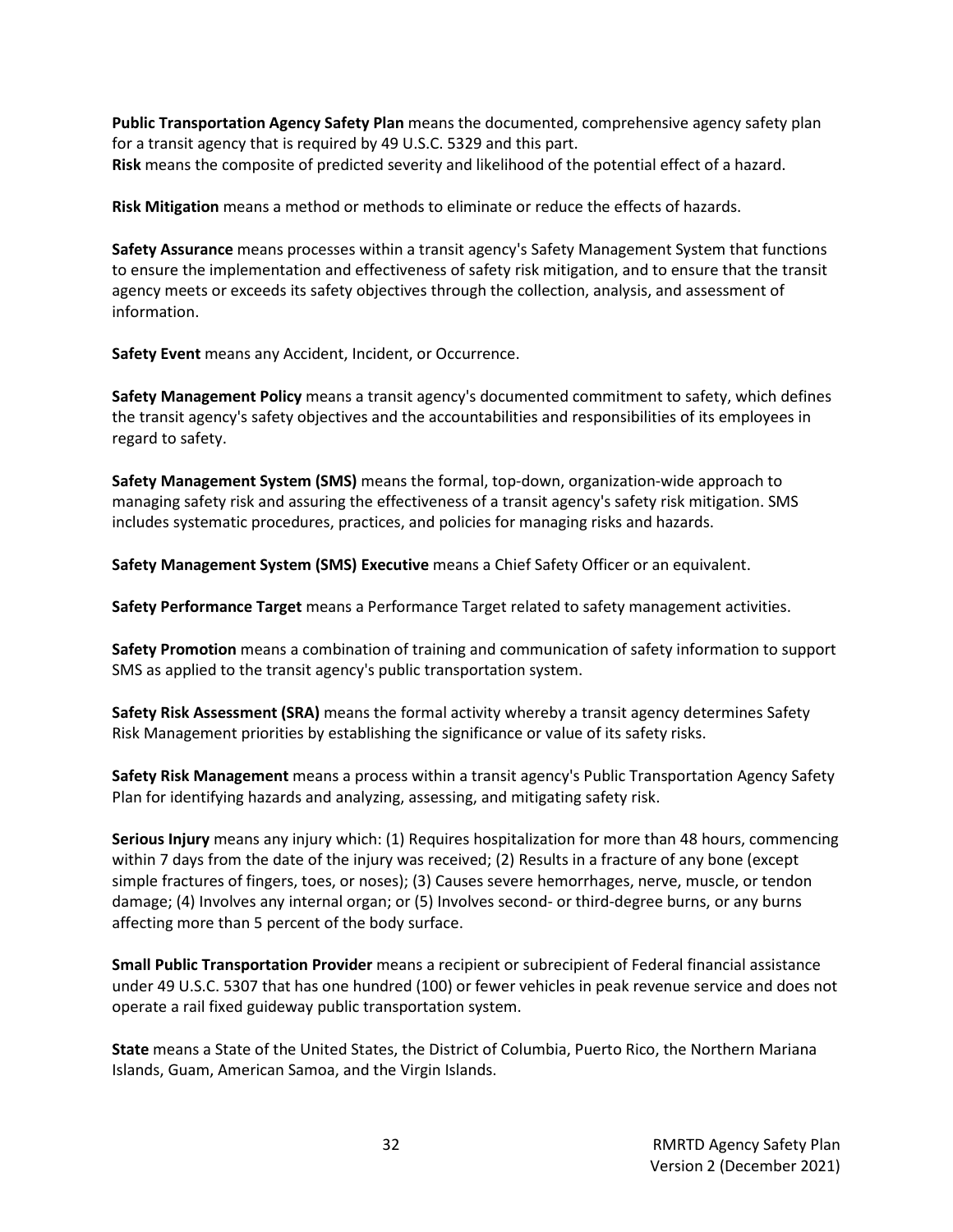**State of Good Repair** means the condition in which a capital asset is able to operate at a full level of performance.

**Transit Agency** means an operator of a public transportation system.

**Transit Asset Management Plan** means the strategic and systematic practice of procuring, operating, inspecting, maintaining, rehabilitating, and replacing transit capital assets to manage their performance, risks, and costs over their life cycles, for the purpose of providing safe, cost- effective, and reliable public transportation, as required by 49 U.S.C. 5326 and 49 CFR part 625.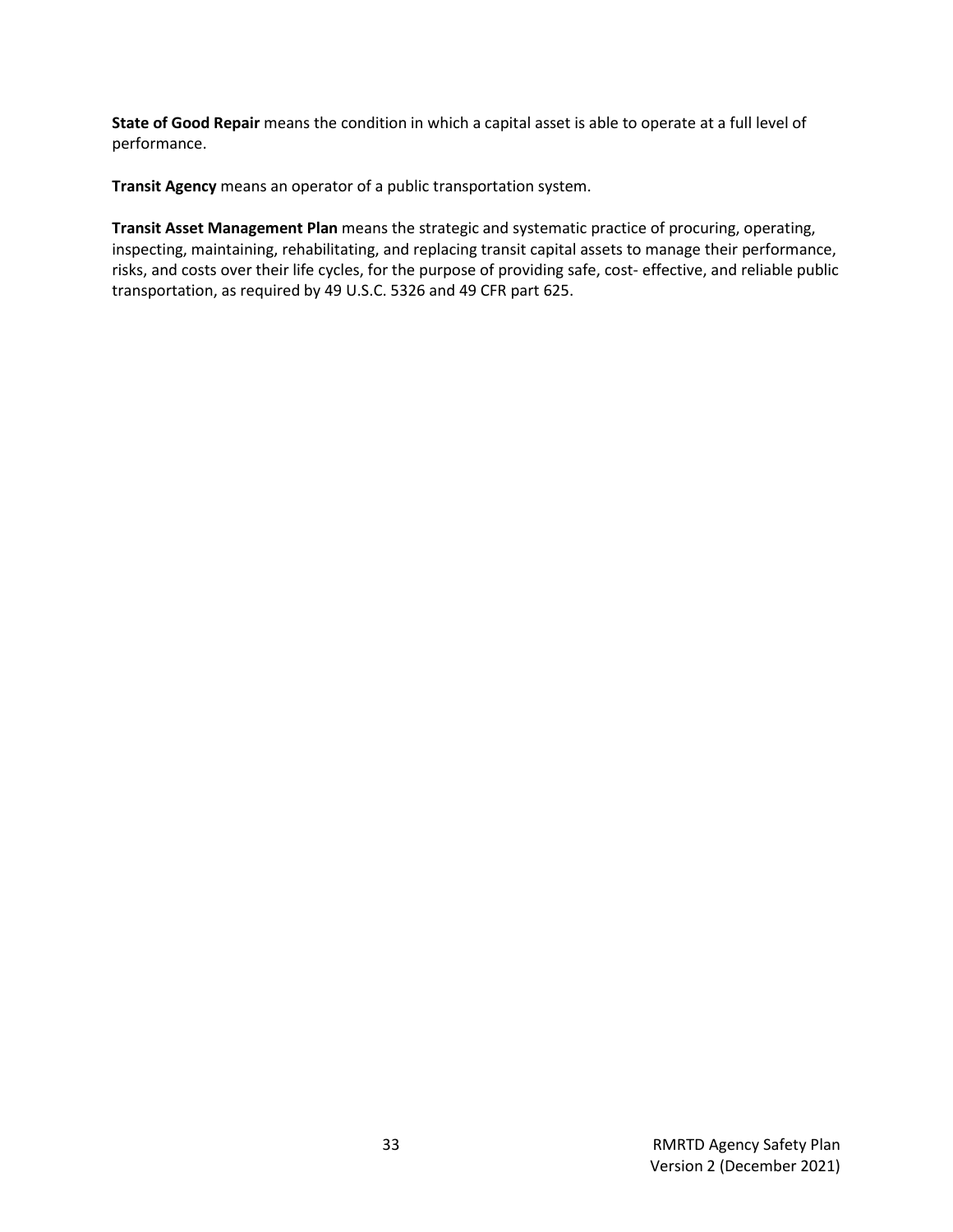# <span id="page-33-0"></span>**Appendix B: Acronyms and Abbreviations**

| <b>Acronym or Abbreviation</b> | <b>Meaning</b>                                  |
|--------------------------------|-------------------------------------------------|
| AAA                            | All Aboard America                              |
| <b>ASP</b>                     | <b>Agency Safety Plan</b>                       |
| <b>CFR</b>                     | <b>Code of Federal Regulations</b>              |
| <b>CSO</b>                     | <b>Chief Safety Officer</b>                     |
| <b>ESRP</b>                    | <b>Employee Safety Reporting Program</b>        |
| <b>FTA</b>                     | <b>Federal Transit Administration</b>           |
| <b>NMDOT</b>                   | New Mexico Department of Transportation         |
| <b>NMRX</b>                    | <b>New Mexico Rail Runner Express</b>           |
| <b>MRMPO</b>                   | Mid-Region Metropolitan Planning Organization   |
| <b>MRCOG</b>                   | Mid-Region Council of Governments               |
| <b>PTASP</b>                   | <b>Public Transportation Agency Safety Plan</b> |
| <b>RMRTD</b>                   | Rio Metro Regional Transit District             |
| <b>SMPS</b>                    | Safety Management Policy Statement              |
| <b>SMS</b>                     | Safety Management System                        |
| <b>SRM</b>                     | Safety Risk Management                          |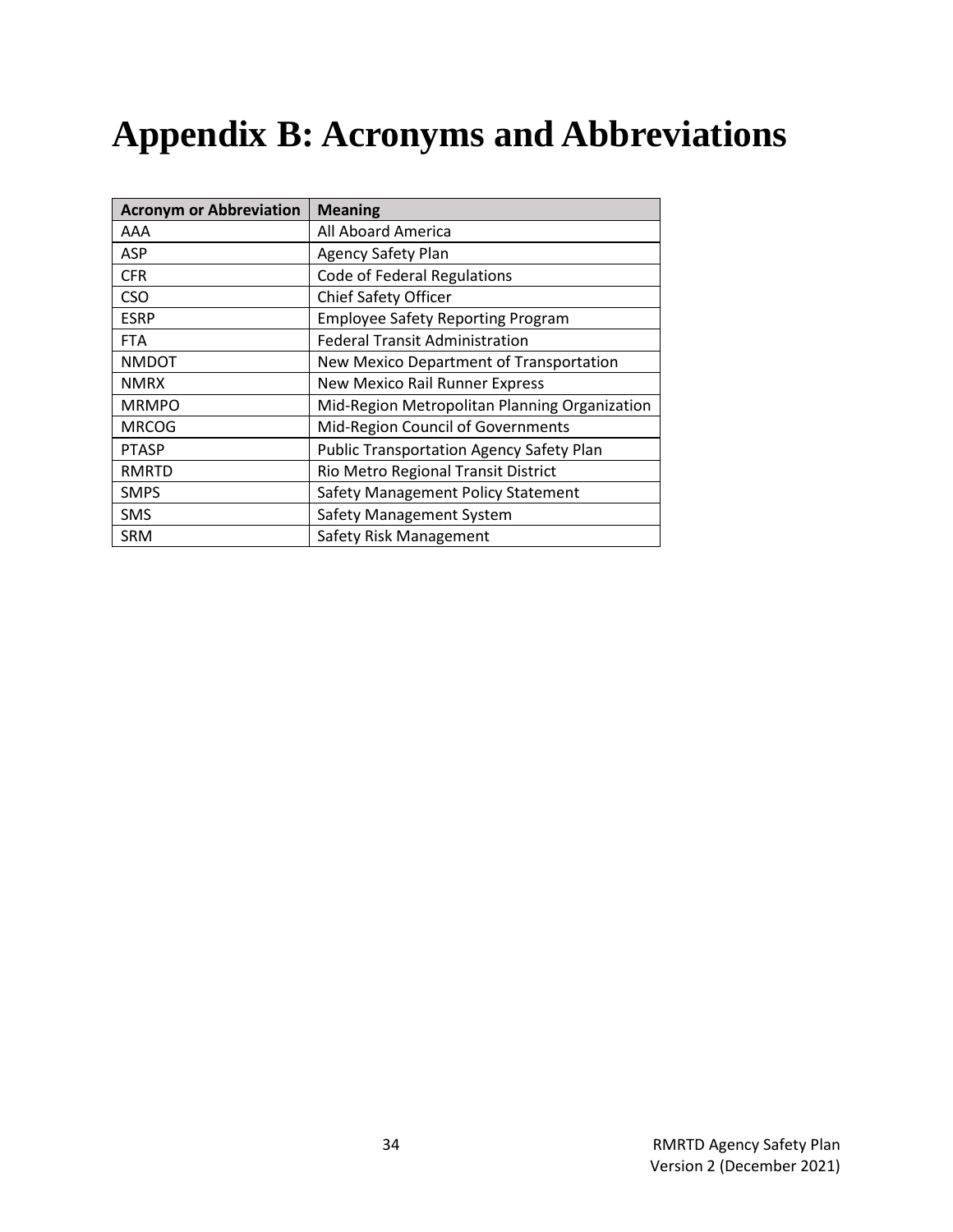# <span id="page-34-0"></span>**Appendix C: RMRTD Board of Directors ASP Approval Documentation**



#### **R-21-09 RMRTD**

| 1             | APPROVING THE UPDATED RMRTD AGENCY SAFETY PLAN                                         |
|---------------|----------------------------------------------------------------------------------------|
| $\frac{2}{3}$ | WHEREAS, United States Code, Title 49. Transportation subtitle III General and         |
| 4             | Intermodal Programs, Chapter 53 Public Transportation, Section 5307 Urbanized Area     |
| 5             | Formula Grants provides that public transportation agencies prepare and maintain an    |
| 6             | agency safety plan; and                                                                |
| 7             | WHEREAS, On July 19, 2018, the Federal Transit Administration (FTA)                    |
| 8             | published the Public Transportation Agency Safety Plan (PTASP) Final Rule, which       |
| $\,9$         | requires certain operators of public transportation systems that receive federal funds |
| 10            | under FTA's Urbanized Area Formula Grants to develop safety plans that include the     |
| 11            | processes and procedures to implement Safety Management Systems (SMS); and             |
| 12            | WHEREAS, RMRTD staff developed the RMRTD Agency Safety Plan (ASP) in                   |
| 13            | accordance with the guidelines and requirements set forth in Title 49 Code of Federal  |
| 14            | Regulations Part 673, the Public Transportation Agency Safety Plan (PTASP) rule; and   |
| 15            | WHEREAS The RMRTD Agency Safety Plan also serves as a "Safety"                         |
| 16            | Management System (SMS) user's manual" that guides RMRTD in the successful             |
| 17            | implementation and operation of its SMS; and                                           |
| 18            | WHEREAS, this final rule requires RMRTD to designate an individual to serve as         |
| 19            | the Accountable Executive and the designate an individual to serve as a Chief Safety   |
| 20            | Officer; and                                                                           |
|               |                                                                                        |

R-21-09 RMRTD

Ť

November 19, 2021

35 RMRTD Agency Safety Plan Version 2 (December 2021)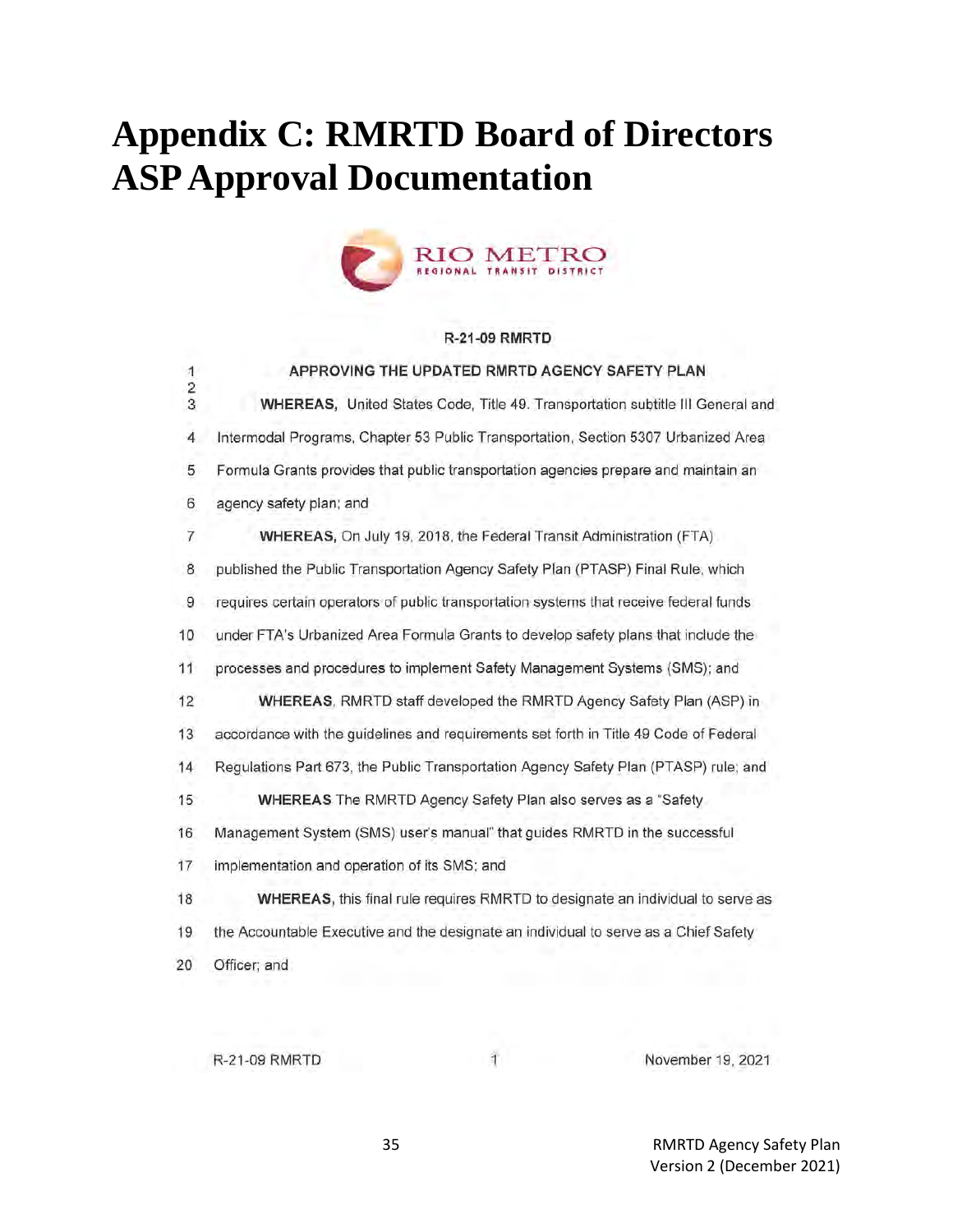- $21$ WHEREAS, Terry Doyle, RMRTD Director was designated as the Accountable
- $22$ Executive when the RMRTD Board of Directors approved R-20-10 RMRTD on
- 23 November 20, 2020; and
- 24 WHEREAS, Stephanie Paiz, RMRTD Safety Officer was designated as the Chief
- 25 Safety Officer when the RMRTD Board of Directors approved R-20-10 RMRTD on
- November 20, 2020; and 26
- 27 WHEREAS the RMRTD Agency Safety Plan requires annual updating and
- 28 approval by the RMRTD Board of Directors as detailed in the Plan

29 NOW, THEREFORE, BE IT RESOLVED BY THE RIO METRO REGIONAL

- 30 TRANSIT DISTRICT BOARD OF DIRECTORS THAT:
- $31$ The Updated RMRTD Agency Safety Plan dated November 2021 is Approved
- 32 PASSED, ADOPTED, AND APPROVED this 19th day of November 2021 by the

 $\sqrt{2}$ 

- 33 Board of Directors of the Rio Metro Regional Transit District.
- 34
- 35

 $\frac{i}{\Lambda}$ **Isaac Benton** Chair

**RMRTD Board of Directors** 

ATT

Dewey V. Cave **Chief Executive Officer** 

ember 20, 2020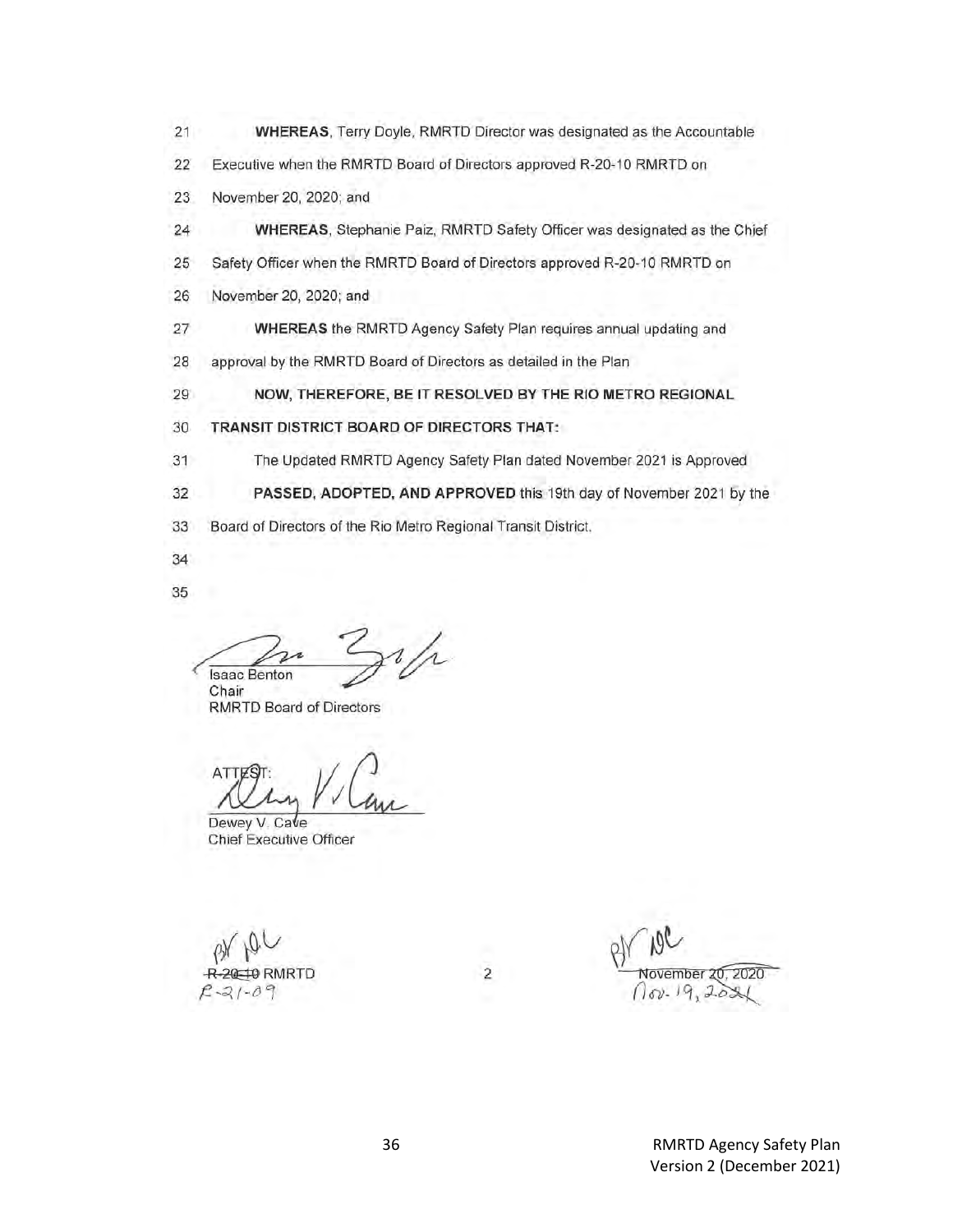# <span id="page-36-0"></span>**Appendix D: Metropolitan Transportation Board Adoption of the ASP**

| 1                         | RESOLUTION                                                                                                                                                                     |
|---------------------------|--------------------------------------------------------------------------------------------------------------------------------------------------------------------------------|
| 2                         | of the                                                                                                                                                                         |
| з                         | METROPOLITAN TRANSPORTATION BOARD                                                                                                                                              |
| 4                         | of the                                                                                                                                                                         |
| 5                         | MID-REGION METROPOLITAN PLANNING ORGANZIATION                                                                                                                                  |
| 6                         | of the                                                                                                                                                                         |
| 7                         | MID-REGION COUNCIL OF GOVERNMENTS OF NEW MEXICO                                                                                                                                |
| в                         | (R-20-10 MTB)                                                                                                                                                                  |
| 9<br>10<br>11<br>12<br>13 | ADOPTING PUBLIC TRANSPORTATOION AGENCY SAFETY PLANS (PTASP)<br><b>DEVELOPED BY</b><br>CITY OF ALBUQUERQUE TRANSIT DEPARTMENT (ABQ RIDE)<br>RIO METRO REGIONAL TRANSIT DISTRICT |
| 14                        | WHEREAS, the Metropolitan Transportation Board is the governing body of the                                                                                                    |
| 15                        | Mid-Region Metropolitan Planning Organization (MRMPO), a division of the Mid-Region                                                                                            |
| 16                        | Council of Governments; and                                                                                                                                                    |
| 17                        | WHEREAS, the MRMPO is responsible for metropolitan transportation planning                                                                                                     |
| 18                        | in accordance with 23 CFR 450, for the Albuquerque Metropolitan Planning Area                                                                                                  |
| 19                        | (AMPA); and                                                                                                                                                                    |
| 20                        | WHEREAS, United States Code, Title 49. Code of Federal Regulations Part 673                                                                                                    |
| 21                        | established a requirement for certain transit agencies that receive federal funds under                                                                                        |
| 22                        | FTA's Urbanized Area Formula Grants to develop a Public Transit Agency Safety Plan                                                                                             |
| 23                        | (PTASP); that include the process and procedures to implement Safety Management                                                                                                |
| 24                        | Systems (SMS); and                                                                                                                                                             |
| 25                        | WHEREAS, federal regulations require metropolitan planning organizations to                                                                                                    |
| 26                        | adopt Public Transit Agency Safety Plans.                                                                                                                                      |
|                           | R-10-20 MTB<br>1<br>December 18, 2020                                                                                                                                          |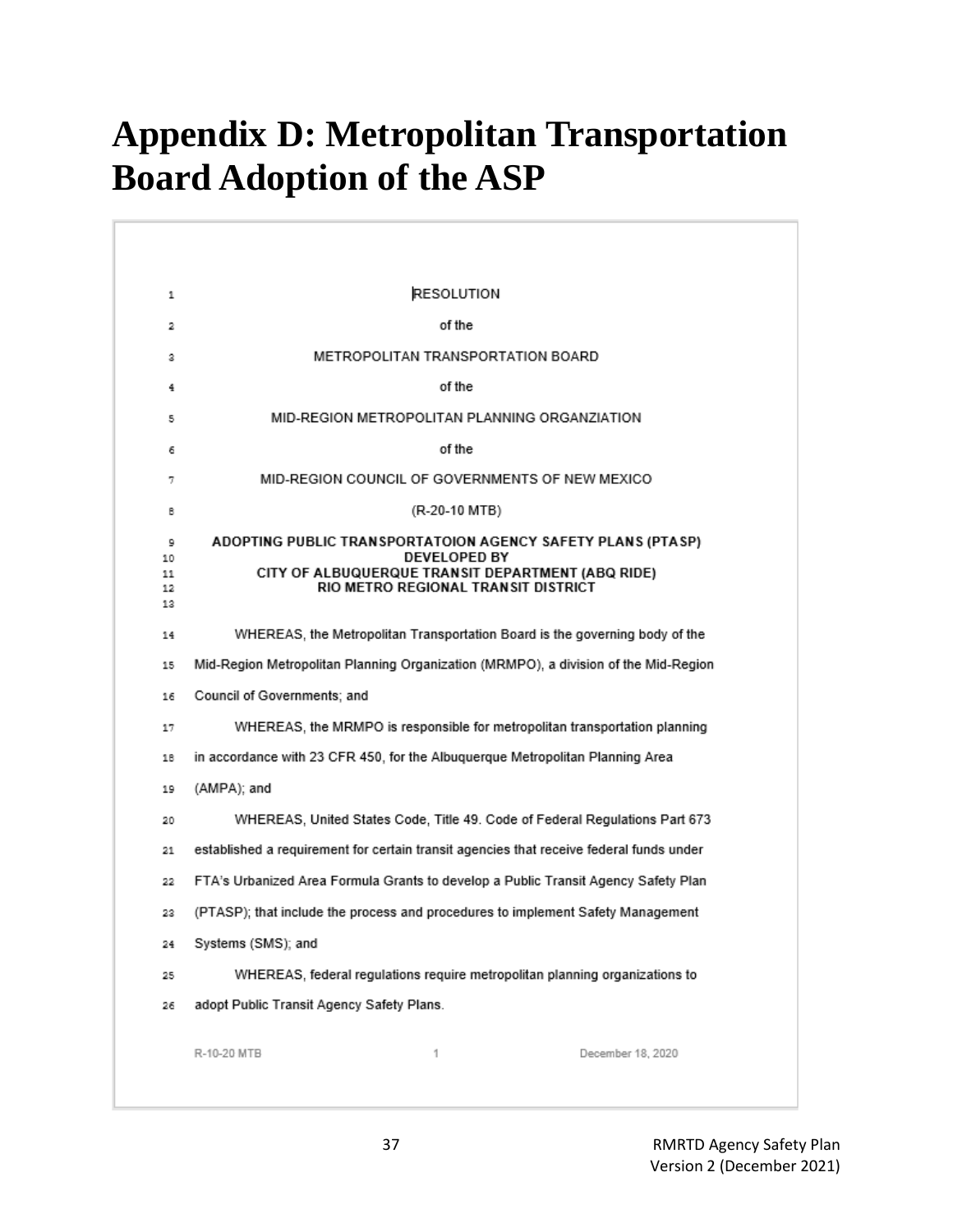|                                                                               | NOW THEREFORE BE IT RESOLVED by the Metropolitan Transportation Board                                                                                                                       |  |
|-------------------------------------------------------------------------------|---------------------------------------------------------------------------------------------------------------------------------------------------------------------------------------------|--|
|                                                                               | of the Mid-Region Metropolitan Planning Organization of the Mid-Region Council of                                                                                                           |  |
| Governments of New Mexico that the Transit Safety Agency Plans, as set out in |                                                                                                                                                                                             |  |
| ATTACHMENTS A and B, are hereby accepted and adopted for the Albuquerque      |                                                                                                                                                                                             |  |
| Metropolitan Planning Area (AMPA) and the Mid-Region Metropolitan Planning    |                                                                                                                                                                                             |  |
|                                                                               | Organization.                                                                                                                                                                               |  |
|                                                                               | PASSED, APPROVED, AND ADOPTED this 18th day of December 2020                                                                                                                                |  |
|                                                                               | by the Metropolitan Transportation Board of the Mid-Region Metropolitan Planning                                                                                                            |  |
|                                                                               | Organization of the Mid-Region Council of Governments of New Mexico.                                                                                                                        |  |
|                                                                               | Metropolitan Transportation Board<br>ATTEST:<br>Dewey V. Cave<br>Executive Director, Mid-Region Council of Governments<br>Executive Director, Mid-Region Metropolitan Planning Organization |  |
|                                                                               |                                                                                                                                                                                             |  |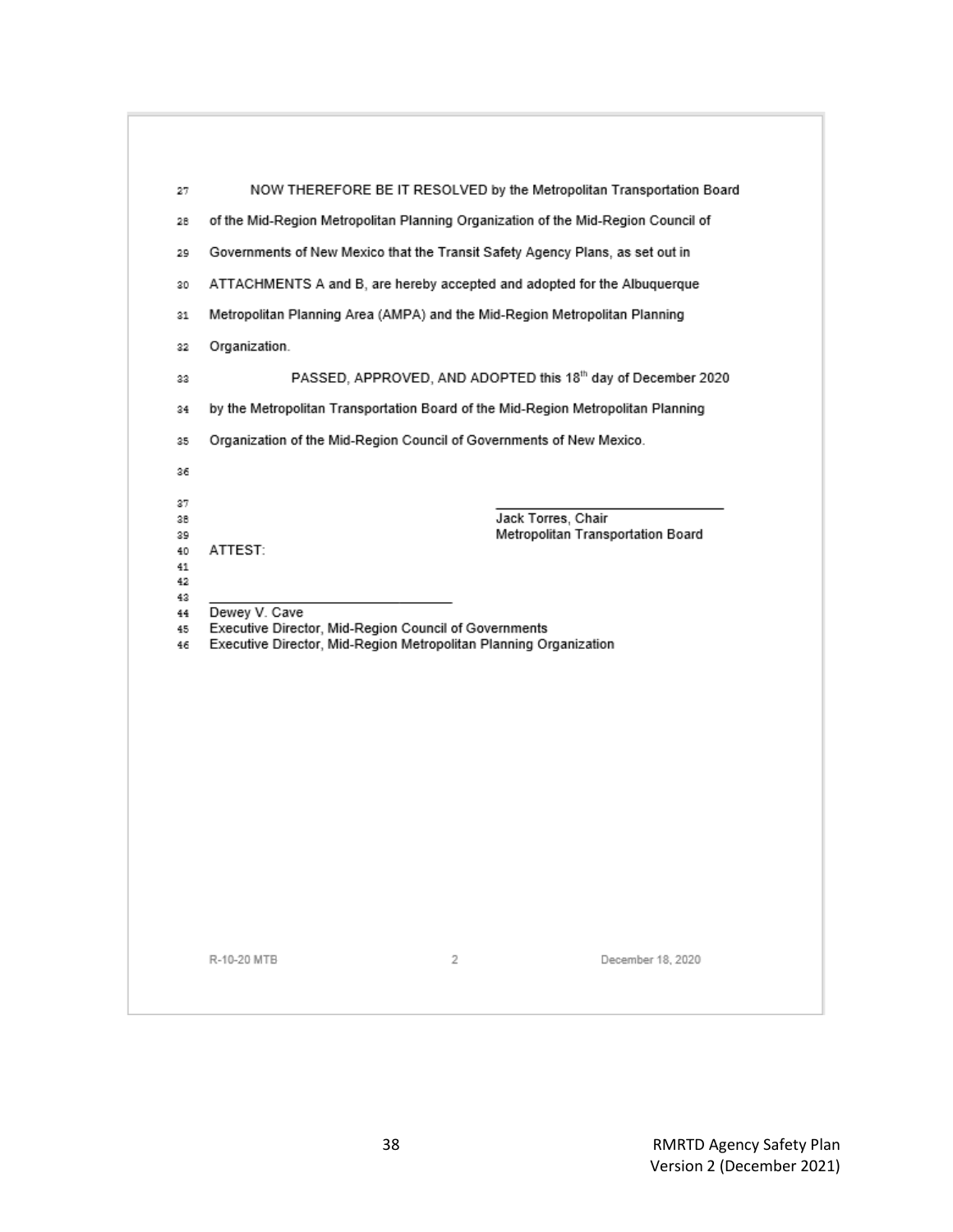# <span id="page-38-0"></span>**Appendix E: RMRTD Safety Risk Assessment Matrix**

### **Risk Assessment Matrix**

|                   | 1. Catastrophic    | 2. Critical        | 3. Marginal        | 4. Negligible      |
|-------------------|--------------------|--------------------|--------------------|--------------------|
| Frequent<br>А.    | High (1A)          | High (2A)          | High (3A)          | <b>Medium (4A)</b> |
| Probable<br>В.    | <b>High (1B)</b>   | High (2B)          | <b>Medium (3B)</b> | <b>Medium (4B)</b> |
| <b>Occasional</b> | High $(1C)$        | <b>Medium (2C)</b> | <b>Medium (3C)</b> | <b>Low (4C)</b>    |
| Remote<br>D.      | <b>Medium (1D)</b> | <b>Medium (2D)</b> | <b>Low (3D)</b>    | <b>Low (4D)</b>    |
| Improbable<br>Ε.  | <b>Medium (1E)</b> | <b>Low (2E)</b>    | Low(3E)            | <b>Low (4E)</b>    |

#### **Risk Assessment Matrix Color Code**

| Unacceptable under the existing<br>circumstances | Acceptable based upon mitigations;<br>monitoring is necessary | Acceptable under existing<br>circumstances; with senior |
|--------------------------------------------------|---------------------------------------------------------------|---------------------------------------------------------|
|                                                  |                                                               | management approval                                     |
|                                                  |                                                               |                                                         |

### **Severity of the Consequence**

| Value         | <b>Definition Category</b> | <b>Meaning</b>                                                                  |
|---------------|----------------------------|---------------------------------------------------------------------------------|
| 1             | Catastrophic               | Could result in one or more of the following: death, permanent total            |
|               |                            | disability, irreversible significant environmental impact that violates laws    |
|               |                            | or regulations, or monetary loss equal to or exceeding \$250,000                |
| $\mathcal{P}$ | Critical                   | Could result in one or more of the following: permanent partial disability,     |
|               |                            | injuries or occupational illness that may result in hospitalization of at least |
|               |                            | one person, property damage e3xceeding \$25,000 but less than \$250,000,        |
|               |                            | system shut-down lasting between 10 minutes and 4 hours, or reversible          |
|               |                            | significant environmental impact causing a violation of law or regulation       |
| ς             | Marginal                   | Could result in one or more of the following: injury or occupational illness    |
|               |                            | resulting in one or more lost work day(s), reversible moderate                  |
|               |                            | environmental impact without violation of law or regulations, or monetary       |
|               |                            | loss up to \$25,000, or system shutdown of less than 10 minutes                 |
| 4             | Negligible                 | Could result in one or more of the following: injury or occupational illness    |
|               |                            | not resulting in a lost work day, minimal environmental impact, or              |
|               |                            | monetary loss less than \$25,000                                                |

### **Likelihood of the Consequence**

| Value | <b>Qualitative Definition</b> | <b>Meaning</b>                                                           |
|-------|-------------------------------|--------------------------------------------------------------------------|
| A     | Frequent                      | Likely to occur frequently-more than once per month                      |
| в     | Probable                      | Likely to occur less than once per month but more than once per year     |
|       | Occasional                    | Likely to occur less than once per year but more than once per decade    |
|       | Remote                        | Very unlikely to occur-once in the life of the system                    |
|       | Improbable                    | Almost inconceivable that the event will occur in the life of the system |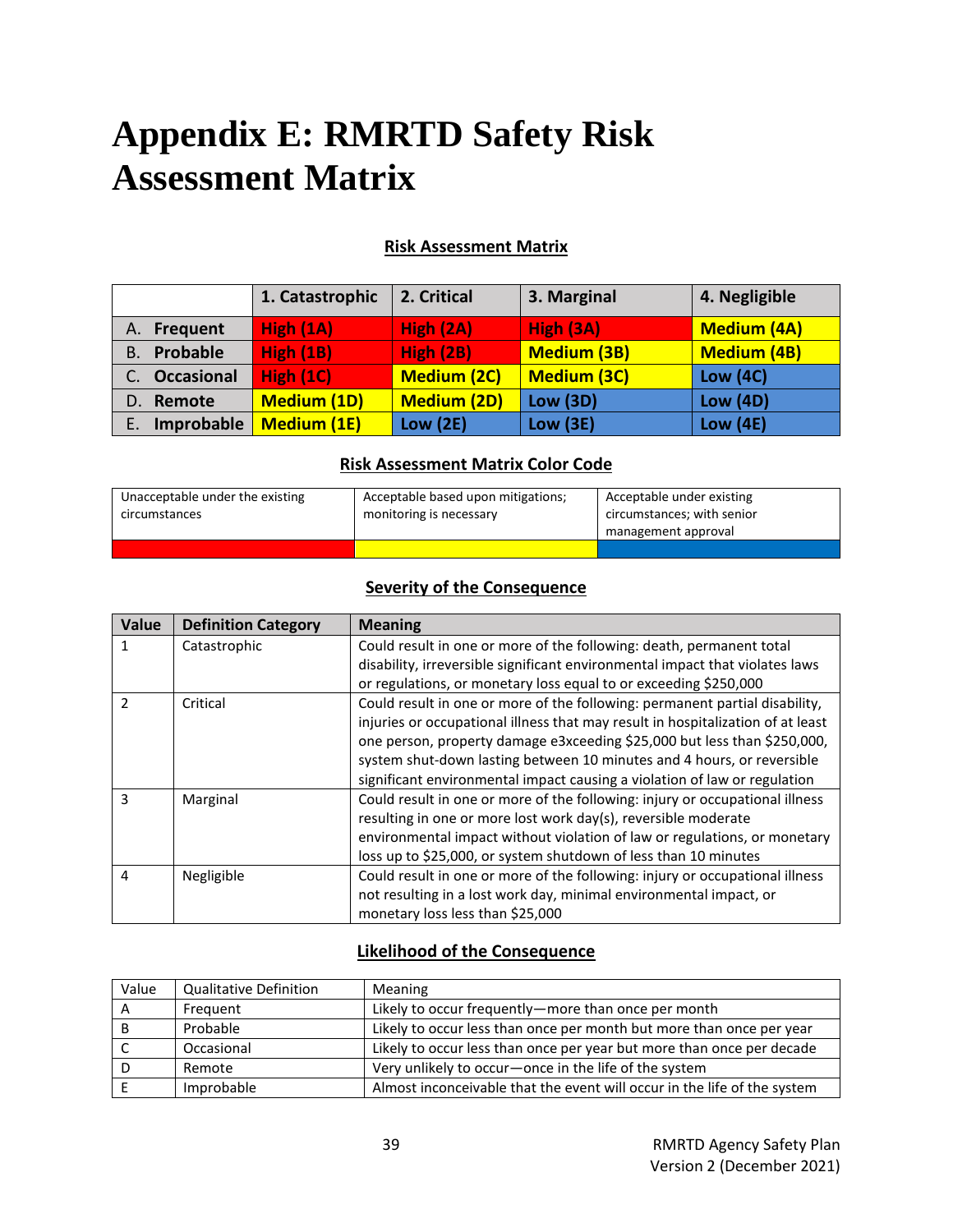# <span id="page-39-0"></span>**Appendix F: Contractor Information**

### <span id="page-39-1"></span>**All Aboard America (AAA)**

| <b>Address, Phone, Fax</b> | <b>Contact Person</b>                   | <b>Bus/Service Line</b> |
|----------------------------|-----------------------------------------|-------------------------|
| 3789 Academy Rd.           | <b>Ed Powers, General Manager</b>       | Routes: 8, 201,         |
| Santa Fe, NM 87507         | EPowers@allaboardamerica.com            | 202, 204,               |
|                            | Emergency cell: 602-999-1157            | 366 & 505               |
| Office: 505-424-1110       |                                         |                         |
| Fax: 505-424-3626          | <b>Louie Garcia, Operations Manager</b> |                         |
|                            | louie@allaboardamerica.com              |                         |
|                            | Emergency cell: 505-780-1388            |                         |

### <span id="page-39-2"></span>**WHC NM LLC dba Ztrip**

| <b>Address, Phone, Fax</b> | <b>Contact Person</b>        | <b>Service Line</b>    |
|----------------------------|------------------------------|------------------------|
| 500 Kinley Ave. NE         | Chris Evans, General Manager | <b>Demand Response</b> |
|                            |                              | Transportation         |
| Albuquerque, NM 87102      | cevans@ztrip.com             |                        |
|                            | Emergency cell: 505-508-6296 |                        |
| Office: 505-842-5969       |                              |                        |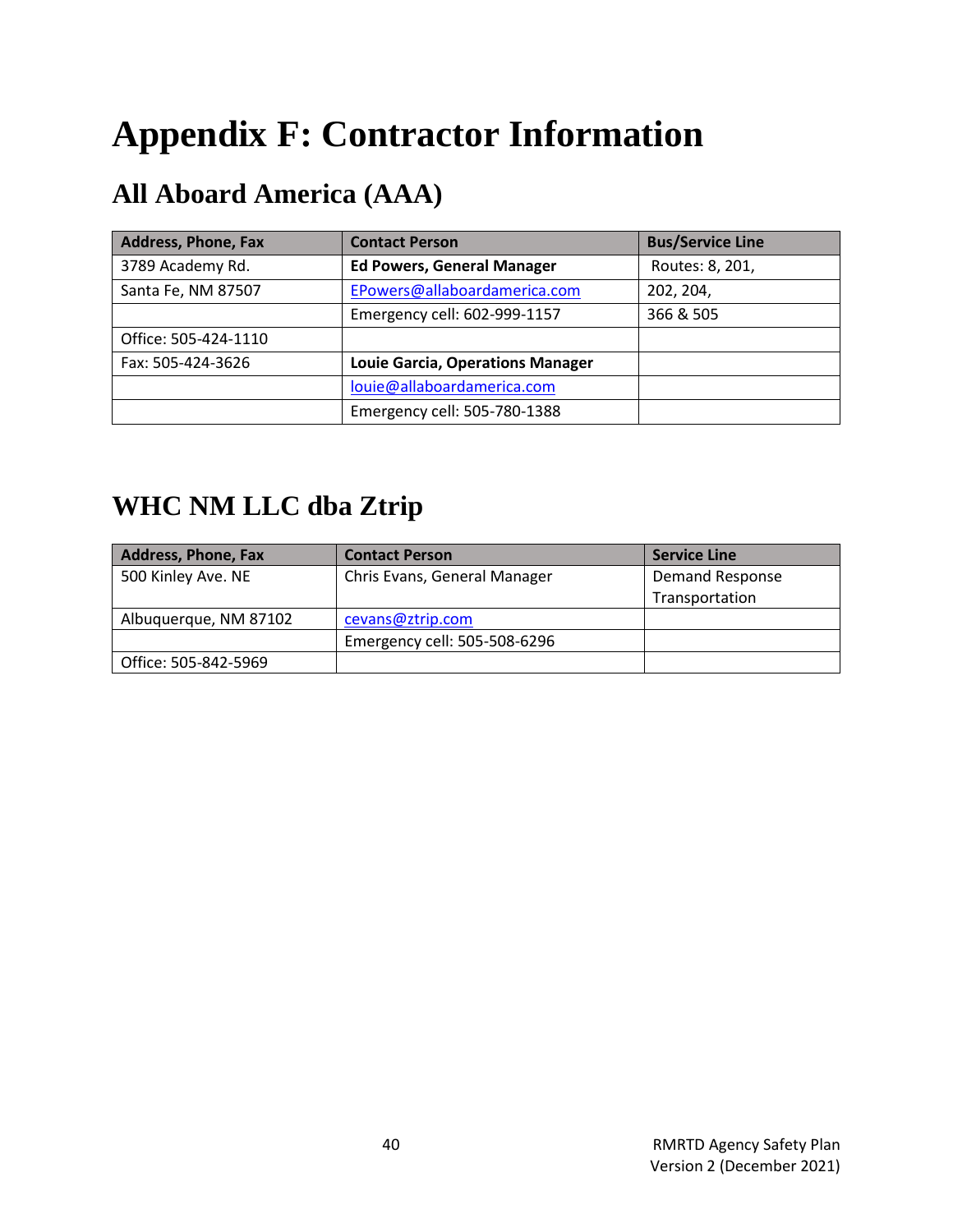# <span id="page-40-0"></span>**Appendix G. RMRTD Organizational Chart**

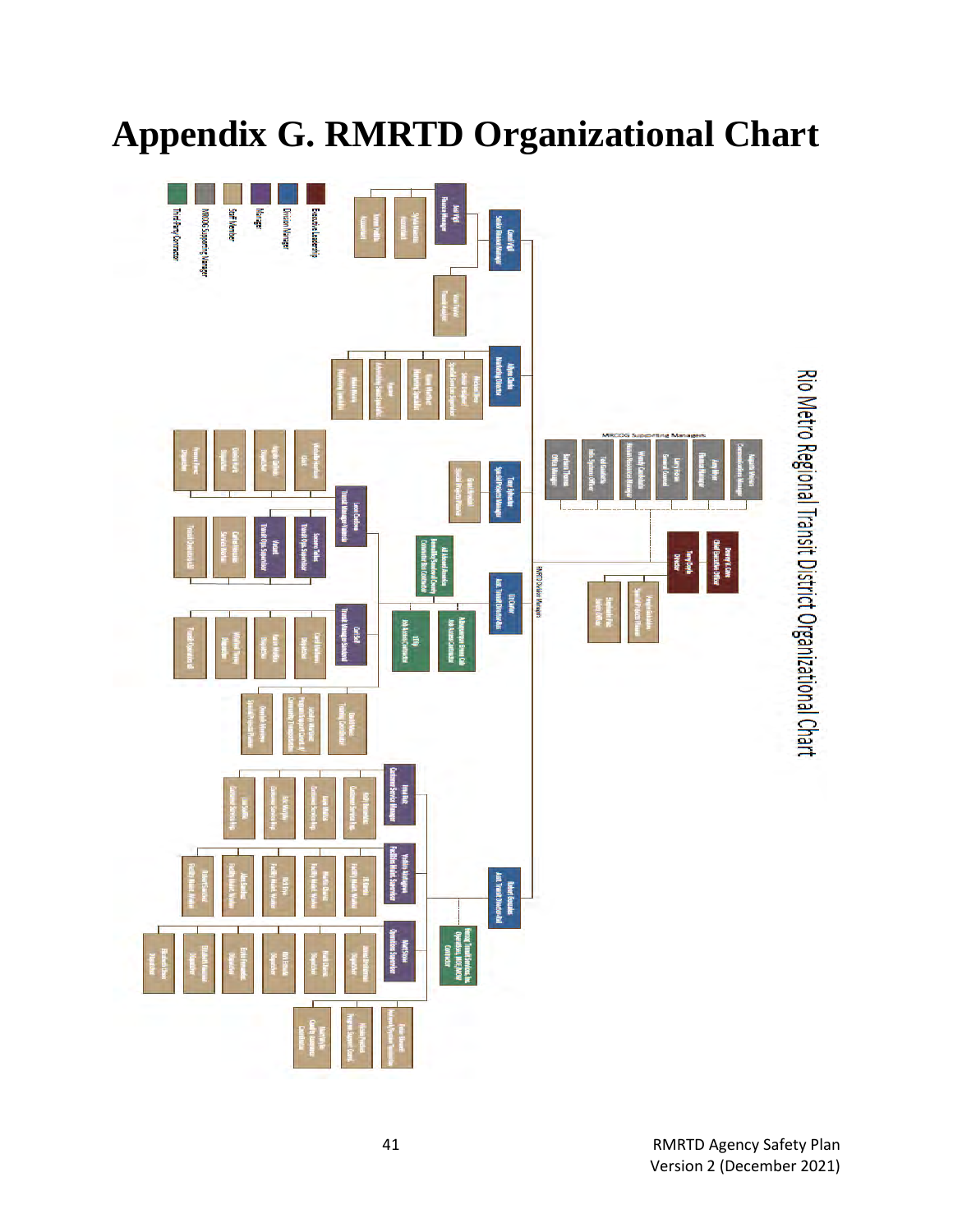# <span id="page-41-0"></span>**Appendix H: Safety Risk Register**

| <b>Initial Safety Risk Rating</b>         |                                             |                                    | <b>Further Mitigation Action</b>                                                                                                                                                                                                            |  |
|-------------------------------------------|---------------------------------------------|------------------------------------|---------------------------------------------------------------------------------------------------------------------------------------------------------------------------------------------------------------------------------------------|--|
| <b>Severity of</b><br><b>Consequences</b> | <b>Likelihood of</b><br><b>Consequences</b> | <b>Safety Risk</b><br><b>Index</b> | <b>Further Mitigation Action</b>                                                                                                                                                                                                            |  |
| 2 (Serious)                               | B (Occasional)                              | 2B                                 | 1. Have Transit Operations Supervisors and<br>Transit Operators constantly watching for<br>low-hanging tree branches. 2. Maintain<br>contact with Maintenance to uphold<br>communication of branches and shrubs that<br>may create hazards. |  |
|                                           |                                             |                                    |                                                                                                                                                                                                                                             |  |
|                                           |                                             |                                    |                                                                                                                                                                                                                                             |  |
|                                           |                                             |                                    |                                                                                                                                                                                                                                             |  |
|                                           |                                             |                                    |                                                                                                                                                                                                                                             |  |
|                                           |                                             |                                    |                                                                                                                                                                                                                                             |  |

**Revised Safety Risk Index Mitigation Owner and Implementation Date**

| <b>Revised Safety</b><br><b>Risk Index</b>   | <b>Revised Safety</b><br><b>Risk Index Date</b> | <b>Department</b><br><b>Responsible for</b><br><b>Mitigation</b> | <b>Estimated Implementation Date</b> | <b>Contact</b><br><b>Person</b> |
|----------------------------------------------|-------------------------------------------------|------------------------------------------------------------------|--------------------------------------|---------------------------------|
| 1D (Acceptable<br>based upon<br>mitigations) |                                                 | Transportation                                                   |                                      |                                 |
|                                              |                                                 |                                                                  |                                      |                                 |
|                                              |                                                 |                                                                  |                                      |                                 |
|                                              |                                                 |                                                                  |                                      |                                 |
|                                              |                                                 |                                                                  |                                      |                                 |
|                                              |                                                 |                                                                  |                                      |                                 |